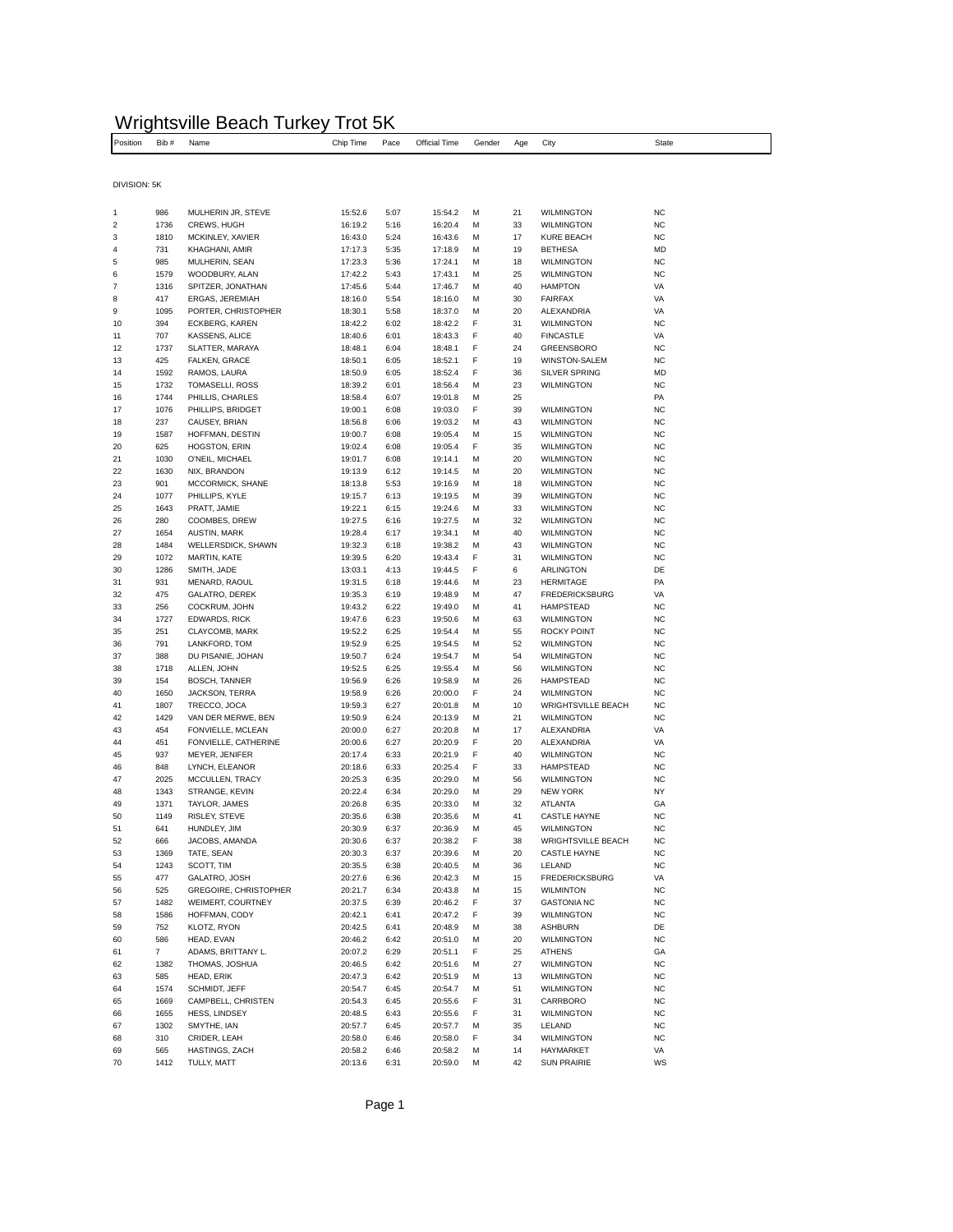| Position   | Bib#         | Name                                       | Chip Time          | Pace         | Official Time      | Gender | Age      | City                                           | State                   |
|------------|--------------|--------------------------------------------|--------------------|--------------|--------------------|--------|----------|------------------------------------------------|-------------------------|
| 71         | 1634         | ILLESCAS, GUSTAVO                          | 21:00.0            | 6:46         | 21:02.0            | М      | 39       | <b>FAYETTEVILLE</b>                            | <b>NC</b>               |
| 72         | 1696         | CARPENTER, JUSTIN                          | 20:52.7            | 6:44         | 21:05.7            | М      | 35       | <b>RICHMOND</b>                                | VA                      |
| 73<br>74   | 2005<br>2007 | DEMETRIOUS, MATTHEW                        | 20:42.3<br>21:07.6 | 6:41<br>6:49 | 21:06.5            | M<br>M | 22<br>53 | <b>WILMINGTON</b><br><b>BETHEL</b>             | <b>NC</b><br>ME         |
| 75         | 354          | BLAIR, IAN<br>DERENBERGER, STEVEN          | 21:02.2            | 6:47         | 21:10.8<br>21:12.2 | M      | 24       | <b>HAMPSTEAD</b>                               | <b>NC</b>               |
| 76         | 1712         | SIKES, COURTNEY                            | 21:11.7            | 6:50         | 21:13.8            | M      | 40       | <b>BERNARDSVILLE</b>                           | <b>NJ</b>               |
| 77         | 1491         | <b>WERLING, ANDY</b>                       | 20:48.1            | 6:43         | 21:16.7            | M      | 27       | <b>DENVER</b>                                  | CO                      |
| 78         | 644          | HUNTER, ADAM                               | 21:09.4            | 6:49         | 21:22.0            | M      | 23       | <b>WILMINGTON</b>                              | <b>NC</b>               |
| 79<br>80   | 814<br>1180  | LENNON, PRESTON<br>ROSEMAN, JASON          | 21:22.5<br>20:13.9 | 6:54<br>6:31 | 21:23.8<br>21:24.2 | M<br>M | 17<br>33 | <b>WILMINGTON</b><br>CHARLOTTE                 | <b>NC</b><br><b>NC</b>  |
| 81         | 267          | COLLINS, ELI                               | 21:25.3            | 6:55         | 21:27.6            | M      | 19       | <b>WILMINGTON</b>                              | <b>NC</b>               |
| 82         | 924          | MCNERNEY, TARA                             | 21:12.9            | 6:50         | 21:30.8            | F      | 28       | WA                                             | DE                      |
| 83         | 576          | HAWKINS, WILL                              | 20:57.5            | 6:45         | 21:34.1            | M      | 24       | WAYZATA                                        | MN                      |
| 84         | 879          | MARUSHACK, MIKE                            | 21:17.7            | 6:52         | 21:36.5            | M      | 55       | <b>WILMINGTON</b>                              | <b>NC</b>               |
| 85         | 1497         | WHITEHURST, BENJAMIN                       | 21:16.4            | 6:52         | 21:37.6            | М      | 12       | <b>WILMINGTON</b>                              | <b>NC</b>               |
| 86<br>87   | 1203<br>883  | SANTOMASSI, CHRISTOPHER<br>MATHENEY, LUKE  | 21:33.4<br>21:31.2 | 6:57<br>6:56 | 21:38.0<br>21:38.1 | M<br>M | 21<br>22 | <b>WILMINGTON</b><br><b>WRIGHTSVILLE BEACH</b> | <b>NC</b><br><b>NC</b>  |
| 88         | 1031         | O'NEIL, SHANNON                            | 21:28.5            | 6:55         | 21:40.5            | F      | 23       | <b>WILMINGTON</b>                              | <b>NC</b>               |
| 89         | 1141         | RICHARDS, TERENCE                          | 21:30.6            | 6:56         | 21:44.4            | M      | 55       | <b>HERMITAGE</b>                               | PA                      |
| 90         | 1140         | RICHARDS, MORGAN                           | 21:44.5            | 7:01         | 21:44.5            | F      | 21       | <b>HERMITAGE</b>                               | PA                      |
| 91         | 601          | HILL, SHAUN                                | 21:40.6            | 6:59         | 21:47.7            | М      | 36       | <b>WILMINGTON</b>                              | <b>NC</b>               |
| 92<br>93   | 1050<br>1229 | PARKER, CARRIE<br>SCHRAM, BEN              | 21:40.2<br>21:41.9 | 6:59<br>6:59 | 21:49.3<br>21:50.4 | F<br>M | 43<br>19 | <b>WILMINGTON</b><br><b>WILMINGTON</b>         | <b>NC</b><br><b>NC</b>  |
| 94         | 1074         | PHELPS, TYLER                              | 21:36.4            | 6:58         | 21:52.5            | M      | 18       | <b>WILMINGTON</b>                              | <b>NC</b>               |
| 95         | 1515         | WILLIAMS, CHANCE                           | 21:50.0            | 7:03         | 21:53.2            | M      | 11       | <b>HEDGESVILLE</b>                             | <b>MD</b>               |
| 96         | 1652         | RHENALS, EDDY                              | 20:38.7            | 6:39         | 21:55.9            | M      | 30       | PHILADELPHIA                                   | PA                      |
| 97         | 1637         | DICSON, ARABELLA                           | 22:00.3            | 7:06         | 22:00.3            | F      | 12       | <b>WRIGHTSVILLE BEACH</b>                      | <b>NC</b>               |
| 98         | 1215         | SAWYKO, JOSEPH                             | 15:54.1            | 5:08         | 22:01.8            | M      | 38       | <b>WILMINGTON</b>                              | <b>NC</b>               |
| 99<br>100  | 1342<br>1216 | STRANGE, JENNINE<br>SAWYKO, KATHRYN        | 22:01.9<br>15:54.8 | 7:06<br>5:08 | 22:01.9<br>22:02.5 | F<br>F | 27<br>32 | <b>WILMINGTON</b><br><b>WILMINGTON</b>         | <b>NC</b><br><b>NC</b>  |
| 101        | 609          | HINDS, RYAN                                | 21:40.8            | 6:59         | 22:06.7            | M      | 22       | <b>WILMINGTON</b>                              | <b>NC</b>               |
| 102        | 1742         | CONNOLLY, AIDAN                            | 22:06.8            | 7:08         | 22:06.8            | M      | 49       | <b>LEXINGTON</b>                               | KY                      |
| 103        | 1259         | SHEATS, LIVINGSTON                         | 21:55.9            | 7:04         | 22:09.9            | M      | 31       | <b>WILMINGTON</b>                              | <b>NC</b>               |
| 104        | 1297         | SMITH, ROBERT                              | 22:07.4            | 7:08         | 22:12.2            | M      | 61       | <b>WILMINGTON</b>                              | <b>NC</b>               |
| 105<br>106 | 671<br>1716  | JESSUP, LAUREN<br>SHEATS, LEVI             | 22:13.2<br>21:59.5 | 7:10<br>7:05 | 22:13.2<br>22:13.4 | F<br>M | 31<br>33 | OAK ISLAND<br>NEWPORT NEWS                     | <b>NC</b><br>VA         |
| 107        | 658          | JACKSON, COLLIN                            | 21:28.0            | 6:55         | 22:14.2            | M      | 27       | CORNELIUS                                      | <b>NC</b>               |
| 108        | 785          | LANGDON, AMY                               | 22:14.9            | 7:10         | 22:14.9            | F      | 44       | CHARLOTTE                                      | <b>NC</b>               |
| 109        | 227          | CARROLL, J                                 | 21:49.1            | 7:02         | 22:15.5            | M      | 47       | GAITHERSBURG                                   | <b>MD</b>               |
| 110        | 177          | BRIDGER, LESLIE                            | 22:08.6            | 7:08         | 22:16.1            | F      | 27       | CHARLOTTE                                      | <b>NC</b>               |
| 111<br>112 | 1062<br>582  | PATZ, MARK<br>HAYWOOD, HUBERT              | 21:58.3<br>21:00.8 | 7:05<br>6:46 | 22:16.5<br>22:19.2 | M<br>M | 13<br>27 | <b>WILMINGTON</b><br>RALEIGH                   | <b>NC</b><br><b>NC</b>  |
| 113        | 810          | LEICHTMAN, MARTIN                          | 22:06.8            | 7:08         | 22:30.7            | М      | 54       | <b>BOLTON</b>                                  | <b>NC</b>               |
| 114        | 1816         | MANSON, GREG                               | 22:22.1            | 7:13         | 22:30.8            | M      | 45       | RALEGH                                         | <b>NC</b>               |
| 115        | 1026         | OLSON, JUSTIN                              | 21:58.0            | 7:05         | 22:31.5            | M      | 37       | <b>WATHA</b>                                   | <b>NC</b>               |
| 116        | 1096         | PORTER, DANIEL                             | 22:21.2            | 7:13         | 22:31.9            | M      | 50       | ALEXANDRIA                                     | VA                      |
| 117<br>118 | 1323<br>1686 | STARLING, SARAH                            | 22:15.1            | 7:11         | 22:32.4            | F<br>M | 33       | <b>WILMINGTON</b>                              | <b>NC</b><br><b>NC</b>  |
| 119        | 2038         | BORUM, MASON<br><b>WILLIAMS, STEPHANIE</b> | 22:12.0<br>21:58.3 | 7:10<br>7:05 | 22:33.7<br>22:33.9 | F      | 11<br>46 | <b>WILMINGTON</b><br><b>WILMINGTON</b>         | <b>NC</b>               |
| 120        | 1013         | NUGENT, RYAN                               | 21:52.4            | 7:03         | 22:35.4            | M      | 24       | <b>WILMINGTON</b>                              | <b>NC</b>               |
| 121        | 1104         | PRICE, BRODY                               | 22:16.3            | 7:11         | 22:36.2            | M      | 18       | SHENANDOAH JUNCTION                            | WV                      |
| 122        | 1555         | YARBOROUGH, KATHRYN                        | 22:02.2            | 7:06         | 22:36.9            | F      | 24       | <b>WRIGHTSVILLE BEACH</b>                      | <b>NC</b>               |
| 123        | 1296         | SMITH, ROB                                 | 21:24.0            | 6:54         | 22:37.4            | M      | 45       | <b>HOLLY SPRINGS</b>                           | <b>NC</b>               |
| 124<br>125 | 9<br>623     | ADAMS, DANIEL L.<br>HOGENMILLER, JOE       | 21:54.6<br>21:50.4 | 7:04<br>7:03 | 22:39.6<br>22:40.3 | M<br>м | 21<br>38 | <b>WILMINGTON</b><br><b>JACKSONVILLE</b>       | <b>NC</b><br>${\sf NC}$ |
| 126        | 488          | GATES, NICHOLAS                            | 21:49.8            | 7:02         | 22:41.0            | M      | 42       | LELAND                                         | <b>NC</b>               |
| 127        | 839          | LOVETT, KATIE                              | 22:38.4            | 7:18         | 22:42.6            | F      | 25       | <b>WILMINGTON</b>                              | <b>NC</b>               |
| 128        | 175          | BRANIGAN, MIKE                             | 22:04.4            | 7:07         | 22:42.7            | М      | 19       | <b>ELMIRA</b>                                  | NY                      |
| 129        | 821          | LEVINTOW, DAVID                            | 22:02.9            | 7:06         | 22:42.9            | М      | 25       | LELAND                                         | <b>NC</b>               |
| 130<br>131 | 640<br>186   | HUFF, MATTHEW<br>BROWN, KEVIN              | 22:03.3<br>22:13.2 | 7:07<br>7:10 | 22:45.6<br>22:52.8 | М<br>М | 37<br>42 | <b>MONROE</b><br>CA                            | GA<br>MD                |
| 132        | 521          | GREEN, ANDY                                | 22:47.6            | 7:21         | 22:55.4            | M      | 31       | <b>ATLANTA</b>                                 | GA                      |
| 133        | 963          | MOORE, TANYA                               | 16:20.5            | 5:16         | 22:56.2            | F      | 38       | <b>DURHAM</b>                                  | <b>NC</b>               |
| 134        | 1602         | EMERY, JIM                                 | 22:49.8            | 7:22         | 22:57.7            | М      | 55       | CHARLOTTE                                      | <b>NC</b>               |
| 135        | 17           | ADDUCCI, MICHAEL                           | 21:37.1            | 6:58         | 22:58.0            | M      | 34       | SHOREWOOD                                      | WS                      |
| 136<br>137 | 353<br>1722  | DENNIS, CHRISTINA<br>MORGADO, SOPHIE       | 22:49.9<br>22:48.0 | 7:22         | 22:58.5            | F<br>F | 29<br>16 | <b>WILMINGTON</b><br>CHARLESTON                | <b>NC</b><br>WV         |
| 138        | 683          | JOHNSON, BRAD                              | 22:54.4            | 7:21<br>7:23 | 22:58.7<br>22:58.8 | М      | 24       | <b>WILMINGTON</b>                              | <b>NC</b>               |
| 139        | 788          | LANGDON, JIM                               | 22:40.9            | 7:19         | 23:00.8            | М      | 45       | CHARLOTTE                                      | <b>NC</b>               |
| 140        | 47           | ANTHONY, HEATHER                           | 22:41.3            | 7:19         | 23:04.6            | F      | 31       | <b>JACKSON</b>                                 | <b>NJ</b>               |
| 141        | 754          | KNAPP, ROBBY                               | 22:10.5            | 7:09         | 23:05.0            | М      | 28       | <b>WILMINGTON</b>                              | <b>NC</b>               |
| 142        | 826          | LINETT, EVAN                               | 21:22.7            | 6:54         | 23:05.6            | M      | 18       | <b>WILMINGTON</b>                              | <b>NC</b>               |
| 143<br>144 | 159<br>515   | BOURGEOIS, SHANA<br>GORE, HUNTER           | 22:54.1<br>22:50.6 | 7:23<br>7:22 | 23:06.0<br>23:06.5 | F<br>М | 40<br>17 | WRIGHTSVILLE BEACH<br><b>HAMILTON</b>          | <b>NC</b><br>VA         |
| 145        | 1694         | TOPPIN, MARIS                              | 22:52.5            | 7:23         | 23:06.6            | F      | 9        | CAROLINA BEACH                                 | <b>NC</b>               |
| 146        | 1682         | ROOKS, CHARLES                             | 22:55.0            | 7:24         | 23:07.9            | М      | 8        | <b>HAMPSTEAD</b>                               | <b>NC</b>               |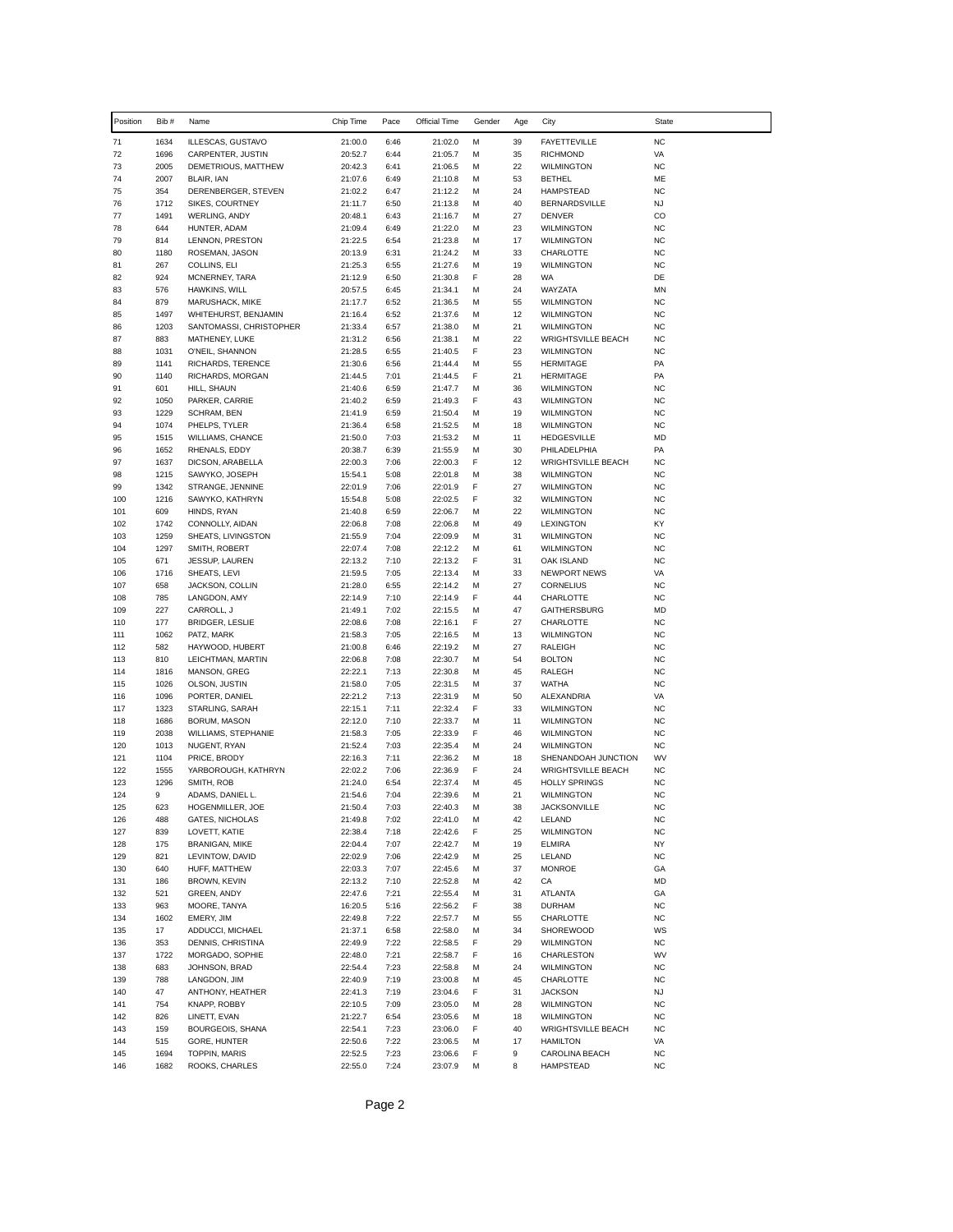| Position   | Bib #        | Name                                         | Chip Time          | Pace         | Official Time      | Gender | Age      | City                                           | State                  |
|------------|--------------|----------------------------------------------|--------------------|--------------|--------------------|--------|----------|------------------------------------------------|------------------------|
| 147        | 1580         | THREATT, JAVEN                               | 21:59.8            | 7:05         | 23:08.4            | М      | 20       | <b>TAMPA</b>                                   | FL                     |
| 148        | 1685         | ROOKS, JEFF                                  | 23:09.8            | 7:28         | 23:09.8            | M      | 37       | <b>HAMPSTEAD</b>                               | <b>NC</b>              |
| 149        | 1167         | ROHDE, RACHEL                                | 21:03.9            | 6:47         | 23:11.7            | F      | 19       | <b>RALEIGH</b>                                 | <b>NC</b>              |
| 150        | 849<br>729   | LYNCH, RYAN                                  | 23:02.8            | 7:26         | 23:12.5            | М<br>F | 36<br>25 | <b>HAMPSTEAD</b><br><b>WILMINGTON</b>          | <b>NC</b><br><b>NC</b> |
| 151<br>152 | 1631         | KENT, ASHLEY<br>HUSS, NICK                   | 23:07.2<br>22:50.0 | 7:27<br>7:22 | 23:14.5<br>23:15.4 | M      | 34       | <b>WILMINGTON</b>                              | <b>NC</b>              |
| 153        | 413          | ELLER, TREY                                  | 22:17.6            | 7:11         | 23:15.8            | М      | 20       | <b>WILMINGTON</b>                              | <b>NC</b>              |
| 154        | 1354         | SULT, ZACHARY                                | 23:09.9            | 7:28         | 23:16.0            | М      | 23       | <b>WILMINGTON</b>                              | <b>NC</b>              |
| 155        | 225          | CARPENITO, JOSH                              | 21:43.7            | 7:00         | 23:17.1            | м      | 20       | <b>WILMINGTON</b>                              | <b>NC</b>              |
| 156        | 617          | HOBBS, TED                                   | 22:55.1            | 7:24         | 23:18.0            | M      | 50       | <b>ATLANTA</b>                                 | GA                     |
| 157        | 1326         | STEPHANY, DANELLA                            | 16:37.6            | 5:22         | 23:22.1            | F      | 41       | <b>WILMINGTON</b>                              | <b>NC</b>              |
| 158<br>159 | 622<br>2016  | HOGAN, ANNE<br>SASSER, H                     | 16:41.0<br>22:40.1 | 5:23<br>7:19 | 23:23.2<br>23:25.4 | F<br>M | 27<br>28 | <b>WILMINGTON</b><br><b>WRIGHTSVILLE BEACH</b> | <b>NC</b><br><b>NC</b> |
| 160        | 790          | LANGFORD, KATIE                              | 23:20.0            | 7:32         | 23:28.0            | F      | 29       | <b>WILMINGTON</b>                              | <b>NC</b>              |
| 161        | 1697         | CARPENTER, SARAH                             | 16:11.8            | 5:13         | 23:29.0            | F      | 35       | <b>RICHMOND</b>                                | VA                     |
| 162        | 433          | FIELDS, EMMA                                 | 23:16.4            | 7:30         | 23:30.2            | F      | 35       | <b>WILMINGTON</b>                              | <b>NC</b>              |
| 163        | 1812         | FEW, LINDSAY                                 | 22:07.7            | 7:08         | 23:32.2            | F      | 34       | <b>WILMINGTON</b>                              | <b>NC</b>              |
| 164        | 1450         | VIELE, PETER                                 | 22:07.8            | 7:08         | 23:32.2            | М      | 37       | <b>WILMINGTON</b>                              | <b>NC</b>              |
| 165        | 1201<br>77   | SALLING, BLAIR                               | 23:14.0            | 7:30         | 23:32.7            | F<br>F | 37<br>39 | <b>WILMINGTON</b><br><b>RALEIGH</b>            | <b>NC</b><br><b>NC</b> |
| 166<br>167 | 1105         | <b>BARKER, JENNIFER</b><br>PRICE, MISSY      | 23:24.6<br>23:34.7 | 7:33<br>7:36 | 23:33.9<br>23:34.7 | F      | 47       | SHENANDOAH JUNCTION                            | WV                     |
| 168        | 164          | BOYD, DIANE                                  | 23:29.8            | 7:35         | 23:35.3            | F      | 55       | <b>WILMINGTON</b>                              | <b>NC</b>              |
| 169        | 187          | <b>BROWN, NICOLE</b>                         | 23:03.5            | 7:26         | 23:35.4            | F      | 37       | <b>BETHESDA</b>                                | <b>MD</b>              |
| 170        | 1373         | TAYLOR, MATTHEW                              | 22:54.0            | 7:23         | 23:40.1            | М      | 35       | <b>WRIGHTSVILLE BEACH</b>                      | <b>NC</b>              |
| 171        | 965          | MORGAN, JARED                                | 23:21.2            | 7:32         | 23:41.4            | м      | 19       | <b>WILMINGTON</b>                              | <b>NC</b>              |
| 172        | 696          | JOHNSON, WYATT                               | 23:06.7            | 7:27         | 23:44.1            | М      | 17       | <b>WILMINGTON</b>                              | <b>NC</b>              |
| 173<br>174 | 990          | MURPHY, SHANE                                | 22:33.7            | 7:16         | 23:48.2            | M<br>м | 28<br>32 | <b>WILMINGTON</b><br><b>GASTONIA NC</b>        | <b>NC</b><br><b>NC</b> |
| 175        | 1363<br>628  | SZKOTNICKI, GREGORY<br>HOLLEY, JONATHAN      | 23:18.4<br>21:48.0 | 7:31<br>7:02 | 23:49.2<br>23:50.4 | М      | 33       | <b>HOUSTON</b>                                 | TX                     |
| 176        | 672          | JESSUP, WILLIAM                              | 23:50.5            | 7:41         | 23:50.5            | м      | 30       | <b>OAK ISLAND</b>                              | <b>NC</b>              |
| 177        | 1184         | ROWLEY, JEREMY                               | 23:43.1            | 7:39         | 23:50.6            | M      | 33       | LELAND                                         | <b>NC</b>              |
| 178        | 1656         | <b>WAGNER, ROB</b>                           | 22:46.9            | 7:21         | 23:52.7            | М      | 51       | <b>HAMPSTEAD</b>                               | <b>NC</b>              |
| 179        | 1153         | ROBBINS, LINDSAY                             | 23:20.5            | 7:32         | 23:53.6            | F      | 24       | <b>WEST SIMSBURY</b>                           | CT                     |
| 180        | 348          | DE VRIES, GEERT                              | 23:48.8            | 7:41         | 23:54.6            | м      | 61       | <b>ATLANTA</b>                                 | GA                     |
| 181<br>182 | 991<br>936   | MURRAY, ALISHA<br>MEYER, ELI                 | 23:56.4<br>24:00.1 | 7:43<br>7:45 | 23:56.4<br>24:04.7 | F<br>М | 35<br>13 | <b>WILMINGTON</b><br><b>WILMINGTON</b>         | <b>NC</b><br><b>NC</b> |
| 183        | 442          | FISCHER, JAKE                                | 22:49.6            | 7:22         | 24:04.8            | м      | 26       | <b>WILMINGTON</b>                              | <b>NC</b>              |
| 184        | 682          | JOHNSON, ALEX                                | 22:18.5            | 7:12         | 24:07.8            | M      | 21       | <b>WILMINGTON</b>                              | <b>NC</b>              |
| 185        | 599          | HIFKO, NATHANIEL                             | 22:51.1            | 7:22         | 24:11.0            | М      | 37       | CARTHAGE                                       | <b>NC</b>              |
| 186        | 972          | MORRIS, MIKE                                 | 22:50.6            | 7:22         | 24:11.5            | М      | 44       | <b>ATLANTA</b>                                 | GA                     |
| 187        | 1567         | HOBBS, HOLDEN                                | 23:45.2            | 7:40         | 24:12.1            | м      | 14       | <b>NEW CANAAN</b>                              | CT                     |
| 188<br>189 | 312<br>1525  | CRUZ, CHRISTOPHER<br><b>WILLIAMS, ROBERT</b> | 24:12.7<br>23:51.2 | 7:48<br>7:42 | 24:12.7<br>24:13.1 | м<br>М | 32<br>37 | <b>WILMINGTON</b><br><b>WILMINGTON</b>         | <b>NC</b><br><b>NC</b> |
| 190        | 1097         | PORTER, JEFF                                 | 23:24.2            | 7:33         | 24:14.9            | M      | 54       | <b>WILMINGTON</b>                              | <b>NC</b>              |
| 191        | 114          | <b>BENSON, ERICA</b>                         | 23:03.2            | 7:26         | 24:18.4            | F      | 28       | CHARLESTON                                     | SC                     |
| 192        | 706          | KANE, LIBBY                                  | 23:43.6            | 7:39         | 24:20.9            | F      | 23       | <b>WILMINGTON</b>                              | <b>NC</b>              |
| 193        | 1621         | HARRIS, JIM                                  | 23:09.1            | 7:28         | 24:22.4            | М      | 35       | RALEIGH                                        | <b>NC</b>              |
| 194        | 274          | COOK, ALLISON                                | 23:22.5            | 7:32         | 24:22.4            | F      | 28       | <b>RICHMOND</b>                                | VA                     |
| 195        | 517          | GRACE, DYLAN                                 | 23:41.4            | 7:38         | 24:22.8            | М      | 18       | CAROLINA BEACH                                 | <b>NC</b>              |
| 196<br>197 | 770<br>1820  | LAIL, PHILIP<br>TAYLOR, WALKER               | 24:14.8<br>24:17.2 | 7:49<br>7:50 | 24:23.9<br>24:24.0 | м<br>м | 57<br>54 | CHARLOTTE<br><b>WILMINGTON</b>                 | <b>NC</b><br><b>NC</b> |
| 198        | 335          | DAUGHTRY, CAITLIN                            | 24:10.2            | 7:48         | 24:25.0            | F      | 23       | <b>WILMINGTON</b>                              | <b>NC</b>              |
| 199        | 1641         | WEST, KATE                                   | 23:24.9            | 7:33         | 24:26.1            | F      | 31       | OAKLAND                                        | CA                     |
| 200        | 736          | KING, COLIN                                  | 23:40.8            | 7:38         | 24:27.6            | М      | 12       | RALEIGH                                        | <b>NC</b>              |
| 201        | 1684         | ROOKS, HELEN                                 | 24:15.1            | 7:49         | 24:27.7            | F      | 10       | HAMPSTEAD                                      | <b>NC</b>              |
| 202        | 1683         | ROOKS, ALLISON                               | 24:15.3            | 7:49         | 24:28.3            | F      | 10       | <b>HAMPSTEAD</b>                               | <b>NC</b>              |
| 203        | 1211<br>1315 | SAUNDERS, MIRIAM                             | 24:07.9            | 7:47         | 24:28.9            | F      | 43<br>42 | CONCORD                                        | <b>NC</b><br><b>NC</b> |
| 204<br>205 | 136          | SPEARS, DAN<br>BLACKMAN, SHAWN               | 23:46.8<br>23:38.6 | 7:40<br>7:37 | 24:29.4<br>24:30.9 | М<br>M | 36       | <b>WILMINGTON</b><br><b>ROCHESTER</b>          | NY                     |
| 206        | 733          | KILBOURNE, KATY                              | 24:15.3            | 7:49         | 24:32.7            | F      | 16       | <b>WILMINGTON</b>                              | <b>NC</b>              |
| 207        | 1157         | ROCCOS-HOOPER, MELISSA                       | 24:23.3            | 7:52         | 24:37.6            | F      | 43       | <b>CLAYTON</b>                                 | <b>NC</b>              |
| 208        | 1068         | PENEGRE, ALEXANDRE                           | 23:57.7            | 7:44         | 24:38.4            | М      | 22       | <b>WILMINGTON</b>                              | <b>NC</b>              |
| 209        | 921          | MCMANUS, RYAN                                | 22:48.2            | 7:21         | 24:39.6            | M      | 28       | LELAND                                         | <b>NC</b>              |
| 210        | 1805         | OTTINA, THERESA                              | 23:50.9            | 7:41         | 24:41.7            | F      | 48       | ALEXANDRIA                                     | VA                     |
| 211<br>212 | 1411<br>627  | TULLY, LINDSEY<br>HOLLER, JEFFREY            | 23:13.1<br>24:32.1 | 7:29<br>7:55 | 24:42.2<br>24:44.2 | F<br>M | 19<br>48 | CHARLOTTE<br><b>WILMINGTON</b>                 | <b>NC</b><br><b>NC</b> |
| 213        | 808          | LEICHTMAN, BRIAN                             | 24:19.4            | 7:51         | 24:44.8            | М      | 20       | <b>BOLTON</b>                                  | <b>NC</b>              |
| 214        | 84           | BARTHE-SUKHERA, SAKINA                       | 24:38.6            | 7:57         | 24:45.0            | F      | 15       | <b>WILMINGTON</b>                              | <b>NC</b>              |
| 215        | 1608         | JOHNSTON, ERIN                               | 24:23.4            | 7:52         | 24:45.7            | F      | 11       | <b>WILMINGTON</b>                              | <b>NC</b>              |
| 216        | 1421         | TURNER, DAVID                                | 23:37.7            | 7:37         | 24:48.5            | М      | 51       | <b>MCLEAN</b>                                  | VA                     |
| 217        | 3            | ACEVEDO, DANIEL                              | 24:28.9            | 7:54         | 24:50.7            | М      | 31       | <b>FOREST</b>                                  | VA                     |
| 218        | 2008         | DURHAM, CHARLIE                              | 24:52.7            | 8:01         | 24:52.7            | М      | 36       | CHARLOTTE                                      | <b>NC</b>              |
| 219        | 1588         | VISSER, RYAN                                 | 22:51.7            | 7:22         | 24:52.8            | М      | 20       | <b>WILMINGTON</b>                              | <b>NC</b>              |
| 220<br>221 | 392<br>1757  | DUNLAP, ZOE<br>NIXON, CHASE                  | 22:52.9<br>24:15.5 | 7:23<br>7:49 | 24:52.9<br>24:55.2 | F<br>М | 13<br>14 | CHARLOTTE<br><b>WILMINGTON</b>                 | <b>NC</b><br><b>NC</b> |
| 222        | 1406         | TREPPEL, MATT                                | 24:09.3            | 7:47         | 24:55.3            | М      | 46       | <b>WILMINGTON</b>                              | <b>NC</b>              |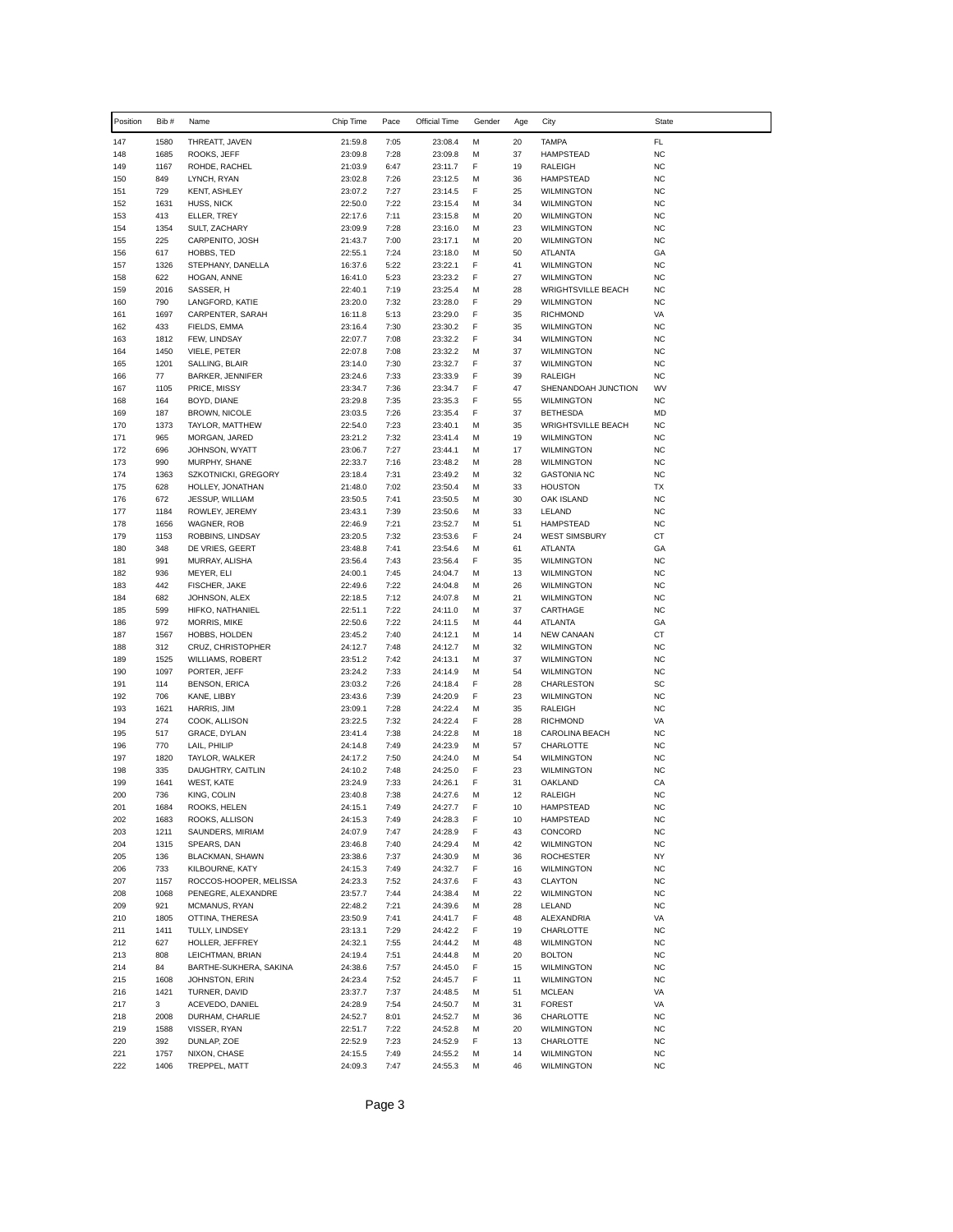| Position   | Bib #        | Name                                     | Chip Time          | Pace         | Official Time      | Gender | Age      | City                                            | <b>State</b>           |
|------------|--------------|------------------------------------------|--------------------|--------------|--------------------|--------|----------|-------------------------------------------------|------------------------|
| 223        | 1606         | JOHNETON, ETHAN                          | 24:35.0            | 7:56         | 24:56.8            | М      | 13       | <b>WILMINGTON</b>                               | <b>NC</b>              |
| 224        | 1075         | PHERSON, AMANDA                          | 23:35.6            | 7:36         | 24:57.2            | F      | 36       | <b>ELON</b>                                     | <b>NC</b>              |
| 225        | 473          | FURMICK, CHRISTINE                       | 24:26.9            | 7:53         | 24:57.4            | F      | 36       | <b>WILMINGTON</b>                               | <b>NC</b>              |
| 226        | 1589         | VISSER, SCOTT                            | 22:56.9            | 7:24         | 24:58.5            | М      | 55       | <b>WILMINGTON</b><br><b>WILMINGTON</b>          | <b>NC</b>              |
| 227<br>228 | 1648<br>1704 | FARRELL, ELLIE<br>COLEMAN, ZACH          | 24:16.7<br>23:55.8 | 7:50<br>7:43 | 24:58.6<br>25:00.7 | F<br>M | 10<br>22 | <b>WILMINGTON</b>                               | <b>NC</b><br><b>NC</b> |
| 229        | 958          | MONROE, NICHOLAS                         | 24:15.9            | 7:49         | 25:02.6            | М      | 31       | <b>RICHMOND</b>                                 | VA                     |
| 230        | 1553         | YANG, JAMIE                              | 24:37.7            | 7:56         | 25:08.9            | F      | 27       | <b>WILMINGTON</b>                               | <b>NC</b>              |
| 231        | 128          | BEW, JOSHUA ETHAN                        | 24:41.9            | 7:58         | 25:09.8            | М      | 13       | <b>HAMPTON</b>                                  | VA                     |
| 232        | 1158         | ROCHE, NICOLE                            | 24:14.8            | 7:49         | 25:10.0            | F      | 43       | <b>WILMINGTON</b>                               | <b>NC</b>              |
| 233        | 1457         | <b>WALTON, BLAIR</b>                     | 23:01.4            | 7:25         | 25:11.6            | F      | 34       | <b>WILMINGTON</b>                               | <b>NC</b>              |
| 234<br>235 | 1642<br>1233 | APPLER, ALIAM<br>SCHULTZ, CHRIS          | 25:12.1<br>22:48.4 | 8:08<br>7:21 | 25:15.0<br>25:15.3 | M<br>M | 10<br>41 | <b>WRIGHTSVILLE BEACH</b><br><b>NEW ORLEANS</b> | <b>NC</b><br>LA        |
| 236        | 1804         | JOHNSON, PETE                            | 24:08.7            | 7:47         | 25:16.0            | М      | 43       | <b>PITTSBORO</b>                                | <b>NC</b>              |
| 237        | 290          | COVIL, TYLER                             | 24:40.6            | 7:57         | 25:17.1            | М      | 9        | CARY                                            | <b>NC</b>              |
| 238        | 1226         | SCHMITT, JESSICA                         | 25:17.9            | 8:09         | 25:17.9            | F      | 31       | <b>VERO BEACH</b>                               | FL                     |
| 239        | 412          | ELLER, BRICE                             | 24:16.9            | 7:50         | 25:18.8            | м      | 17       | <b>WILMINGTON</b>                               | <b>NC</b>              |
| 240        | 1644         | MULFORD, STEWART                         | 22:31.8            | 7:16         | 25:20.7            | М      | 57       | <b>WILMINGTON</b>                               | <b>NC</b>              |
| 241        | 349          | DEBERRY, ADAM                            | 24:43.9            | 7:58         | 25:20.9            | M      | 36       | <b>CASTLE HAYNE</b>                             | <b>NC</b>              |
| 242<br>243 | 184<br>534   | <b>BROWN, AUSTIN</b><br>HADEL, JOHN      | 24:49.9<br>24:15.9 | 8:00<br>7:49 | 25:21.8<br>25:23.8 | м<br>М | 38<br>19 | <b>BETHESDA</b><br><b>WILMINGTON</b>            | <b>MD</b><br><b>NC</b> |
| 244        | 1821         | LOOK, TRISTAN                            | 25:17.5            | 8:09         | 25:25.1            | М      | 16       | <b>WALNUT COVE</b>                              | <b>NC</b>              |
| 245        | 129          | <b>BIGGS, DOUGLAS</b>                    | 25:26.5            | 8:12         | 25:26.5            | м      | 37       | ATLANTA                                         | GA                     |
| 246        | 629          | HOMER, ALDEN                             | 22:52.3            | 7:23         | 25:27.2            | м      | 11       | <b>WILMINGTON</b>                               | <b>NC</b>              |
| 247        | 1507         | WILEY, KELLY                             | 24:25.9            | 7:53         | 25:28.3            | F      | 28       | <b>WILMINGTON</b>                               | <b>NC</b>              |
| 248        | 508          | GONZALEZ CAQUIAS, JOSE                   | 21:49.5            | 7:02         | 25:28.6            | М      | 18       | <b>WILMINGTON</b>                               | <b>NC</b>              |
| 249        | 1755         | HALL, TAYLOR                             | 25:13.2            | 8:08         | 25:29.1            | F<br>F | 18       | DALLAS                                          | TX                     |
| 250<br>251 | 979<br>1331  | MORROW-TROMBLEY, SHANA<br>STEVENS, LAURA | 25:13.1<br>24:56.1 | 8:08<br>8:03 | 25:31.3<br>25:31.3 | F      | 45<br>36 | SHELBURNE<br><b>WILMINGTON</b>                  | VT<br><b>NC</b>        |
| 252        | 1330         | STEVENS, GARY                            | 24:54.6            | 8:02         | 25:31.4            | М      | 41       | <b>WILMINGTON</b>                               | <b>NC</b>              |
| 253        | 1175         | ROSE, JAMES                              | 22:55.1            | 7:24         | 25:33.0            | M      | 37       | <b>HAMPSTEAD</b>                                | <b>NC</b>              |
| 254        | 1806         | TRECCA, JOHN                             | 25:20.0            | 8:10         | 25:35.6            | М      | 50       | <b>WRIGHTSVILLE BEACH</b>                       | <b>NC</b>              |
| 255        | 1815         | FERRY, JOSH                              | 23:52.7            | 7:42         | 25:35.9            | М      | 26       | <b>WILMINGTON</b>                               | <b>NC</b>              |
| 256        | 273          | CONNETT, JESSICA                         | 24:26.9            | 7:53         | 25:36.3            | F      | 31       | <b>WRIGHTSVILLE BEACH</b>                       | <b>NC</b>              |
| 257<br>258 | 120<br>372   | BESTE, ALEXANDER<br>DONOVAN, PETER       | 24:57.9<br>22:26.6 | 8:03<br>7:14 | 25:36.6<br>25:37.3 | М<br>М | 13<br>17 | <b>WILMINGTON</b><br><b>WILMINGTON</b>          | <b>NC</b><br><b>NC</b> |
| 259        | 1384         | THOMPSON, CARL                           | 25:10.6            | 8:07         | 25:37.6            | м      | 45       | <b>WILMINGTON</b>                               | <b>NC</b>              |
| 260        | 4            | ACEVEDO, JULIANNA                        | 25:16.8            | 8:09         | 25:38.8            | F      | 29       | <b>FOREST</b>                                   | VA                     |
| 261        | 1159         | ROCHE, PARKER                            | 24:55.8            | 8:02         | 25:38.9            | М      | 11       | <b>WILMINGTON</b>                               | <b>NC</b>              |
| 262        | 1475         | WATTS, HANNAH                            | 23:39.9            | 7:38         | 25:39.3            | F      | 30       | <b>ROCKY POINT</b>                              | <b>NC</b>              |
| 263        | 453          | FONVIELLE, LEE                           | 25:19.2            | 8:10         | 25:40.2            | F      | 48       | ALEXANDRIA                                      | VA                     |
| 264<br>265 | 287<br>850   | COVIL, BETH<br>MAARSCHALK, BRIAN         | 25:40.3<br>25:04.1 | 8:17<br>8:05 | 25:40.3<br>25:41.8 | F<br>М | 38<br>35 | CARY<br>CANTON                                  | <b>NC</b><br>OH        |
| 266        | 851          | MAARSCHALK, COREY                        | 25:05.4            | 8:05         | 25:41.9            | M      | 28       | <b>WILMINGTON</b>                               | <b>NC</b>              |
| 267        | 1179         | ROSEMAN, ELIZABETH                       | 24:27.1            | 7:53         | 25:43.3            | F      | 33       | CHARLOTTE                                       | <b>NC</b>              |
| 268        | 2012         | ZIEGLER, PATTI                           | 25:34.5            | 8:15         | 25:44.4            | F      | 54       | PHOENIX                                         | AZ                     |
| 269        | 966          | MORGAN, SUSAN                            | 25:45.7            | 8:18         | 25:45.7            | F      | 29       | <b>EVINGTON</b>                                 | VA                     |
| 270        | 653          | <b>IRELAND, MENDALL</b>                  | 24:35.2            | 7:56         | 25:46.4            | м      | 39       | <b>RALEIGH</b>                                  | <b>NC</b>              |
| 271        | 698          | JONES, FRANKLIN                          | 24:26.7            | 7:53         | 25:48.3            | М<br>F | 25<br>30 | <b>WILMINGTON</b><br><b>FUQUAY VARINA</b>       | <b>NC</b>              |
| 272<br>273 | 941<br>756   | MIDGETT, JOCELYN<br>KOBER, DAVID         | 25:28.4<br>24:56.8 | 8:13<br>8:03 | 25:51.9<br>25:52.0 | м      | 44       | <b>WILMINGTON</b>                               | <b>NC</b><br><b>NC</b> |
| 274        | 1348         | STURKEY, BRADFORD                        | 25:52.2            | 8:21         | 25:52.2            | М      | 18       | <b>FORT MILL</b>                                | SC                     |
| 275        | 1404         | TOURVILLE, NICK                          | 23:44.9            | 7:39         | 25:52.7            | М      | 18       | <b>FORT MILL</b>                                | SC                     |
| 276        | 1671         | JOHNSON, MICHAEL                         | 24:45.6            | 7:59         | 25:53.6            | М      | 46       | <b>WILMINGTON</b>                               | <b>NC</b>              |
| 277        | 670          | JEFFREY, ENGLISH                         | 25:38.3            | 8:16         | 25:53.7            | F      | 32       | <b>WILMINGTON</b>                               | <b>NC</b>              |
| 278        | 697          | JONES, BOB                               | 24:36.4            | 7:56         | 25:54.5            | М      | 47       | <b>WILMINGTON</b>                               | <b>NC</b>              |
| 279<br>280 | 662<br>1734  | JACKSON, MARTY<br>MASICH, TOM            | 23:23.2<br>24:24.2 | 7:33<br>7:52 | 25:55.4<br>25:55.6 | M<br>М | 59<br>26 | CHESAPEAKE BEACH<br>WINSTON-SALEM               | MD<br><b>NC</b>        |
| 281        | 1676         | LINDBERG, ANNAH                          | 24:41.1            | 7:58         | 25:55.8            | F      | 19       | <b>WILMINGTON</b>                               | <b>NC</b>              |
| 282        | 1758         | NIXON, LUKE                              | 25:16.4            | 8:09         | 25:56.8            | M      | 11       | <b>WILMINGTON</b>                               | <b>NC</b>              |
| 283        | 141          | BODINE, JENNIFER                         | 25:05.7            | 8:05         | 25:56.8            | F      | 32       | <b>ROCHESTER</b>                                | NY                     |
| 284        | 1347         | STURKEY, BRAD                            | 25:58.2            | 8:23         | 25:58.2            | М      | 46       | <b>FORT MILL</b>                                | SC                     |
| 285        | 681          | JOHNSEN, C.                              | 24:57.8            | 8:03         | 25:58.7            | M      | 39       | <b>WILMINGTON</b>                               | <b>NC</b>              |
| 286        | 322          | CZESNOWSKI, JULIE                        | 24:39.7            | 7:57         | 25:59.8            | F      | 31       | <b>WILMINGTON</b>                               | <b>NC</b>              |
| 287<br>288 | 295<br>1121  | COX, KEGAN<br>RAUSCH, ADAM               | 25:36.1<br>22:49.5 | 8:15<br>7:22 | 26:00.1<br>26:00.9 | F<br>M | 18<br>17 | <b>WILMINGTON</b><br><b>SCHNECKSVILLE</b>       | <b>NC</b><br>PA        |
| 289        | 268          | COLLINS, ERIN                            | 25:34.8            | 8:15         | 26:01.2            | F      | 36       | <b>WILMINGTON</b>                               | <b>NC</b>              |
| 290        | 1298         | SMITH, THOMAS                            | 23:50.1            | 7:41         | 26:03.7            | М      | 19       | <b>WILSON</b>                                   | <b>NC</b>              |
| 291        | 1143         | RICHARDSON, JACK                         | 25:33.9            | 8:15         | 26:04.7            | M      | 10       | <b>WILMINGTON</b>                               | <b>NC</b>              |
| 292        | 1284         | SMITH, GRAYSON                           | 24:55.1            | 8:02         | 26:04.7            | F      | 14       | <b>HOLLY SPRINGS</b>                            | <b>NC</b>              |
| 293        | 1759         | NIXON, KATHRYN                           | 25:26.3            | 8:12         | 26:05.2            | F      | 45       | <b>WILMINGTON</b>                               | <b>NC</b>              |
| 294        | 674          | JOACHIM, BENJAMIN                        | 22:12.6            | 7:10         | 26:05.9            | М      | 29       | <b>NEW YORK</b>                                 | <b>NY</b>              |
| 295        | 1374<br>160  | TAYLOR, PAMELA                           | 25:20.6            | 8:10         | 26:08.3            | F<br>F | 36       | WRIGHTSVILLE BEACH                              | <b>NC</b><br><b>NC</b> |
| 296<br>297 | 171          | BOWERSOX, ANNA KATHRYN<br>BRADSHAW, WES  | 25:24.2<br>21:37.3 | 8:12<br>6:58 | 26:09.0<br>26:11.8 | M      | 13<br>28 | CARY<br>CHARLOTTE                               | <b>NC</b>              |
| 298        | 1383         | THOMPSON, AVERY                          | 25:46.1            | 8:19         | 26:13.2            | F      | 14       | <b>WILMINGTON</b>                               | <b>NC</b>              |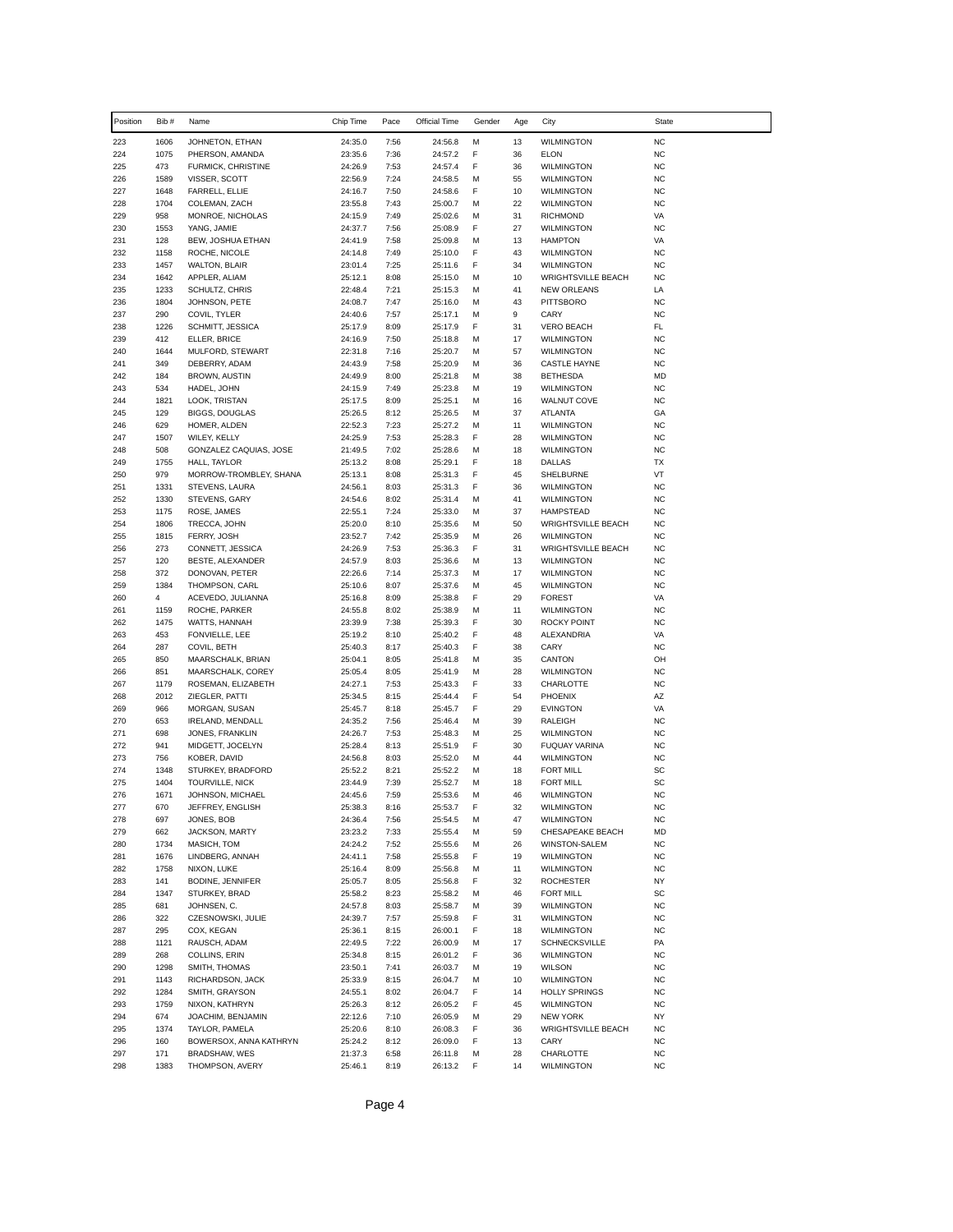| Position   | Bib #                          | Name                                           | Chip Time          | Pace         | Official Time      | Gender | Age      | City                                   | State                  |
|------------|--------------------------------|------------------------------------------------|--------------------|--------------|--------------------|--------|----------|----------------------------------------|------------------------|
| 299        | 1107                           | PRICE JR., JIM                                 | 24:19.4            | 7:51         | 26:16.4            | М      | 52       | SHENANDOAH JUNCTION                    | WV                     |
| 300        | 881                            | MASICH, ANNE                                   | 24:51.0            | 8:01         | 26:18.3            | F      | 25       | <b>RICHMOND</b>                        | VA                     |
| 301        | 1738                           | SLATTER, MARC                                  | 26:16.9            | 8:28         | 26:20.9            | M      | 45       | <b>KURE BEACH</b>                      | <b>NC</b>              |
| 302<br>303 | 282<br>1813                    | COOPER, BRENDAN<br>DIEFFENBAUCH, PAM           | 26:06.5<br>25:51.3 | 8:25<br>8:20 | 26:21.0<br>26:23.7 | М<br>F | 31<br>41 | <b>RALEIGH</b><br><b>WILMINGTON</b>    | <b>NC</b><br><b>NC</b> |
| 304        | 407                            | EFTING, ALLIE                                  | 25:54.2            | 8:21         | 26:24.0            | F      | 23       | <b>WILMINGTON</b>                      | <b>NC</b>              |
| 305        | 1115                           | QUAM, PAUL                                     | 26:24.8            | 8:31         | 26:24.8            | М      | 49       | <b>WILMINGTON</b>                      | <b>NC</b>              |
| 306        | 1506                           | WILDER, MICHAEL                                | 24:27.8            | 7:53         | 26:25.6            | М      | 34       | <b>WILMINGTON</b>                      | <b>NC</b>              |
| 307        | 654                            | <b>ISENHOUR, LAUREN</b>                        | 26:16.0            | 8:28         | 26:26.0            | F      | 28       | <b>WILMINGTON</b>                      | <b>NC</b>              |
| 308        | 655                            | <b>ISENHOUR, RICK</b>                          | 26:17.0            | 8:29         | 26:26.2            | М      | 60       | NEWTON                                 | <b>NC</b>              |
| 309        | 1368                           | TATE, MATTHEW                                  | 26:09.9            | 8:26         | 26:26.9            | М      | 15       | <b>CASTLE HAYNE</b>                    | <b>NC</b>              |
| 310<br>311 | 820<br>1325                    | LESESKY, MATTHEW<br>STEIN, STEVE               | 22:04.6<br>23:05.5 | 7:07<br>7:27 | 26:27.0<br>26:27.1 | М<br>М | 39<br>34 | <b>DURHAM</b><br><b>WILMINGTON</b>     | <b>NC</b><br><b>NC</b> |
| 312        | 823                            | LEVINTOW, SARA                                 | 25:46.1            | 8:19         | 26:27.2            | F      | 26       | LELAND                                 | <b>NC</b>              |
| 313        | 910                            | MCHALE, SHAND                                  | 24:06.1            | 7:46         | 26:28.6            | M      | 46       | PHILADELPHIA                           | PA                     |
| 314        | 1044                           | PAIGE, CAROLE                                  | 26:12.0            | 8:27         | 26:28.9            | F      | 69       | <b>WILMINGTON</b>                      | <b>NC</b>              |
| 315        | 1045                           | PAIGE, CRISTEN                                 | 26:12.3            | 8:27         | 26:29.4            | F      | 42       | NASHVILLE                              | TN                     |
| 316        | 1814                           | DIEFFENBAUCH, SAMUEL                           | 24:27.7            | 7:53         | 26:29.4            | м      | 9        | <b>WILMINGTON</b>                      | <b>NC</b>              |
| 317        | 1022                           | OLATIDOYE, OLUFEMI                             | 24:00.5            | 7:45         | 26:30.0            | М<br>F | 16       | <b>WILMINGTON</b>                      | <b>NC</b><br>DE        |
| 318<br>319 | 925<br>324                     | MCNERNEY, TARA<br>DAIL, SARAH                  | 26:12.0<br>26:31.7 | 8:27<br>8:33 | 26:30.2<br>26:31.7 | F      | 28<br>24 | WA<br>WATHA                            | <b>NC</b>              |
| 320        | 1636                           | PAWLOWSKI, MEGAN                               | 24:07.8            | 7:47         | 26:32.1            | F      | 20       | <b>WILMINGTON</b>                      | <b>NC</b>              |
| 321        | 574                            | HAWKINS, ROB                                   | 24:02.7            | 7:45         | 26:34.2            | М      | 59       | LAKE MARY                              | FL                     |
| 322        | 152                            | <b>BOSCH, ERIC</b>                             | 26:03.1            | 8:24         | 26:34.3            | М      | 55       | KANSAS CITY                            | MO                     |
| 323        | 1064                           | PEDERSON, NICOLE                               | 24:43.3            | 7:58         | 26:36.4            | F      | 29       | <b>SPOKANE</b>                         | WA                     |
| 324        | 204                            | BURNETT, IAIN                                  | 24:43.0            | 7:58         | 26:36.4            | М      | 28       | SPOKANE                                | WA                     |
| 325<br>326 | 78<br>1021                     | <b>BARKER JR, ROBERT</b><br>OLATIDOYE, OLAJIDE | 25:52.7<br>24:07.8 | 8:21<br>7:47 | 26:36.8<br>26:37.5 | М<br>М | 44<br>18 | RALEIGH<br><b>WILMINGTON</b>           | <b>NC</b><br><b>NC</b> |
| 327        | 1236                           | SCIORTINO, CHRIS                               | 25:24.4            | 8:12         | 26:37.6            | М      | 31       | <b>WILMINGTON</b>                      | <b>NC</b>              |
| 328        | 428                            | FERRETTI, COREY                                | 26:05.1            | 8:25         | 26:37.9            | М      | 31       | <b>FREDERICK</b>                       | MD                     |
| 329        | 8                              | ADAMS, BROOKE                                  | 25:43.2            | 8:18         | 26:39.1            | F      | 25       | <b>DUBLIN</b>                          | OH                     |
| 330        | 1200                           | SALERNO, JUSTIN                                | 22:06.6            | 7:08         | 26:40.5            | М      | 28       | <b>RALEIGH</b>                         | <b>NC</b>              |
| 331        | 1679                           | BOURGEOIS, PAMELA                              | 26:41.2            | 8:36         | 26:41.2            | F      | 53       | <b>WILMINGTON</b>                      | <b>NC</b>              |
| 332        | 1317                           | SPITZER, TRIMBLE                               | 24:49.0            | 8:00         | 26:41.3            | М      | 38       | <b>HAMPTON</b>                         | VA                     |
| 333<br>334 | 1717<br>151                    | TAYLOR, DANA<br>BORNTRAGER, NOAH               | 26:33.6<br>23:18.3 | 8:34<br>7:31 | 26:42.4<br>26:43.8 | F<br>М | 45<br>19 | <b>WILMINGTON</b><br><b>WILMINGTON</b> | <b>NC</b><br><b>NC</b> |
| 335        | 1212                           | SAUNDERS, PERRY                                | 26:24.2            | 8:31         | 26:45.2            | М      | 52       | CONCORD                                | <b>NC</b>              |
| 336        | 854                            | MAESTRI, ANTHONY                               | 26:19.7            | 8:29         | 26:46.0            | М      | 23       | MCLEAN                                 | VA                     |
| 337        | 551                            | HANSROTE, ADAM                                 | 24:38.3            | 7:57         | 26:46.7            | М      | 30       | RALEIGH                                | <b>NC</b>              |
| 338        | 194                            | BURGAMY SOSA, AGNIESZKA                        | 25:56.8            | 8:22         | 26:46.7            | F      | 34       | <b>WILMINGTON</b>                      | <b>NC</b>              |
| 339        | 1420                           | TURNER, ANDREW                                 | 25:37.6            | 8:16         | 26:47.7            | М      | 16       | <b>MCLEAN</b>                          | VA                     |
| 340<br>341 | 822<br>996                     | LEVINTOW, KATHY<br>MYLES, ABBY                 | 26:07.5<br>26:15.4 | 8:25<br>8:28 | 26:48.6<br>26:50.5 | F<br>F | 59<br>25 | LELAND<br><b>WILMINGTON</b>            | <b>NC</b><br><b>NC</b> |
| 342        | 1287                           | SMITH, MAGGIE                                  | 26:25.7            | 8:31         | 26:51.0            | F      | 26       | <b>WILMINGTON</b>                      | <b>NC</b>              |
| 343        | 1539                           | WINSTEAD, KIM                                  | 24:59.6            | 8:04         | 26:51.8            | F      | 30       | <b>WILMINGTON</b>                      | <b>NC</b>              |
| 344        | 704                            | KAMINSKAS, STEPHEN                             | 26:22.6            | 8:30         | 26:52.6            | м      | 26       | <b>WILMINGTON</b>                      | <b>NC</b>              |
| 345        | 291                            | COWAN, MEGHAN                                  | 26:54.5            | 8:41         | 26:54.5            | F      | 25       | <b>WILMINGTON</b>                      | <b>NC</b>              |
| 346        | 1280                           | SMILEY, STEVEN                                 | 26:12.2            | 8:27         | 26:55.1            | М      | 27       | <b>WILMINGTON</b>                      | <b>NC</b>              |
| 347<br>348 | 1672<br>188                    | VOLLMIN, LINDSAY                               | 26:30.4<br>26:51.4 | 8:33<br>8:40 | 26:55.2<br>26:55.2 | F<br>F | 23<br>37 | RALEIGH<br><b>WILMINGTON</b>           | <b>NC</b><br><b>NC</b> |
| 349        | 890                            | BRUMSEY, KIMBERLY<br>MCCARTHY, KEVIN           | 25:55.4            | 8:22         | 26:56.0            | М      | 47       | <b>WILMINGTON</b>                      | <b>NC</b>              |
| 350        | 56                             | AUTEN, JEFF                                    | 24:53.0            | 8:02         | 26:56.9            | М      | 23       | CHARLOTTE                              | NC                     |
| 351        | 872                            | MARSHALL, JACK                                 | 26:24.8            | 8:31         | 26:57.2            | М      | 12       | <b>WILMINGTON</b>                      | <b>NC</b>              |
| 352        | 1691                           | <b>TOPPIN, GARY</b>                            | 26:57.6            | 8:42         | 26:57.6            | м      | 43       | CAROLINA BEACH                         | <b>NC</b>              |
| 353        | 1442                           | VAUGHAN, MATTHEW                               | 25:12.0            | 8:08         | 26:57.6            | м      | $30\,$   | <b>VENICE</b>                          | CA                     |
| 354        | 1279                           | SMILEY, CHELSEA                                | 26:15.2            | 8:28         | 26:58.2            | F      | 26       | <b>WILMINGTON</b>                      | <b>NC</b>              |
| 355<br>356 | 520<br>275                     | <b>GRAY, NICOLE</b><br>COOK, CHRIS             | 26:46.4<br>26:11.9 | 8:38<br>8:27 | 26:58.3<br>26:58.7 | F<br>м | 39<br>34 | CAROLINA BEACH<br>PENSACOLA            | NC<br>FL               |
| 357        | 873                            | MARSHALL, SUSAN                                | 26:27.1            | 8:32         | 27:00.1            | F      | 51       | <b>WILMINGTON</b>                      | <b>NC</b>              |
| 358        | 338                            | DAVIAU, JAMES                                  | 25:20.9            | 8:10         | 27:00.5            | м      | 46       | LELAND                                 | NC                     |
| 359        | 26                             | ALEXOUDIS, KALLI                               | 24:20.7            | 7:51         | 27:03.2            | F      | 30       | <b>WILMINGTON</b>                      | <b>NC</b>              |
| 360        | 746                            | KIRCHOFF, KATARINA                             | 26:05.9            | 8:25         | 27:04.6            | М      | 20       | <b>WILMINGTON</b>                      | <b>NC</b>              |
| 361        | 1613                           | SPAZIANI, KATE                                 | 24:52.6            | 8:01         | 27:05.3            | F      | 38       | <b>NEW YORK</b>                        | NY                     |
| 362        | 337                            | DAUGHTRY, REGAN                                | 26:50.3            | 8:39         | 27:05.6            | F      | 20       | <b>WILMINGRON</b>                      | <b>NC</b>              |
| 363<br>364 | 1320<br>750                    | STANCILL, TINA<br>KITTINGER, KRISTY            | 26:11.0<br>26:23.1 | 8:27<br>8:31 | 27:07.0<br>27:08.9 | F<br>F | 56<br>41 | <b>WILMINGTON</b><br>HAMPSTEAD         | <b>NC</b><br><b>NC</b> |
| 365        | 592                            | HEMENWAY, BRIAN                                | 26:23.5            | 8:31         | 27:09.1            | м      | 43       | HAMPSTEAD                              | <b>NC</b>              |
| 366        | 1222                           | SCHAUDT, TYLER                                 | 25:56.9            | 8:22         | 27:09.7            | М      | 10       | <b>WILMINGTON</b>                      | <b>NC</b>              |
| 367        | 11                             | ADAMS, JORDAN                                  | 25:15.0            | 8:09         | 27:09.8            | F      | 24       | CHARLOTTE                              | <b>NC</b>              |
| 368        | 1148                           | RIOUX, BRANDY                                  | 26:59.9            | 8:42         | 27:10.5            | F      | 41       | <b>WILMINGTON</b>                      | <b>NC</b>              |
| 369        | 552                            | HANSROTE, STEPHANIE                            | 25:02.3            | 8:05         | 27:10.8            | F      | 26       | RALEIGH                                | <b>NC</b>              |
| 370        | 1345                           | STRICKLAND, HEATHER                            | 27:11.0            | 8:46         | 27:11.0            | М      | 36       | RALEIGH                                | <b>NC</b>              |
| 371<br>372 | 110<br>$\overline{\mathbf{c}}$ | BENNETT, CONNOR<br>ABERNETHY, QUENTIN          | 24:05.6<br>24:48.2 | 7:46<br>8:00 | 27:11.8<br>27:11.9 | м<br>м | 24<br>36 | <b>WILMINGTON</b><br>LELAND            | <b>NC</b><br>NC        |
| 373        | 1018                           | O'KELLEY, SHAWN                                | 25:48.6            | 8:19         | 27:12.9            | М      | 38       | WILMINGTON                             | <b>NC</b>              |
| 374        | 1591                           | OWENS, NICK                                    | 25:14.7            | 8:08         | 27:13.7            | м      | 28       | <b>WILMINGTON</b>                      | NC                     |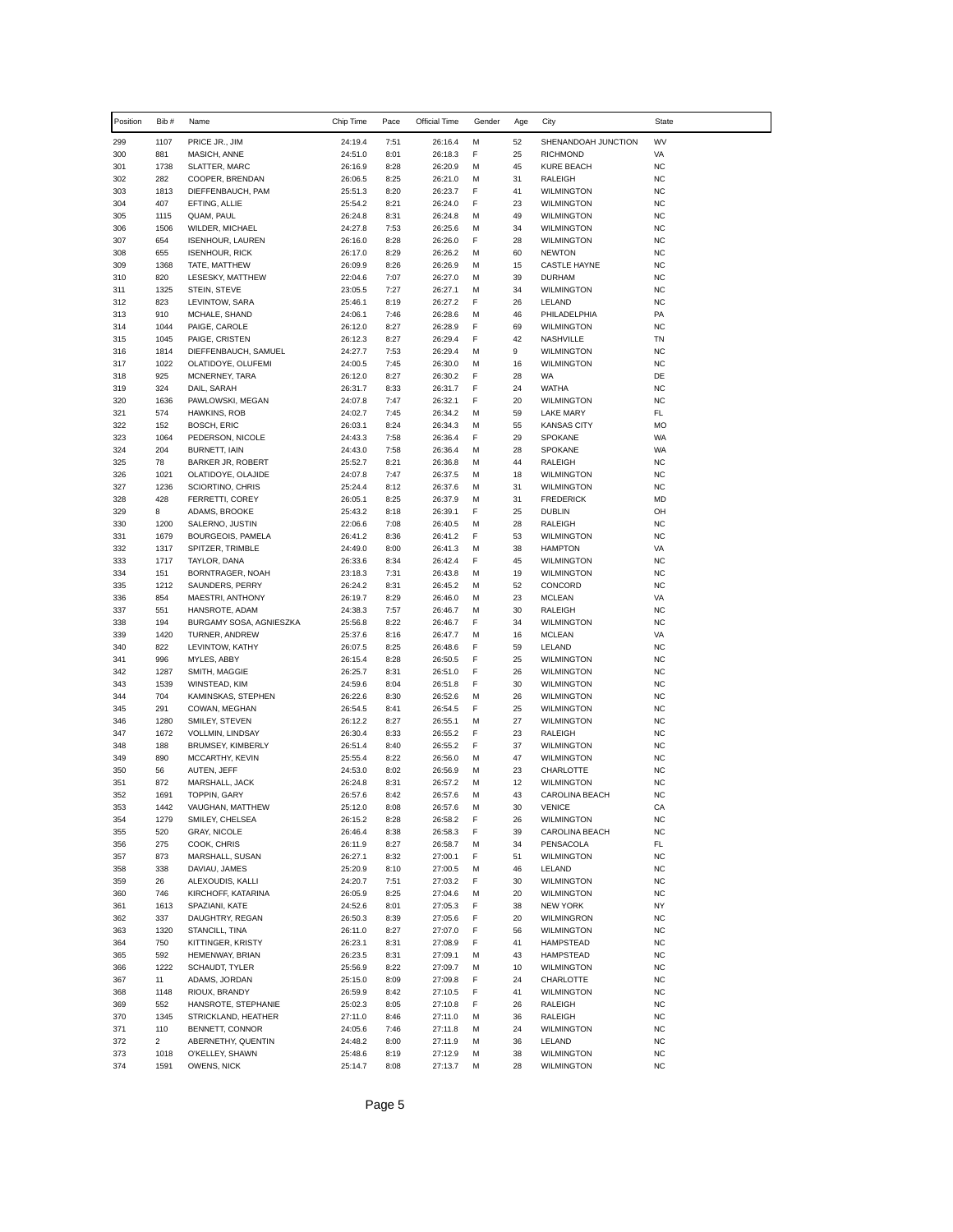| Position   | Bib #        | Name                              | Chip Time          | Pace         | Official Time      | Gender | Age            | City                                     | State                  |
|------------|--------------|-----------------------------------|--------------------|--------------|--------------------|--------|----------------|------------------------------------------|------------------------|
| 375        | 832          | LOOMIS, KATHERINE                 | 26:31.8            | 8:33         | 27:13.7            | F      | 26             | <b>TAMPA</b>                             | FL                     |
| 376        | 1721         | MORGADO, MICHAEL                  | 26:59.4            | 8:42         | 27:13.7            | М      | 14             | CHARLESTON                               | WV                     |
| 377        | 945          | MILLER, AL                        | 25:14.4            | 8:08         | 27:14.1            | М      | 38             | HAMPSTEAD                                | <b>NC</b>              |
| 378        | 885          | MAUCLAIR, MATT                    | 25:50.1            | 8:20         | 27:14.2            | М      | 37             | PITTSBURGH                               | PA                     |
| 379<br>380 | 867          | MARRESE, CECELIA                  | 26:42.0            | 8:37         | 27:14.4            | F<br>M | 52<br>28       | <b>WILMINGTON</b><br>LELAND              | <b>NC</b>              |
| 381        | 19<br>1188   | ALBERT, RYAN<br>RUSTEIKAS, SCOTT  | 26:26.6<br>25:45.8 | 8:32<br>8:18 | 27:14.4<br>27:16.3 | М      | 31             | <b>WILMINGTON</b>                        | <b>NC</b><br><b>NC</b> |
| 382        | 1667         | CONNETT, TRISTAN                  | 26:06.9            | 8:25         | 27:17.1            | F      | 29             | <b>DENVER</b>                            | CO                     |
| 383        | 1219         | SCHAUDT, CONNOR                   | 26:04.3            | 8:25         | 27:17.3            | М      | 13             | <b>WILMINGTON</b>                        | <b>NC</b>              |
| 384        | 987          | MULHERIN SR, STEVE                | 27:18.1            | 8:48         | 27:18.1            | M      | 53             | <b>WILMINGTON</b>                        | <b>NC</b>              |
| 385        | 1416         | TUMOLO, GREG                      | 26:01.0            | 8:24         | 27:19.3            | М      | 38             | <b>WILMINGTON</b>                        | <b>NC</b>              |
| 386        | 1037         | ORTIZ, WILLIAM                    | 26:13.2            | 8:27         | 27:19.3            | M      | 15             | <b>WILMINGTON</b>                        | <b>NC</b>              |
| 387<br>388 | 1417<br>149  | TUMOLO, MALEIA                    | 26:01.1            | 8:24<br>8:42 | 27:19.5            | F      | 35             | <b>WILMINGTON</b>                        | <b>NC</b><br><b>NC</b> |
| 389        | 825          | BONEY IV, LESLIE<br>LINETT, EMILY | 26:57.2<br>25:37.1 | 8:16         | 27:21.6<br>27:23.6 | М<br>F | 15<br>24       | RALEIGH<br><b>WILMINGTON</b>             | <b>NC</b>              |
| 390        | 1423         | TURNER, QUENTIN                   | 26:25.3            | 8:31         | 27:23.6            | M      | 18             | <b>MCLEAN</b>                            | VA                     |
| 391        | 659          | JACKSON, ERIN                     | 23:44.1            | 7:39         | 27:23.8            | F      | 35             | <b>WILMINGTON</b>                        | <b>NC</b>              |
| 392        | 954          | MITWOL, ANDY                      | 26:11.5            | 8:27         | 27:24.2            | М      | 36             | <b>WRIGHTSVILLE BEACH</b>                | <b>NC</b>              |
| 393        | 940          | MICHAEL, PATRICK                  | 26:56.4            | 8:41         | 27:24.3            | M      | 29             | CHARLOTTE                                | <b>NC</b>              |
| 394        | 827          | LINETT, LARRY                     | 25:38.4            | 8:16         | 27:24.4            | M      | 56             | <b>WILMINGTON</b>                        | <b>NC</b>              |
| 395<br>396 | 1063<br>2004 | PATZ, NANCY<br>LEWIS, JESSICA     | 27:24.4<br>25:44.2 | 8:50<br>8:18 | 27:24.4<br>27:24.7 | F<br>F | 46<br>33       | <b>WILMINGTON</b><br><b>WILMINGTON</b>   | <b>NC</b><br><b>NC</b> |
| 397        | 1673         | VOLLMIN, LAUREN                   | 27:01.0            | 8:43         | 27:26.0            | F      | 52             | <b>WILMINGTON</b>                        | <b>NC</b>              |
| 398        | 538          | HAGG, CARLY                       | 27:01.0            | 8:43         | 27:26.9            | F      | 26             | LELAND                                   | <b>NC</b>              |
| 399        | 620          | HOFFMAN, HAVEN                    | 26:46.2            | 8:38         | 27:27.2            | М      | $\overline{7}$ | <b>WILMINGTON</b>                        | <b>NC</b>              |
| 400        | 715          | <b>KEISTLER, WILLIAM</b>          | 26:13.5            | 8:27         | 27:27.6            | М      | 24             | <b>WILMINGTON</b>                        | <b>NC</b>              |
| 401        | 496          | GILLEY, SARAH                     | 26:03.8            | 8:24         | 27:27.9            | F      | 35             | <b>GREENVILLE</b>                        | SC                     |
| 402        | 223          | CARIGNAN, MAILYN                  | 26:59.7            | 8:42         | 27:28.1            | F      | 39             | <b>WILMINGTON</b>                        | <b>NC</b>              |
| 403<br>404 | 762<br>1530  | KYFF, JACK<br>WILLIAMSON, VAN     | 26:11.6<br>26:20.5 | 8:27<br>8:30 | 27:28.4<br>27:29.1 | М<br>М | 12<br>33       | <b>WILMINGTON</b><br>ATLANTA             | <b>NC</b><br>GA        |
| 405        | 1223         | SCHELL, ROBERT                    | 26:04.0            | 8:25         | 27:29.4            | M      | 31             | <b>WILMINGTON</b>                        | <b>NC</b>              |
| 406        | 621          | HOFFMAN, WILLIAM                  | 26:48.5            | 8:39         | 27:29.5            | М      | 38             | <b>WILMINGTON</b>                        | <b>NC</b>              |
| 407        | 1065         | PENDLETON, ERIC                   | 27:01.6            | 8:43         | 27:29.7            | М      | 33             | MARTINEZ                                 | GA                     |
| 408        | 948          | MILLER, KEVIN                     | 26:26.8            | 8:32         | 27:30.9            | M      | 37             | <b>WILMINGTON</b>                        | <b>NC</b>              |
| 409        | 569          | HAVRILA, CHRISTINA                | 25:50.3            | 8:20         | 27:32.0            | F      | 20             | <b>RUCKERSVILLE</b>                      | DE                     |
| 410        | 320          | CURRIE, ELIZABETH                 | 27:32.1            | 8:53         | 27:32.1            | F      | 33             | <b>WRIGHTSVILLE BEACH</b>                | <b>NC</b>              |
| 411<br>412 | 1258<br>305  | SHEATS, BAILEY<br>CREDLE, ERIC    | 27:17.8<br>25:45.3 | 8:48<br>8:18 | 27:32.3<br>27:33.2 | F<br>M | 26<br>47       | CENTER TUFTONBORO<br>WEST END            | NH<br><b>NC</b>        |
| 413        | 1174         | ROONEY, BRIAN                     | 26:32.5            | 8:34         | 27:34.3            | М      | 26             | <b>WILMINGTON</b>                        | <b>NC</b>              |
| 414        | 829          | LIPSCOMBE, DAKOTA                 | 25:48.9            | 8:19         | 27:39.7            | М      | 20             | <b>WRIGHTSVILLE BEACH</b>                | <b>NC</b>              |
| 415        | 833          | LOSO, HILARY                      | 26:41.1            | 8:36         | 27:39.7            | F      | 28             | <b>WILMINGTON</b>                        | <b>NC</b>              |
| 416        | 828          | LIPSCOMBE, CARROLL                | 25:48.1            | 8:19         | 27:39.8            | М      | 56             | <b>WRIGHTSVILLE BEACH</b>                | <b>NC</b>              |
| 417<br>418 | 355<br>1662  | DEVLIN, JULIE<br>COKER, SIENNA    | 27:17.1<br>25:48.3 | 8:48         | 27:39.9            | F<br>F | 45<br>9        | CAROLINA BEACH<br><b>GREENSBORO</b>      | <b>NC</b><br><b>NC</b> |
| 419        | 1395         | TISON, KELLY                      | 26:37.7            | 8:19<br>8:35 | 27:40.4<br>27:40.6 | F      | 41             | <b>WILMINGTON</b>                        | <b>NC</b>              |
| 420        | 447          | FLEMING, DEVON                    | 27:41.8            | 8:56         | 27:41.8            | F      | 29             | <b>WILMINGTON</b>                        | <b>NC</b>              |
| 421        | 1695         | CARPENTER, CODY                   | 24:58.0            | 8:03         | 27:42.8            | М      | 40             | CHARLOTTE                                | <b>NC</b>              |
| 422        | 558          | HASKINS, PAIGE                    | 26:03.7            | 8:24         | 27:46.1            | F      | 24             | ATLANTA                                  | GA                     |
| 423        | 1740         | ADAMS, SAM                        | 25:13.8            | 8:08         | 27:46.4            | М      | 27             | <b>WILMINGTON</b>                        | <b>NC</b>              |
| 424        | 964          | MORGAN, ANNA                      | 26:59.0            | 8:42         | 27:46.9            | F      | 15             | <b>WILMINGTON</b>                        | <b>NC</b>              |
| 425<br>426 | 677<br>250   | JOACHIM, SAM<br>CLAY, KENDALL     | 23:54.2<br>26:38.7 | 7:43<br>8:35 | 27:48.4<br>27:49.2 | М<br>F | 26<br>19       | <b>WILMINGTON</b><br><b>HOLLY RIDGE</b>  | <b>NC</b><br><b>NC</b> |
| 427        | 344          | DAVIS, MATT                       | 25:40.5            | 8:17         | 27:50.4            | М      | 41             | GARNER                                   | <b>NC</b>              |
| 428        | 1291         | SMITH, MARIE PAGE                 | 25:26.0            | 8:12         | 27:52.1            | F      | 17             | <b>WILSON</b>                            | <b>NC</b>              |
| 429        | 1043         | PADEZANIN, SUSIE                  | 27:30.7            | 8:52         | 27:53.0            | F      | 50             | <b>WILMINGTON</b>                        | NC                     |
| 430        | 1042         | PADEZANIN, RYAN                   | 27:29.7            | 8:52         | 27:53.3            | М      | 21             | <b>WILMINGTON</b>                        | <b>NC</b>              |
| 431        | 1389         | THOMPSON, TALLEY                  | 27:14.8            | 8:47         | 27:54.3            | F      | 18             | <b>WILMINGTON</b>                        | <b>NC</b>              |
| 432        | 1735         | HANCOCK, JULIE                    | 27:36.4            | 8:54         | 27:55.4            | F      | 43             | RALEGH                                   | <b>NC</b>              |
| 433<br>434 | 1545<br>1531 | WOOD, JOANNA<br>WILLIFORD, TREY   | 21:38.1<br>24:29.5 | 6:59<br>7:54 | 27:56.3<br>27:57.7 | F<br>М | 36<br>19       | MARTINSVILLE<br><b>WILMINGTON</b>        | VA<br><b>NC</b>        |
| 435        | 306          | CREDLE, HANK                      | 25:46.5            | 8:19         | 27:59.4            | М      | 14             | <b>WEST END</b>                          | <b>NC</b>              |
| 436        | 1625         | MINCEY, LAUREN                    | 26:48.1            | 8:39         | 27:59.8            | F      | 31             | <b>WRIGHTSVILLE BEACH</b>                | <b>NC</b>              |
| 437        | 532          | HAAG, MICHAEL                     | 27:59.9            | 9:02         | 27:59.9            | М      | 26             | LEXINGTON                                | KY                     |
| 438        | 87           | BAUMAN, DANIELLE                  | 27:48.8            | 8:58         | 28:00.2            | F      | 39             | <b>WILMINGTON</b>                        | <b>NC</b>              |
| 439        | 207          | <b>BURNS, MATT</b>                | 26:39.0            | 8:36         | 28:02.6            | М      | 37             | <b>WILMINGTON</b>                        | <b>NC</b>              |
| 440<br>441 | 902<br>685   | MCDONALD, JAN<br>JOHNSON, CORBIN  | 27:24.9<br>27:23.4 | 8:50<br>8:50 | 28:04.0<br>28:04.9 | F<br>М | 50<br>12       | <b>FAYETTEVILLE</b><br><b>WILMINGTON</b> | <b>NC</b><br><b>NC</b> |
| 442        | 809          | LEICHTMAN, CHERYL                 | 28:07.1            | 9:04         | 28:07.1            | F      | 53             | <b>MILLTOWN</b>                          | NJ                     |
| 443        | 1614         | CARROLL, SARAH                    | 26:43.1            | 8:37         | 28:07.3            | F      | 37             | <b>WILMINGTON</b>                        | <b>NC</b>              |
| 444        | 1698         | FLORES DE, ELLIOT                 | 27:52.8            | 8:59         | 28:10.1            | М      | 25             | <b>WILMINGTON</b>                        | <b>NC</b>              |
| 445        | 1127         | REDD, RYAN                        | 24:29.7            | 7:54         | 28:10.4            | F      | 33             | <b>WILMINGTON</b>                        | <b>NC</b>              |
| 446        | 1699         | SCOTT, MONICA                     | 27:52.0            | 8:59         | 28:10.5            | F      | 23             | <b>WILMINGTON</b>                        | <b>NC</b>              |
| 447<br>448 | 222<br>448   | CAQUIAS GONZALEZ, EILEEN          | 24:31.2            | 7:55         | 28:11.8            | М<br>F | 45<br>47       | <b>WILMINGTON</b>                        | <b>NC</b><br><b>NC</b> |
| 449        | 528          | FLETCHER, BRENDA<br>GUMBS, AL     | 27:40.5<br>27:53.1 | 8:55<br>8:59 | 28:12.5<br>28:13.0 | М      | 58             | <b>MORRISVILLE</b><br>BAYFIELD DR        | <b>NC</b>              |
| 450        | 1739         | JACOBSON, LAWRENCE                | 25:32.9            | 8:14         | 28:13.6            | М      | 56             | SEATTLE                                  | WA                     |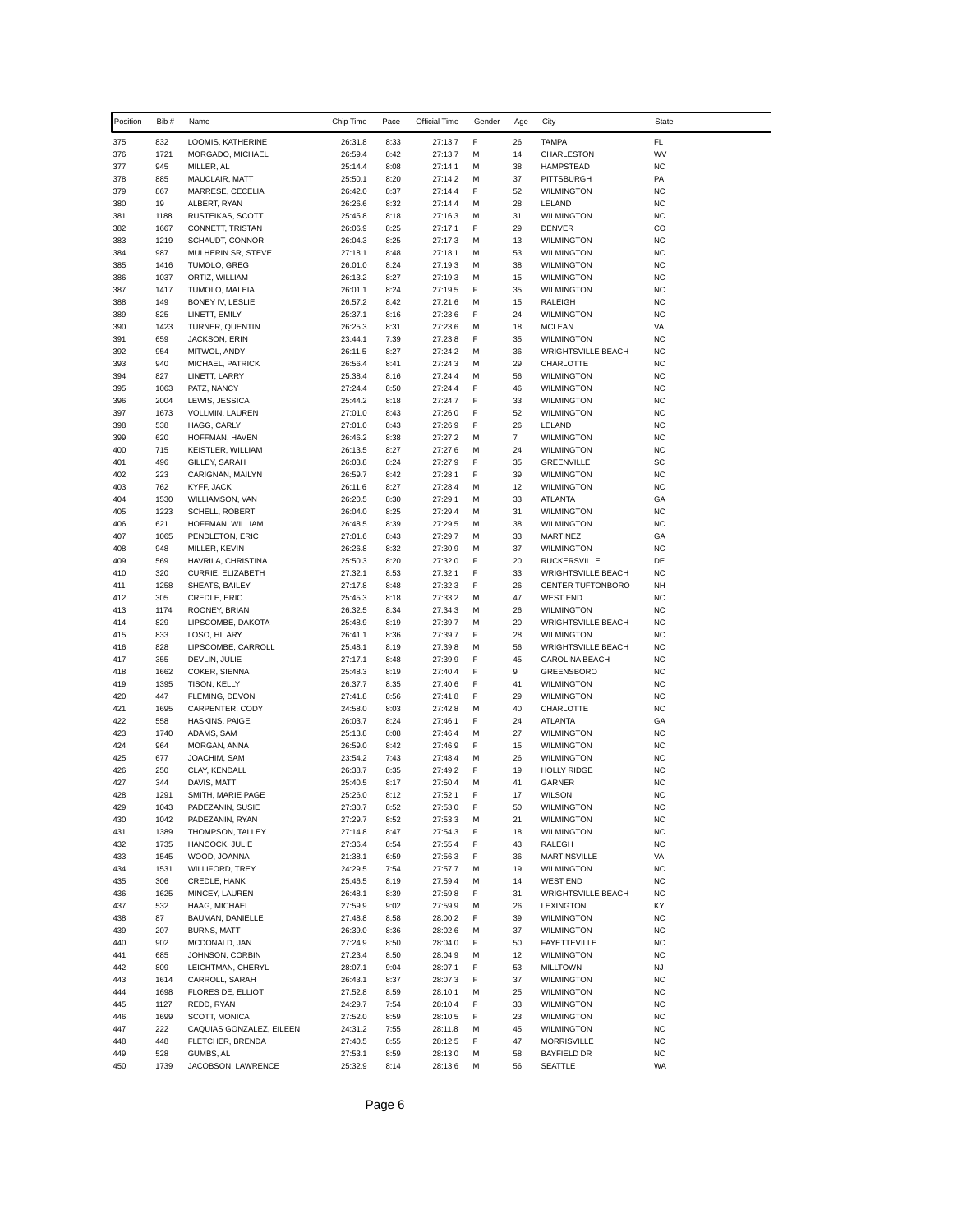| Position   | Bib #             | Name                                      | Chip Time          | Pace         | Official Time      | Gender | Age      | City                                           | State                  |
|------------|-------------------|-------------------------------------------|--------------------|--------------|--------------------|--------|----------|------------------------------------------------|------------------------|
| 451        | 571               | HAWKINS, CAMERON                          | 26:03.9            | 8:24         | 28:14.7            | F      | 24       | STEAMBOAT SPRINGS                              | CO                     |
| 452        | 971               | MORRIS, HANNAH                            | 26:55.7            | 8:41         | 28:16.0            | F      | 43       | ATLANTA                                        | GA                     |
| 453        | 1359              | SWANEY, JESSICA                           | 26:56.0            | 8:41         | 28:16.3            | F      | 29       | <b>RALEIGH</b>                                 | <b>NC</b>              |
| 454        | 1358              | SWANEY, BENJAMIN                          | 26:55.8            | 8:41         | 28:16.7            | М      | 29       | <b>RALEIGH</b>                                 | <b>NC</b>              |
| 455<br>456 | 193<br>198        | <b>BUNCH, STEVE</b><br>BURGEE, JOHN (JT)  | 27:18.1<br>26:56.6 | 8:48<br>8:41 | 28:17.6<br>28:19.5 | М<br>М | 53<br>13 | <b>WILMINGTON</b><br><b>WRIGHTSVILLE BEACH</b> | <b>NC</b><br><b>NC</b> |
| 457        | 665               | JACKWAY, BRITTANY                         | 26:07.1            | 8:25         | 28:20.1            | F      | 26       | <b>WILMINGTON</b>                              | <b>NC</b>              |
| 458        | 1152              | ROBBINS, KYLE                             | 27:50.1            | 8:59         | 28:23.6            | М      | 19       | <b>WEST SIMSBURY</b>                           | СT                     |
| 459        | 32                | ALLISON, MICHAEL                          | 26:14.5            | 8:28         | 28:26.6            | М      | 12       | CHARLOTTE                                      | <b>NC</b>              |
| 460        | 472               | FRENCH, TYLER                             | 24:51.7            | 8:01         | 28:26.6            | М      | 17       | <b>WILMINGTON</b>                              | <b>NC</b>              |
| 461        | 1724              | GERALD, ALEX                              | 28:01.8            | 9:02         | 28:28.1            | М      | 22       | <b>WILMINGTON</b>                              | <b>NC</b>              |
| 462<br>463 | 390               | DUNLAP, BENJAMIN                          | 26:12.2            | 8:27         | 28:28.1            | М<br>F | 52<br>20 | CHARLOTTE                                      | <b>NC</b><br><b>NC</b> |
| 464        | 608<br>1355       | HINDS, JULIA<br>SWAIN, JASON              | 26:42.5<br>25:14.5 | 8:37<br>8:08 | 28:30.4<br>28:30.4 | М      | 35       | <b>WILMINGTON</b><br><b>WILMINGTON</b>         | <b>NC</b>              |
| 465        | 1713              | HU, KEVIN                                 | 27:05.9            | 8:44         | 28:30.9            | M      | 16       | <b>WILMINGTON</b>                              | <b>NC</b>              |
| 466        | 1640              | WESTFALL, CARTER                          | 27:28.0            | 8:52         | 28:31.4            | М      | 41       | OAKLAND                                        | CA                     |
| 467        | 536               | HADEL, LEE                                | 27:23.8            | 8:50         | 28:31.9            | M      | 16       | <b>WILMINGTON</b>                              | <b>NC</b>              |
| 468        | 1730              | RICH, GABE                                | 27:32.4            | 8:53         | 28:31.9            | М      | 59       | <b>WILMINGTON</b>                              | <b>NC</b>              |
| 469        | 1290              | SMITH, KRISTINE                           | 27:06.3            | 8:45         | 28:32.2            | F<br>F | 44       | <b>WILMINGTON</b>                              | <b>NC</b><br><b>NC</b> |
| 470<br>471 | 1462<br>1247      | WARREN, JENNIFER<br>SCOUTELAS, TIM        | 25:18.6<br>26:27.9 | 8:10<br>8:32 | 28:32.2<br>28:33.2 | М      | 24<br>43 | GREENVILLE<br><b>WILMINGTON</b>                | <b>NC</b>              |
| 472        | 1142              | RICHARDSON, CHRIS                         | 28:04.2            | 9:03         | 28:34.5            | M      | 45       | <b>WILMINGTON</b>                              | <b>NC</b>              |
| 473        | 336               | DAUGHTRY, MITZI                           | 28:34.8            | 9:13         | 28:34.8            | F      | 50       | <b>WILMINGTON</b>                              | <b>NC</b>              |
| 474        | 1372              | TAYLOR, LINDSEY                           | 26:31.2            | 8:33         | 28:36.0            | F      | 23       | CHARLOTTE                                      | <b>NC</b>              |
| 475        | 742               | KING, WILLIAM                             | 27:29.0            | 8:52         | 28:36.0            | М      | 54       | <b>WILMINGTON</b>                              | <b>NC</b>              |
| 476        | 5                 | <b>ACKERSON, ART</b>                      | 26:29.5            | 8:33         | 28:37.1            | М      | 44       | <b>WILMINGTON</b>                              | <b>NC</b>              |
| 477<br>478 | 1460<br>1725      | WARREN, ELLA<br><b>GERALD, ZACK</b>       | 25:18.4<br>28:11.3 | 8:10<br>9:05 | 28:37.6<br>28:37.7 | F<br>М | 9<br>15  | <b>WILMINGTON</b><br><b>WILMINGTON</b>         | <b>NC</b><br><b>NC</b> |
| 479        | 1339              | STONE, DONNIE                             | 26:49.6            | 8:39         | 28:40.9            | М      | 30       | <b>WILMINGTON</b>                              | <b>NC</b>              |
| 480        | 1492              | WERLING, DAVE                             | 28:11.8            | 9:05         | 28:41.8            | М      | 59       | <b>WILMINGTON</b>                              | <b>NC</b>              |
| 481        | 668               | JACOBS, PHILLIP                           | 25:52.5            | 8:21         | 28:42.2            | М      | 14       | <b>WILMINGTON</b>                              | <b>NC</b>              |
| 482        | 1446              | <b>VERNIERI, PENNEY</b>                   | 28:15.0            | 9:07         | 28:43.3            | F      | 35       | MOUNT PLEASANT                                 | SC                     |
| 483        | 918               | MCLAM, ELLEN                              | 27:45.5            | 8:57         | 28:43.4            | F      | 15       | CORNELIUS                                      | <b>NC</b>              |
| 484        | 1244              | SCOUTELAS, BEN                            | 26:48.4            | 8:39         | 28:44.2            | М      | 9        | <b>WILMINGTON</b>                              | <b>NC</b>              |
| 485<br>486 | 1439<br>1049      | VAUGHAN, GATES<br>PARKER, ALEX            | 26:49.0<br>26:12.7 | 8:39<br>8:27 | 28:44.9<br>28:47.6 | М<br>М | 9<br>9   | <b>WILMINGTON</b><br>SIMPSONVILLE              | <b>NC</b><br>SC        |
| 487        | 434               | FIELDS, EPHRAIM                           | 28:34.2            | 9:13         | 28:48.2            | М      | 35       | <b>WILMINGTON</b>                              | <b>NC</b>              |
| 488        | 1449              | VIELE, ALLIE                              | 26:23.1            | 8:31         | 28:49.9            | F      | 29       | <b>WILMINGTON</b>                              | <b>NC</b>              |
| 489        | 1560              | ZUMPE, REBECCA                            | 27:59.9            | 9:02         | 28:50.4            | F      | 51       | <b>WILMINGTON</b>                              | <b>NC</b>              |
| 490        | 537               | HADEL, TRACI                              | 27:30.9            | 8:52         | 28:50.8            | F      | 50       | <b>WILMINGTON</b>                              | <b>NC</b>              |
| 491        | 1569              | HOBBS, SCOTT                              | 26:00.4            | 8:23         | 28:51.3            | М      | 48       | <b>NEW CANAAN</b>                              | СT                     |
| 492<br>493 | 535<br>387        | HADEL, KYLE                               | 27:31.7<br>26:00.1 | 8:53<br>8:23 | 28:51.3            | М<br>F | 21<br>44 | <b>WILMINGTON</b><br><b>RALEIGH</b>            | <b>NC</b><br><b>NC</b> |
| 494        | 147               | DRIVER, CHARMAN<br>BONEY, GRACE           | 28:52.9            | 9:19         | 28:52.2<br>28:52.9 | F      | 15       | RALEIGH                                        | <b>NC</b>              |
| 495        | 747               | KIRCHOFF, SAVANNA                         | 27:54.0            | 9:00         | 28:53.3            | F      | 17       | <b>WILMINGTON</b>                              | <b>NC</b>              |
| 496        | 2002              | <b>WILT, CHARLES</b>                      | 27:36.1            | 8:54         | 28:53.7            | М      | 11       | <b>WRIGHTSVILLE BEACH</b>                      | <b>NC</b>              |
| 497        | 753               | <b>KNAPP, KYLIE</b>                       | 28:00.4            | 9:02         | 28:54.1            | F      | 28       | <b>WILMINGTON</b>                              | <b>NC</b>              |
| 498        | 999               | NEFF, BARRY                               | 25:09.5            | 8:07         | 28:54.6            | М      | 40       | <b>FAYETTEVILLE</b>                            | <b>NC</b>              |
| 499        | 1710              | JACOBS, BRIAN                             | 27:58.6            | 9:01         | 28:55.3            | М      | 58       | SHALLOTTE                                      | <b>NC</b>              |
| 500<br>501 | 1609<br>467       | JOHNSTON, ELLIOT<br>FREEMAN, CHARLIE      | 26:46.6<br>27:13.0 | 8:38<br>8:47 | 28:55.7<br>28:56.1 | М<br>М | 8<br>28  | <b>WILMINGTON</b><br><b>WILMINGTON</b>         | <b>NC</b><br><b>NC</b> |
| 502        | 1733              | ESQUIRE, NOELLE                           | 28:02.4            | 9:03         | 28:58.9            | F      | 28       | BROOKLYN                                       | NY                     |
| 503        | 911               | MCINNIS, MEREDITH                         | 25:42.0            | 8:17         | 28:59.0            | F      | 33       | <b>WILMINGTON</b>                              | <b>NC</b>              |
| 504        | 283               | COOPER, NEAL                              | 28:59.3            | 9:21         | 28:59.3            | M      | 31       | <b>WILMINGTON</b>                              | <b>NC</b>              |
| 505        | 602               | HILL, TUCKER                              | 25:51.4            | 8:20         | 28:59.9            | м      | 14       | RALEIGH                                        | <b>NC</b>              |
| 506        | 1047              | PAPST, KELLY                              | 26:51.5            | 8:40         | 29:00.8            | F      | 39       | <b>CLINTON</b>                                 | PA                     |
| 507        | 140               | BLOOM, KEVIN                              | 26:51.5            | 8:40         | 29:00.9            | М      | 37       | <b>WILMINGTON</b>                              | <b>NC</b>              |
| 508<br>509 | 139<br>1079       | BLOOM, CHLOE<br>PHILLIPS, WENDY           | 26:51.5<br>27:09.0 | 8:40<br>8:45 | 29:00.9<br>29:01.8 | F<br>F | 9<br>41  | <b>WILMINGTON</b><br><b>BRIARCLIFF MANOR</b>   | NC<br>NY               |
| 510        | 844               | LUST, ADAM                                | 28:02.3            | 9:03         | 29:02.5            | м      | 31       | <b>HIGH POINT</b>                              | <b>NC</b>              |
| 511        | 21                | ALBRECHT, EDWARD                          | 26:11.8            | 8:27         | 29:02.7            | М      | 20       | <b>WILMINGTON</b>                              | <b>NC</b>              |
| 512        | 1006              | NIEMANN, CORINNE                          | 26:45.1            | 8:38         | 29:03.9            | F      | 26       | <b>WILMINGTON</b>                              | <b>NC</b>              |
| 513        | 1014              | NUNALEE, CARLY                            | 28:50.5            | 9:18         | 29:04.1            | F      | 34       | <b>WILMINGTON</b>                              | <b>NC</b>              |
| 514        | 876               | MARTINI, LINDSAY                          | 28:52.9            | 9:19         | 29:04.4            | F      | 31       | <b>WILMINGTON</b>                              | <b>NC</b>              |
| 515<br>516 | $\mathbf{1}$<br>6 | ABDELSALAM, TAMER<br><b>ACKERSON, KIM</b> | 28:47.4<br>26:58.1 | 9:17<br>8:42 | 29:05.0<br>29:05.6 | М<br>F | 39<br>32 | <b>EVINGTON</b>                                | VA<br><b>NC</b>        |
| 517        | 1396              | TOMPKINS, ASHLEY                          | 28:10.8            | 9:05         | 29:06.1            | F      | 40       | WILMINGTON<br><b>WILMINGTON</b>                | NC                     |
| 518        | 1353              | SULT, JENNIFER                            | 27:18.4            | 8:48         | 29:07.6            | F      | 45       | <b>WILMINGTON</b>                              | NC                     |
| 519        | 616               | HOBBS, MIKE                               | 26:15.9            | 8:28         | 29:08.4            | М      | 50       | ATLANTA                                        | GA                     |
| 520        | 568               | HAVRILA, CAROLE                           | 27:26.7            | 8:51         | 29:08.5            | F      | 52       | <b>RUCKERSVILLE</b>                            | DE                     |
| 521        | 614               | HOBBS, EVELYN                             | 26:16.7            | 8:28         | 29:08.6            | F      | 19       | ATLANTA                                        | GA                     |
| 522        | 1344              | STRICKLAND, AARON                         | 28:34.6            | 9:13         | 29:09.5            | М      | 36       | RALEIGH                                        | <b>NC</b>              |
| 523        | 1366              | TALLEY, ANDREA                            | 28:57.6            | 9:20         | 29:09.8            | F      | 39       | <b>WILMINGTON</b>                              | <b>NC</b>              |
| 524<br>525 | 1004<br>942       | NICHOLSON, INGRAM<br>MILAM, ALEX          | 28:21.5<br>28:22.5 | 9:09<br>9:09 | 29:11.2<br>29:11.6 | F<br>М | 28<br>31 | <b>WILMINGTON</b><br>WILMINGTON                | NC<br><b>NC</b>        |
| 526        | 1503              | WHITLOW, BRAD                             | 25:13.9            | 8:08         | 29:11.6            | м      | 45       | WILMINGTON                                     | NC                     |
|            |                   |                                           |                    |              |                    |        |          |                                                |                        |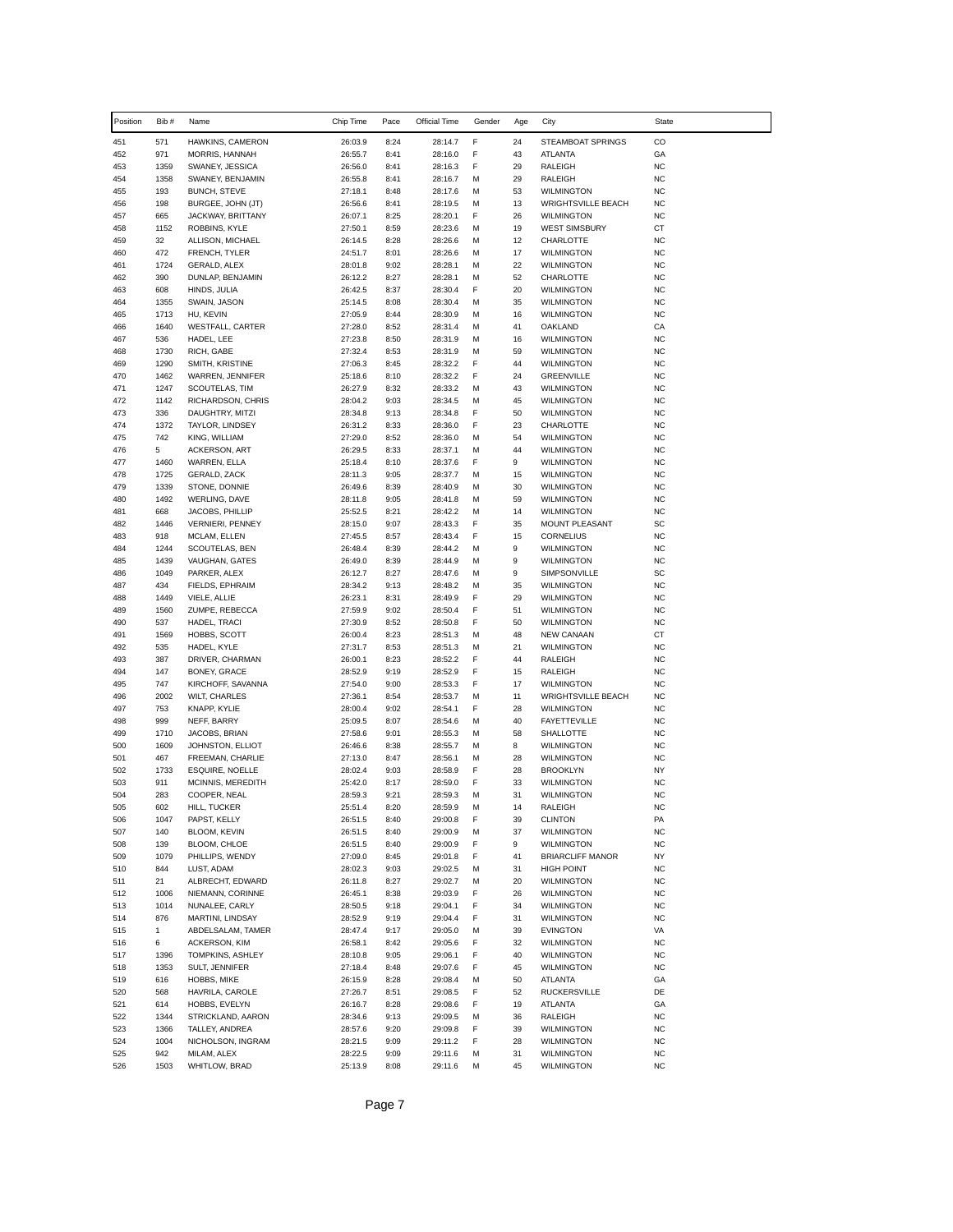| Position   | Bib #        | Name                                  | Chip Time          | Pace         | Official Time      | Gender | Age      | City                                                   | <b>State</b>           |
|------------|--------------|---------------------------------------|--------------------|--------------|--------------------|--------|----------|--------------------------------------------------------|------------------------|
| 527        | 801          | LAWSON, JEFFREY                       | 27:27.5            | 8:51         | 29:12.1            | M      | 54       | <b>WILMINGTON</b>                                      | <b>NC</b>              |
| 528        | 664          | JACKWAY, ANDREW                       | 26:59.7            | 8:42         | 29:12.9            | M      | 26       | <b>WILMINGTON</b>                                      | <b>NC</b>              |
| 529        | 1069         | PENEGRE, COLETTE                      | 28:32.5            | 9:12         | 29:13.5            | F      | 18       | <b>WILMINGTON</b>                                      | <b>NC</b>              |
| 530        | 526          | <b>GREGOIRE, NICHOLAS</b>             | 28:35.4            | 9:13         | 29:15.6            | М      | 16       | <b>WILMINTON</b>                                       | <b>NC</b>              |
| 531        | 514          | GORE, CAITLIN                         | 29:01.0            | 9:22         | 29:16.7            | F      | 22       | <b>HAMILTON</b>                                        | VA                     |
| 532        | 1465         | WARREN, MARK                          | 25:58.8            | 8:23         | 29:17.9            | M      | 45       | <b>WILMINGTON</b>                                      | <b>NC</b>              |
| 533        | 53           | ATENTO, NATALIE                       | 24:31.6            | 7:55         | 29:18.1            | F      | 13       | <b>WILMINGTON</b>                                      | <b>NC</b>              |
| 534        | 738          | KING, KAREN                           | 28:12.0            | 9:06         | 29:18.8            | F      | 44       | <b>WILMINGTON</b>                                      | <b>NC</b>              |
| 535<br>536 | 1224<br>1083 | SCHEPER, MICHAEL<br>PIPER, ERIC       | 27:36.0<br>25:30.7 | 8:54<br>8:14 | 29:18.8<br>29:21.4 | M<br>M | 25<br>43 | ATLANTA<br><b>WILMINGTON</b>                           | GA<br><b>NC</b>        |
| 537        | 2035         | WILLIAMS, CODY                        | 28:44.1            | 9:16         | 29:21.5            | М      | 9        | <b>SOUTH LAKE</b>                                      | <b>TX</b>              |
| 538        | 878          | MARUSHACK, LUKE                       | 29:10.8            | 9:25         | 29:21.7            | M      | 14       | <b>WILMINGTON</b>                                      | <b>NC</b>              |
| 539        | 527          | <b>GRILL, SYDNEE</b>                  | 29:11.5            | 9:25         | 29:22.0            | F      | 15       | <b>WILMINGTON</b>                                      | <b>NC</b>              |
| 540        | 519          | GRAY, LOGAN                           | 29:11.8            | 9:25         | 29:22.2            | М      | 16       | <b>WILMINGTON</b>                                      | <b>NC</b>              |
| 541        | 1262         | SHERMAN, STAN                         | 25:31.4            | 8:14         | 29:22.2            | М      | 56       | <b>WILMINGTON</b>                                      | <b>NC</b>              |
| 542        | 877          | MARUSHACK, GABRIELLE                  | 29:12.8            | 9:25         | 29:23.0            | F      | 15       | <b>WILMINGTON</b>                                      | <b>NC</b>              |
| 543        | 819          | LESESKY, ERIN                         | 25:07.0            | 8:06         | 29:23.2            | F      | 38       | <b>DURHAM</b>                                          | <b>NC</b>              |
| 544        | 815          | LEONARD, DAN                          | 26:45.8            | 8:38         | 29:25.1            | М      | 55       | CAROLINA BEACH                                         | <b>NC</b>              |
| 545        | 1664         | PHILLIPS, ELLY                        | 29:15.9            | 9:26         | 29:25.7            | F      | 15       | <b>WILMINGTON</b>                                      | <b>NC</b>              |
| 546        | 613          | HITCHCOCK, REMI                       | 27:47.7            | 8:58         | 29:26.5            | F      | 60       | <b>WILMINGTON</b>                                      | <b>NC</b>              |
| 547        | 649          | HUTSON, KEVIN                         | 29:02.5            | 9:22         | 29:28.1            | М<br>F | 45       | <b>WILMINGTON</b>                                      | <b>NC</b><br><b>NC</b> |
| 548<br>549 | 1197<br>1196 | SAFFO, SOFIA<br>SAFFO, NICK           | 28:53.5<br>28:53.7 | 9:19<br>9:19 | 29:30.1<br>29:30.1 | м      | 19<br>21 | <b>WRIGHTSVILLE BEACH</b><br><b>WRIGHTSVILLE BEACH</b> | <b>NC</b>              |
| 550        | 138          | BLOECH, JENNIFER                      | 28:32.4            | 9:12         | 29:30.2            | F      | 44       | <b>WILMINGTON</b>                                      | <b>NC</b>              |
| 551        | 647          | HURT, HANNAH                          | 27:05.9            | 8:44         | 29:30.8            | F      | 21       | <b>WILMINGTON</b>                                      | <b>NC</b>              |
| 552        | 104          | BEHM, JOSETTE                         | 28:02.8            | 9:03         | 29:31.4            | F      | 9        | <b>WILMINGTON</b>                                      | <b>NC</b>              |
| 553        | 401          | EDRINGTON, TISHA                      | 28:09.4            | 9:05         | 29:33.8            | F      | 43       | PINEHURST                                              | <b>NC</b>              |
| 554        | 545          | HALL, JASON                           | 26:39.0            | 8:36         | 29:34.7            | м      | 36       | <b>WILMINGTON</b>                                      | <b>NC</b>              |
| 555        | 1448         | <b>VERNIERI, TOMMY</b>                | 29:06.5            | 9:23         | 29:35.2            | М      | 33       | MOUNT PLEASANT                                         | SC                     |
| 556        | 1370         | TAYLOR, ALYSSA                        | 28:14.5            | 9:06         | 29:35.9            | F      | 19       | <b>CHARLOTTE</b>                                       | <b>NC</b>              |
| 557        | 1227         | SCHOOLFIELD, SUZIE                    | 28:30.8            | 9:12         | 29:36.0            | F      | 18       | <b>WILMINGTON</b>                                      | <b>NC</b>              |
| 558        | 103          | BEHM, CHRISTOPHER                     | 28:07.4            | 9:04         | 29:36.1            | М      | 42       | <b>WILMINGTON</b>                                      | <b>NC</b>              |
| 559        | 318          | CUMMINGS, TIM                         | 28:43.9            | 9:16         | 29:36.1            | М      | 57       | <b>MILTON</b>                                          | GA                     |
| 560        | 1139         | RICHARDS, MADISEN                     | 29:10.7            | 9:25         | 29:36.8            | F      | 23       | <b>HERMITAGE</b>                                       | PA                     |
| 561        | 1263         | SHERNISKY, TERRY                      | 29:10.8            | 9:25         | 29:36.9            | М      | 28       | <b>HERMITAGE</b>                                       | PA                     |
| 562<br>563 | 92<br>432    | <b>BEACH, BRIAN</b>                   | 29:10.6<br>29:05.8 | 9:25<br>9:23 | 29:37.6            | М<br>м | 15<br>49 | NORTH POTOMAC<br><b>FREDERICK</b>                      | MD<br><b>MD</b>        |
| 564        | 590          | FERRETTI, WILLIAM<br>HEGARTY, MELISSA | 28:35.4            | 9:13         | 29:37.6<br>29:38.3 | F      | 40       | <b>WILMINGTON</b>                                      | <b>NC</b>              |
| 565        | 1301         | SMOKER, CORINNE                       | 28:46.5            | 9:17         | 29:38.8            | F      | 37       | <b>WILMINGTON</b>                                      | <b>NC</b>              |
| 566        | 591          | <b>HEGARTY, WILLIAM</b>               | 28:43.5            | 9:16         | 29:39.0            | М      | 41       | <b>WILMINGTON</b>                                      | <b>NC</b>              |
| 567        | 776          | LAMM, WILLIAM                         | 26:34.8            | 8:34         | 29:41.0            | M      | 19       | <b>COLUMBUS</b>                                        | OH                     |
| 568        | 687          | JOHNSON, KEN                          | 29:00.4            | 9:21         | 29:42.1            | м      | 50       | <b>WILMINGTON</b>                                      | <b>NC</b>              |
| 569        | 1173         | ROONEY, ANDREW                        | 28:11.0            | 9:05         | 29:42.4            | M      | 28       | <b>WILMINGTON</b>                                      | <b>NC</b>              |
| 570        | 79           | <b>BARNES, PRISCILLA</b>              | 25:49.7            | 8:20         | 29:42.5            | F      | 40       | <b>BLOOMINGTON</b>                                     | IN                     |
| 571        | 232          | CASEY, MATNEY                         | 28:53.6            | 9:19         | 29:42.7            | F      | 26       | <b>NEW ORLEANS</b>                                     | LA                     |
| 572        | 231          | CASEY, ERIN                           | 28:54.3            | 9:19         | 29:43.2            | F      | 28       | <b>LEXINGTON</b>                                       | KY                     |
| 573        | 1295         | SMITH, OWEN                           | 28:30.6            | 9:12         | 29:43.3            | М      | 11       | <b>HOLLY SPRINGS</b>                                   | <b>NC</b>              |
| 574<br>575 | 1422<br>858  | TURNER, ELENA<br>MANDELL, MELISSA     | 28:41.9<br>27:31.0 | 9:15<br>8:53 | 29:43.7<br>29:44.2 | F<br>F | 12<br>44 | <b>MCLEAN</b><br><b>WILMINGTON</b>                     | VA<br><b>NC</b>        |
| 576        | 1542         | WITZENMAN, KORA BETH                  | 29:19.8            | 9:27         | 29:44.4            | F      | 11       | <b>WILMINGTON</b>                                      | <b>NC</b>              |
| 577        | 1245         | SCOUTELAS, GRETCHEN                   | 27:50.8            | 8:59         | 29:46.6            | F      | 38       | <b>WILMINGTON</b>                                      | <b>NC</b>              |
| 578        | 1438         | VAUGHAN, ADRIENNE                     | 27:40.7            | 8:55         | 29:47.0            | F      | 39       | <b>WILMINGTON</b>                                      | <b>NC</b>              |
| 579        | 405          | EFTING, ABIGAIL                       | 29:17.2            | 9:27         | 29:47.1            | F      | 17       | <b>WILMINGTON</b>                                      | <b>NC</b>              |
| 580        | 31           | ALLISON, CLAIRE                       | 27:46.0            | 8:57         | 29:47.3            | F      | 12       | CHARLOTTE                                              | <b>NC</b>              |
| 581        | 646          | HUNTER, LEE                           | 28:59.0            | 9:21         | 29:47.5            | F      | 19       | <b>WILMINGTON</b>                                      | <b>NC</b>              |
| 582        | 645          | HUNTER, JEFF                          | 28:58.6            | 9:21         | 29:47.7            | М      | 55       | <b>WILMINGTON</b>                                      | <b>NC</b>              |
| 583        | 1027         | OLSON, MELISSA                        | 29:14.4            | 9:26         | 29:48.1            | F      | 42       | <b>WATHA</b>                                           | <b>NC</b>              |
| 584        | 852          | MAARSCHALK, KYLEE                     | 29:14.8            | 9:26         | 29:48.1            | F      | 28       | <b>WILMINGTON</b>                                      | <b>NC</b>              |
| 585        | 1529         | WILLIAMSON, TINA                      | 26:06.4            | 8:25         | 29:48.6            | F      | 63       | <b>ATLANTA</b>                                         | GA                     |
| 586        | 763          | KYFF, JENNA                           | 28:31.7            | 9:12         | 29:49.1            | F      | 13       | <b>WILMINGTON</b>                                      | <b>NC</b>              |
| 587<br>588 | 1078<br>284  | PHILLIPS, MORGAN<br>CORRIGAN, KAT     | 28:33.3<br>28:09.5 | 9:13<br>9:05 | 29:49.1<br>29:49.4 | F<br>F | 22<br>44 | <b>WILMINGTON</b>                                      | <b>NC</b><br><b>NC</b> |
| 589        | 1113         | PUGH, MISSY                           | 28:17.4            | 9:07         | 29:49.8            | F      | 38       | <b>WILMINGTON</b><br><b>WILMINGTON</b>                 | <b>NC</b>              |
| 590        | 176          | BRIDGER, CLAUDE                       | 26:07.3            | 8:25         | 29:50.0            | М      | 57       | <b>WILMINGTON</b>                                      | <b>NC</b>              |
| 591        | 1719         | WECKEL, KIM                           | 29:23.3            | 9:29         | 29:50.0            | F      | 42       | <b>WILMINGTON</b>                                      | <b>NC</b>              |
| 592        | 1112         | PUGH, MATT                            | 28:18.0            | 9:08         | 29:50.5            | М      | 43       | <b>WILMINGTON</b>                                      | <b>NC</b>              |
| 593        | 246          | CHERRY, HENRY                         | 28:21.1            | 9:09         | 29:50.8            | М      | 35       | <b>WILMINGTON</b>                                      | <b>NC</b>              |
| 594        | 1319         | STADY, ASHLEY                         | 28:30.8            | 9:12         | 29:51.5            | F      | 31       | <b>WILMINGTON</b>                                      | <b>NC</b>              |
| 595        | 643          | HUNT, JORDAN                          | 28:31.7            | 9:12         | 29:51.7            | F      | 25       | <b>WILMINGTON</b>                                      | <b>NC</b>              |
| 596        | 1288         | SMITH, JENNIFER                       | 29:05.0            | 9:23         | 29:52.2            | F      | 36       | ARLINGTON                                              | DE                     |
| 597        | 1281         | SMITH, CARSON                         | 29:05.6            | 9:23         | 29:53.1            | М      | 8        | ARLINGTON                                              | DE                     |
| 598        | 183          | BROUHARD, SHARON                      | 29:34.1            | 9:32         | 29:54.8            | F      | 41       | <b>WILMINGTON</b>                                      | <b>NC</b>              |
| 599        | 182          | BROUHARD, SETH                        | 29:33.5            | 9:32         | 29:55.0            | М      | 9        | <b>WILMINGTON</b>                                      | <b>NC</b>              |
| 600        | 926          | MEARNS, KRYSTAL                       | 29:18.4            | 9:27         | 29:55.8            | F      | 25       | <b>WILMINGTON</b>                                      | <b>NC</b>              |
| 601<br>602 | 402<br>124   | EDWARDS, JENNIFER<br>BEUCHER, CHELSEA | 28:34.1<br>29:00.7 | 9:13<br>9:21 | 29:56.9<br>29:58.1 | F<br>F | 39<br>24 | <b>WILMINGTON</b><br><b>WILMINGTON</b>                 | <b>NC</b><br><b>NC</b> |
|            |              |                                       |                    |              |                    |        |          |                                                        |                        |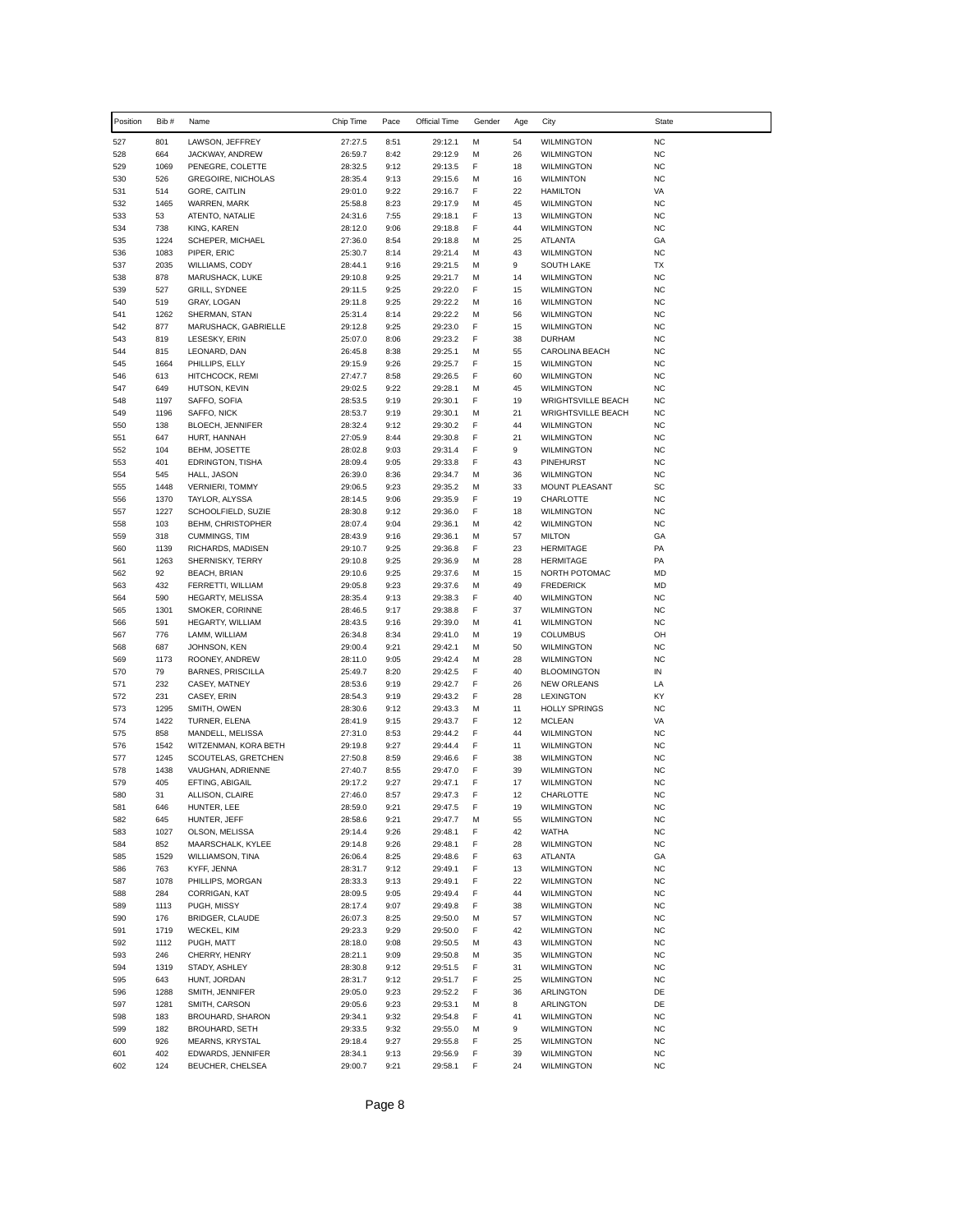| Position   | Bib #        | Name                                    | Chip Time          | Pace         | Official Time      | Gender | Age            | City                                       | State                  |
|------------|--------------|-----------------------------------------|--------------------|--------------|--------------------|--------|----------------|--------------------------------------------|------------------------|
| 603        | 311          | CRUSE, JACKIE                           | 27:27.1            | 8:51         | 29:58.5            | F      | 50             | <b>CASTLE HAYNE</b>                        | <b>NC</b>              |
| 604        | 50           | ARISTY, RAMON                           | 28:22.8            | 9:09         | 29:58.8            | М      | 38             | <b>WILMINGTON</b>                          | <b>NC</b>              |
| 605        | 618          | HOBBS, VIRGINIA                         | 27:07.7            | 8:45         | 29:59.0            | F      | 14             | ATLANTA                                    | GA                     |
| 606<br>607 | 416<br>1463  | ERGAS, JAMIE<br>WARREN, JIM             | 26:31.3            | 8:33<br>9:08 | 29:59.2            | F      | 30<br>50       | <b>FAIRFAX</b><br><b>WILMINGTON</b>        | VA<br><b>NC</b>        |
| 608        | 1377         | TEGELER, PARKER                         | 28:19.7<br>28:52.0 | 9:19         | 29:59.3<br>30:00.7 | М<br>F | 28             | WINSTON-SALEM                              | <b>NC</b>              |
| 609        | 727          | <b>KELLY, STAN</b>                      | 28:46.4            | 9:17         | 30:00.9            | М      | 58             | WINSTON-SALEM                              | <b>NC</b>              |
| 610        | 1304         | SOLIS, TREVOR                           | 28:25.5            | 9:10         | 30:01.1            | М      | 25             | <b>WILMINGTON</b>                          | <b>NC</b>              |
| 611        | 196          | BURGEE, JACKSON                         | 28:42.6            | 9:15         | 30:02.1            | M      | $\overline{7}$ | <b>WRIGHTSVILLE BEACH</b>                  | <b>NC</b>              |
| 612        | 572          | HAWKINS, JULIA                          | 27:49.9            | 8:58         | 30:02.2            | F      | 26             | <b>DURHAM</b>                              | <b>NC</b>              |
| 613        | 1822         | PARISEAU, JOEY                          | 27:52.2            | 8:59         | 30:02.5            | М      | 30             | CHARLOTTE                                  | <b>NC</b>              |
| 614<br>615 | 197<br>807   | BURGEE, JOHN<br>LEIBOWITZ, BRETT        | 28:42.1<br>27:50.5 | 9:15<br>8:59 | 30:02.8<br>30:03.1 | M<br>M | 46<br>25       | <b>WRIGHTSVILLE BEACH</b><br><b>DURHAM</b> | <b>NC</b><br><b>NC</b> |
| 616        | 210          | <b>BUSCH, WAYNE</b>                     | 27:05.1            | 8:44         | 30:03.4            | М      | 44             | <b>CHICAGO</b>                             | IL.                    |
| 617        | 206          | BURNETTE, PAUL                          | 28:10.0            | 9:05         | 30:04.0            | M      | 36             | <b>GREAT FALLS</b>                         | VA                     |
| 618        | 234          | CAUDILL, HOLLY                          | 27:39.4            | 8:55         | 30:04.7            | F      | 22             | <b>WILMINGTON</b>                          | <b>NC</b>              |
| 619        | 315          | CUMMINGS, JILL                          | 29:55.3            | 9:39         | 30:06.6            | F      | 50             | <b>CASTLE HAYNE</b>                        | <b>NC</b>              |
| 620        | 1146         | RICKNER, GARY                           | 29:18.1            | 9:27         | 30:07.9            | М      | 67             | CHARLOTTE                                  | <b>NC</b>              |
| 621        | 789          | LANGDON, MARTHA ANN                     | 29:18.0            | 9:27         | 30:08.0            | F      | 14             | CHARLOTTE                                  | <b>NC</b>              |
| 622<br>623 | 1594<br>1597 | HILDRETH, ELLIE<br>HILDRETH, BRAD       | 28:06.5<br>28:06.7 | 9:04<br>9:04 | 30:09.8<br>30:10.0 | F<br>М | 9<br>48        | <b>WILMINGTON</b><br><b>WILMINGTON</b>     | <b>NC</b><br><b>NC</b> |
| 624        | 1570         | HOBBS, IAN                              | 27:18.2            | 8:48         | 30:11.1            | М      | 45             | <b>NEW CANAAN</b>                          | СT                     |
| 625        | 1728         | TURNER, CRAIG                           | 25:38.2            | 8:16         | 30:11.3            | М      | 62             | <b>WILMINGTON</b>                          | <b>NC</b>              |
| 626        | 1114         | QUADRIO, BRIAN                          | 29:36.8            | 9:33         | 30:12.6            | M      | 35             | <b>WILMINGTON</b>                          | <b>NC</b>              |
| 627        | 440          | FINELLI, NICHOLAS                       | 26:41.7            | 8:36         | 30:12.8            | М      | 17             | MIDDLETOWN                                 | DE                     |
| 628        | 438          | FINELLI, LOUIS                          | 26:41.6            | 8:36         | 30:13.1            | М      | 47             | <b>MIDDLETOWN</b>                          | DE                     |
| 629        | 125          | BEUCHER, ZACHARY                        | 29:15.7            | 9:26         | 30:13.3            | M<br>F | 26             | <b>WILMINGTON</b>                          | <b>NC</b>              |
| 630<br>631 | 642<br>1701  | HUNDLEY, LINDEN<br>HUNDLEY, CATHERINE   | 29:58.4<br>30:15.1 | 9:40<br>9:45 | 30:14.6<br>30:15.1 | F      | 14<br>43       | <b>WILMINGTON</b><br><b>WILMINGTON</b>     | <b>NC</b><br><b>NC</b> |
| 632        | 323          | DABNEY, VICTORIA                        | 27:45.0            | 8:57         | 30:15.9            | F      | 20             | <b>WILMINGTON</b>                          | <b>NC</b>              |
| 633        | 107          | BELL, KEVIN                             | 27:45.9            | 8:57         | 30:16.4            | M      | 20             | <b>WILMINGTON</b>                          | <b>NC</b>              |
| 634        | 1380         | THADEN, LISA                            | 29:23.8            | 9:29         | 30:16.9            | F      | 32             | <b>WILMINGTON</b>                          | <b>NC</b>              |
| 635        | 1381         | THADEN, MARK                            | 29:24.0            | 9:29         | 30:16.9            | М      | 36             | <b>FREDERICKSBURG</b>                      | MD                     |
| 636        | 1677         | LINDBERG, AMY                           | 29:03.1            | 9:22         | 30:18.0            | F      | 55             | <b>WILMINGTON</b>                          | <b>NC</b>              |
| 637<br>638 | 700<br>1513  | JONES, LARA<br>WILLIAMS, ABBY           | 29:51.7<br>29:43.6 | 9:38<br>9:35 | 30:20.3<br>30:22.4 | F<br>F | 31<br>15       | <b>WILMINGTON</b><br>WINSTON-SALEM         | <b>NC</b><br><b>NC</b> |
| 639        | 728          | <b>KENDALL, BRENT</b>                   | 27:38.7            | 8:55         | 30:22.6            | M      | 41             | <b>SILVER SPRING</b>                       | <b>MD</b>              |
| 640        | 1519         | WILLIAMS, JULIE                         | 29:40.4            | 9:34         | 30:23.2            | F      | 48             | WINSTON-SALEM                              | <b>NC</b>              |
| 641        | 1562         | WEBER, JACKSON                          | 25:38.2            | 8:16         | 30:24.3            | М      | 23             | <b>WILMINGTON</b>                          | <b>NC</b>              |
| 642        | 328          | DALY, KARA                              | 27:32.1            | 8:53         | 30:25.8            | F      | 24             | <b>BALTIMORE</b>                           | MD                     |
| 643        | 636          | HOYT, DEBRA                             | 29:02.6            | 9:22         | 30:26.0            | F      | 56             | <b>ROCHESTER</b>                           | NH                     |
| 644<br>645 | 1753<br>1407 | PETERKEN, RILEY<br>TROMBLEY, ABBY       | 27:24.6<br>30:09.9 | 8:50<br>9:44 | 30:26.6<br>30:27.7 | F<br>F | 14<br>18       | <b>WILMINGTON</b><br>SHELBURNE             | <b>NC</b><br>VT        |
| 646        | 907          | MCGLYNN, TINA                           | 26:47.4            | 8:38         | 30:27.9            | F      | 30             | <b>ATLANTA</b>                             | GA                     |
| 647        | 352          | DEMATTEIS, CASSANDRA                    | 26:44.8            | 8:37         | 30:28.6            | F      | 31             | <b>WILMINGTON</b>                          | <b>NC</b>              |
| 648        | 1809         | LESESKY, JESSICA                        | 26:08.8            | 8:26         | 30:30.3            | F      | 34             | RALEGH                                     | <b>NC</b>              |
| 649        | 955          | MOEHNKE, JOHN                           | 29:36.7            | 9:33         | 30:30.4            | M      | 49             | <b>WILMINGTON</b>                          | <b>NC</b>              |
| 650        | 1011         | NORTHCUTT, GRETCHEN                     | 29:25.5            | 9:29         | 30:34.0            | F      | 31             | LELAND                                     | <b>NC</b>              |
| 651<br>652 | 397<br>286   | EDMONDSON, BARRETT<br>COSTELLA, MICHAEL | 29:36.5<br>28:14.8 | 9:33<br>9:06 | 30:35.5<br>30:40.8 | М<br>М | 34<br>23       | MT. PLEASANT<br><b>WILMINGTON</b>          | SC<br><b>NC</b>        |
| 653        | 1571         | HOBBS, CHARLIE                          | 27:52.0            | 8:59         | 30:43.0            | М      | 17             | <b>NEW CANAAN</b>                          | CT                     |
| 654        | 1564         | HOBBS, TESS                             | 27:51.4            | 8:59         | 30:43.1            | F      | 12             | <b>NEW CANAAN</b>                          | CT                     |
| 655        | 10           | ADAMS, GEOFF                            | 30:27.5            | 9:49         | 30:46.2            | М      | 47             | <b>BURLINGTON</b>                          | VT                     |
| 656        | 1715         | RAVEN, BARB                             | 27:43.1            | 8:56         | 30:47.2            | F      | 46             | LAKELAND                                   | MN                     |
| 657        | 1541         | WITZENMAN, EMILY                        | 30:23.0            | 9:48         | 30:47.8            | F      | 36             | <b>WILMINGTON</b>                          | NC                     |
| 658<br>659 | 130<br>1034  | <b>BIGGS, MELISSA</b><br>ORTIZ, AMY     | 28:14.9<br>29:01.5 | 9:06<br>9:22 | 30:48.7            | F<br>F | 37             | ATLANTA<br><b>WILMINGTON</b>               | GA<br>NC               |
| 660        | 179          | BROOKMAN, LISA                          | 30:15.8            | 9:45         | 30:48.9<br>30:50.1 | F      | 45<br>48       | <b>WRIGHTSVILLE BEACH</b>                  | NC                     |
| 661        | 81           | <b>BARNETT, OLIVER</b>                  | 27:00.6            | 8:43         | 30:50.2            | M      | 40             | PALMDALE                                   | CA                     |
| 662        | 543          | HAIST, JON                              | 30:17.0            | 9:46         | 30:51.6            | М      | 24             | <b>WILMINGTON</b>                          | <b>NC</b>              |
| 663        | 542          | HAIST, CHANTELLE                        | 30:16.9            | 9:46         | 30:51.8            | F      | 25             | <b>WILMINGTON</b>                          | <b>NC</b>              |
| 664        | 1661         | FREY, MASON                             | 28:49.0            | 9:18         | 30:52.3            | M      | 6              | CHARLOTTE                                  | <b>NC</b>              |
| 665        | 22           | ALBRECHT, JORDAN                        | 28:01.5            | 9:02         | 30:52.6            | F      | 17             | <b>WILMINGTON</b>                          | <b>NC</b>              |
| 666        | 1101<br>708  | POWELL, MIKE<br>KASULIS, AARON          | 27:59.6            | 9:02<br>9:58 | 30:52.7            | М<br>М | 58<br>42       | <b>WILMINGTON</b>                          | <b>NC</b><br><b>NC</b> |
| 667<br>668 | 109          | BENNETT, BRENDAN                        | 30:53.7<br>27:02.3 | 8:43         | 30:53.7<br>30:54.4 | М      | 19             | LELAND<br><b>WILMINGTON</b>                | <b>NC</b>              |
| 669        | 800          | LATIMER, ROBERT                         | 28:10.4            | 9:05         | 30:55.7            | М      | 47             | ANNAPOLIS                                  | MD                     |
| 670        | 1658         | FREY, GREG                              | 28:51.9            | 9:18         | 30:55.8            | М      | 41             | CHARLOTTE                                  | <b>NC</b>              |
| 671        | 121          | BESTE, CATHERINE                        | 30:56.3            | 9:59         | 30:56.3            | F      | 11             | <b>WILMINGTON</b>                          | <b>NC</b>              |
| 672        | 830          | LOESCH, CRYSTAL                         | 28:00.5            | 9:02         | 30:56.3            | F      | 34             | <b>WILMINGTON</b>                          | <b>NC</b>              |
| 673        | 1666         | <b>BEALL, CASSIDY</b>                   | 29:45.5            | 9:36         | 30:56.8            | F      | 29             | DENVER                                     | CO                     |
| 674        | 122          | BESTE, JANALYNN                         | 30:18.8            | 9:46         | 30:56.8            | F      | 46             | <b>WILMINGTON</b>                          | <b>NC</b>              |
| 675<br>676 | 419<br>1693  | EVANS, JON<br>TOPPIN, AVA               | 25:57.6<br>27:44.2 | 8:22<br>8:57 | 30:57.4<br>30:58.0 | М<br>F | 53<br>11       | <b>WILMINGTON</b><br>CAROLINA BEACH        | <b>NC</b><br><b>NC</b> |
| 677        | 126          | BEW, JORDAN                             | 29:48.1            | 9:37         | 30:59.6            | М      | 11             | <b>HAMPTON</b>                             | VA                     |
| 678        | 1823         | SMITH, ELIOT                            | 28:37.2            | 9:14         | 31:01.4            | М      | 54             | <b>WILSON</b>                              | <b>NC</b>              |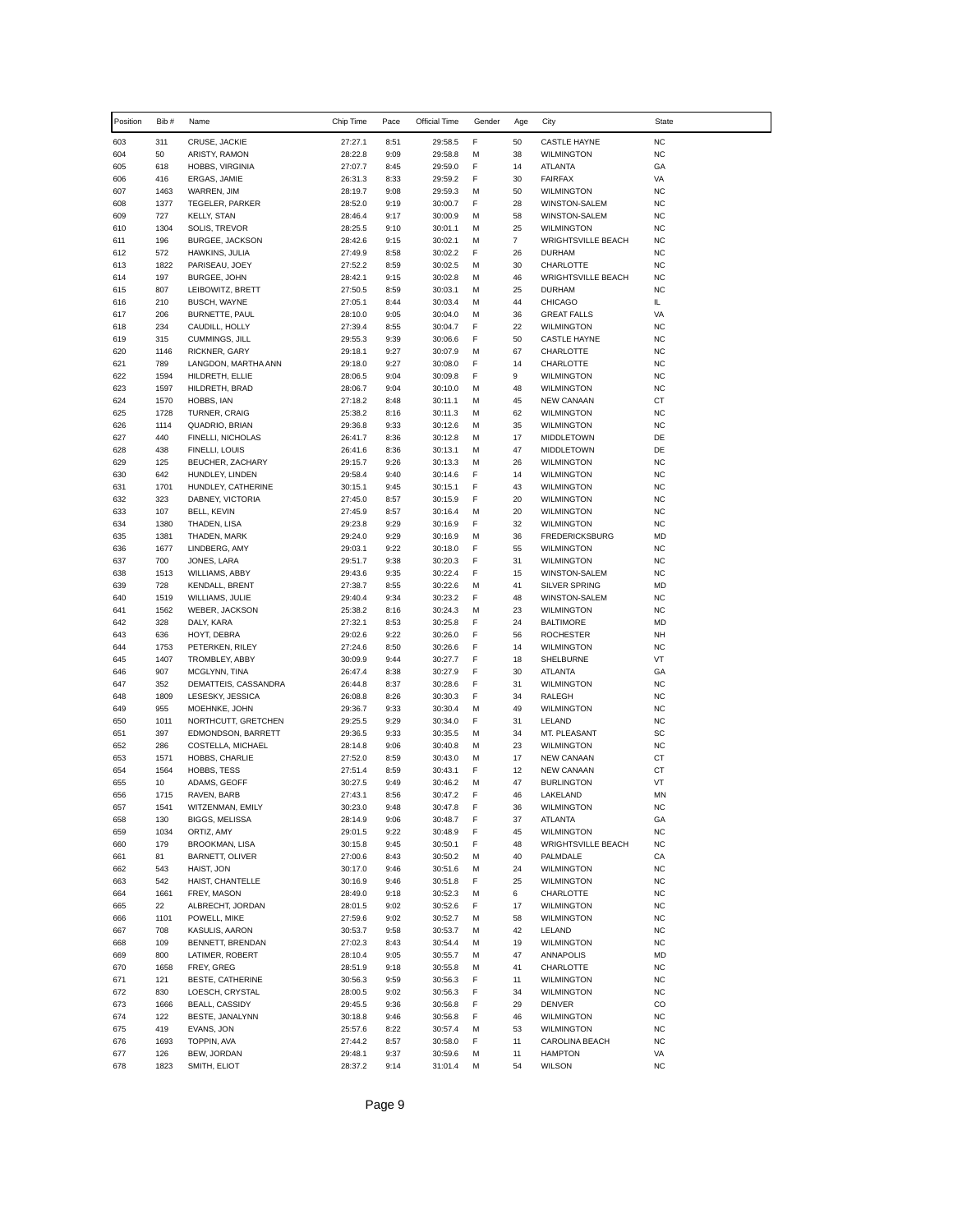| Position   | Bib#         | Name                                    | Chip Time          | Pace          | Official Time      | Gender | Age            | City                                   | State                  |
|------------|--------------|-----------------------------------------|--------------------|---------------|--------------------|--------|----------------|----------------------------------------|------------------------|
| 679        | 915          | MCINTYRE, NEALE                         | 29:59.2            | 9:40          | 31:02.3            | F      | 10             | <b>WILMINGTON</b>                      | <b>NC</b>              |
| 680        | 1595         | JOYCE JR, PETER                         | 28:33.3            | 9:13          | 31:02.6            | м      | 69             | LELAND                                 | <b>NC</b>              |
| 681        | 722          | KELLY, HOPE                             | 29:53.7            | 9:38          | 31:03.7            | F      | 20             | WINSTON-SALEM                          | <b>NC</b>              |
| 682        | 650          | HYMAN, JANE                             | 29:23.1            | 9:29          | 31:04.1            | F      | 61             | <b>WILMINGTON</b>                      | <b>NC</b>              |
| 683        | 755          | KNOX, BRANDON                           | 29:59.0            | 9:40          | 31:04.5            | М      | 29             | <b>WILMINGTON</b>                      | <b>NC</b>              |
| 684        | 984          | MULHERIN, MEGAN                         | 30:07.4            | 9:43          | 31:04.6            | F      | 22             | <b>WILMINGTON</b>                      | <b>NC</b>              |
| 685        | 242          | CHAMBERS, COURTNEY                      | 29:59.5            | 9:40          | 31:04.9            | F      | 22             | <b>WILMINGTON</b>                      | <b>NC</b>              |
| 686<br>687 | 1607<br>992  | JOHNSTON, ELIZABETH<br>MURRAY, SHEA     | 28:57.3<br>30:37.0 | 9:20<br>9:53  | 31:05.8<br>31:06.4 | F<br>F | 48<br>20       | <b>WILMINGTON</b><br><b>WILMINGTON</b> | <b>NC</b><br><b>NC</b> |
| 688        | 509          | GOODGION, FELICIA                       | 28:16.8            | 9:07          | 31:06.8            | F      | 46             | ARDEN                                  | <b>NC</b>              |
| 689        | 1225         | SCHMALZ, JACOB                          | 29:10.1            | 9:25          | 31:10.0            | М      | 35             | <b>WILMINGTON</b>                      | <b>NC</b>              |
| 690        | 423          | FAGAN, KEVIN                            | 26:24.8            | 8:31          | 31:11.4            | М      | 45             | <b>RALEIGH</b>                         | <b>NC</b>              |
| 691        | 691          | JOHNSON, MARY                           | 29:25.0            | 9:29          | 31:11.8            | F      | 33             | DELRAY BEACH                           | FL                     |
| 692        | 524          | GREER, LARRY                            | 28:17.3            | 9:07          | 31:11.9            | М      | 64             | <b>WILMINGTON</b>                      | <b>NC</b>              |
| 693        | 531          | HAAG, KRISTEN                           | 30:43.5            | 9:55          | 31:12.3            | F      | 24             | LEXINGTON                              | KY                     |
| 694        | 1327         | STEPHENSON, LAUREN                      | 31:13.0            | 10:04         | 31:13.0            | F      | 32             | <b>WILMINGTON</b>                      | <b>NC</b>              |
| 695        | 669          | JARMAN, SABRINA                         | 30:03.7            | 9:42          | 31:13.6            | F      | 28             | <b>WILMINGTON</b>                      | <b>NC</b>              |
| 696        | 1322         | STARLING, JOHN                          | 27:40.4            | 8:55          | 31:14.7            | М      | 63             | <b>WILMINGTON</b>                      | <b>NC</b>              |
| 697        | 146          | BONEY, CHARLES                          | 31:15.8            | 10:05         | 31:15.8            | M      | 59             | <b>WILMINGTON</b>                      | <b>NC</b>              |
| 698        | 667          | JACOBS, PHILLIP                         | 28:25.7            | 9:10          | 31:17.7            | М      | 45             | <b>WILMINGTON</b>                      | <b>NC</b>              |
| 699        | 143          | BODINE, MICHAEL                         | 27:53.9            | 8:59          | 31:18.5            | м      | 36             | WEBSTER                                | <b>NY</b>              |
| 700        | 1473         | WATSON, JOY                             | 30:52.9            | 9:57          | 31:19.6            | F      | 32             | <b>HAMPSTEAD</b><br><b>HAMPSTEAD</b>   | <b>NC</b>              |
| 701<br>702 | 1474<br>626  | WATSON, STEVE<br>HOLIBAUGH, JENNIFER    | 30:52.3<br>29:22.2 | 9:57<br>9:28  | 31:19.9            | М<br>F | 33<br>43       | <b>WILMINGTON</b>                      | <b>NC</b><br><b>NC</b> |
| 703        | 619          | HOFFACKER, ERIK                         | 29:22.5            | 9:28          | 31:20.9<br>31:21.0 | M      | 43             | <b>WILMINGTON</b>                      | <b>NC</b>              |
| 704        | 988          | MULLIGAN, ELISABETH                     | 28:08.2            | 9:05          | 31:23.1            | F      | 40             | <b>WRIGHTSVILLE BEACH</b>              | <b>NC</b>              |
| 705        | 277          | COOK, NICOLE                            | 27:49.2            | 8:58          | 31:25.6            | F      | 35             | <b>HAMPSTEAD</b>                       | <b>NC</b>              |
| 706        | 604          | HINDS, CARL                             | 29:42.2            | 9:35          | 31:28.4            | M      | 56             | <b>WILMINGTON</b>                      | <b>NC</b>              |
| 707        | 1493         | WESSELL, ANDREA                         | 29:07.9            | 9:24          | 31:28.8            | F      | 39             | CHARLESTON                             | SC                     |
| 708        | 597          | HERLAND, CHERYL                         | 31:01.9            | 10:00         | 31:29.3            | F      | 65             | LELAND                                 | <b>NC</b>              |
| 709        | 1155         | ROBERTS, CHADWICK                       | 28:20.7            | 9:08          | 31:31.8            | M      | 37             | <b>WILMINGTON</b>                      | <b>NC</b>              |
| 710        | 260          | COLBERT, SARA                           | 30:33.1            | 9:51          | 31:31.9            | F      | 29             | MT. PLEASANT                           | SC                     |
| 711        | 748          | KIRSTEIN, GINA                          | 30:36.9            | 9:52          | 31:32.3            | F      | 40             | <b>WILMINGTON</b>                      | <b>NC</b>              |
| 712        | 1726         | PATERSON, JULIA                         | 30:05.1            | 9:42          | 31:32.7            | F      | 35             | <b>WILMINGTON</b>                      | <b>NC</b>              |
| 713        | 1005         | NICHOLSON, STACI                        | 31:33.2            | 10:11         | 31:33.2            | F      | 41             | <b>WILMINGTON</b>                      | <b>NC</b>              |
| 714        | 1419         | TUREK, JENNY                            | 30:04.4            | 9:42          | 31:33.3            | F      | 37             | <b>WILMINGTON</b>                      | <b>NC</b>              |
| 715<br>716 | 391<br>411   | DUNLAP, KATE                            | 29:33.7            | 9:32<br>10:05 | 31:34.1            | F<br>F | 16<br>18       | CHARLOTTE                              | <b>NC</b><br><b>NC</b> |
| 717        | 693          | ELDERDICE, AMBER<br>JOHNSON, SAMANTHA   | 31:15.6<br>31:15.4 | 10:05         | 31:34.6<br>31:34.7 | F      | 15             | <b>WILMINGTON</b><br><b>WILMINGTON</b> | <b>NC</b>              |
| 718        | 960          | MOORE, CHRISTOPHER                      | 27:53.1            | 8:59          | 31:35.1            | М      | 47             | CHARLOTTE                              | <b>NC</b>              |
| 719        | 190          | BRUNO, DANIEL                           | 29:03.8            | 9:22          | 31:36.6            | М      | 41             | <b>WILMINGTON</b>                      | <b>NC</b>              |
| 720        | 831          | LONG, MARY                              | 29:27.5            | 9:30          | 31:36.8            | F      | 49             | <b>WILMINGTON</b>                      | <b>NC</b>              |
| 721        | 51           | ASKWITH, NATHAN                         | 30:09.2            | 9:44          | 31:37.3            | М      | 36             | <b>WILMINGTON</b>                      | <b>NC</b>              |
| 722        | 383          | DREESSEN, MERLE                         | 29:54.3            | 9:39          | 31:38.2            | F      | 15             | <b>WILMINGTON</b>                      | <b>NC</b>              |
| 723        | 1379         | TEWELL, ROY                             | 29:22.7            | 9:28          | 31:38.4            | М      | 33             | <b>WA</b>                              | DC                     |
| 724        | 555          | HARRIS, MARSHALL                        | 29:03.8            | 9:22          | 31:38.5            | М      | 19             | <b>WILMINGTON</b>                      | <b>NC</b>              |
| 725        | 929          | MEINECKE, TIFFANY                       | 31:23.1            | 10:07         | 31:39.0            | F      | 42             | <b>WILMINGTON</b>                      | <b>NC</b>              |
| 726        | 63           | BAIN, CAMMY                             | 28:21.6            | 9:09          | 31:39.3            | F      | 69             | <b>WILMINGTON</b>                      | <b>NC</b>              |
| 727        | 64           | BAIN, CAMMY                             | 28:22.9            | 9:09          | 31:39.4            | F      | 69             | <b>WILMINGTON</b>                      | <b>NC</b>              |
| 728        | 1059         | PATE, LYDIA                             | 28:52.7            | 9:19          | 31:39.9            | F      | 11             | <b>WILMINGTON</b>                      | <b>NC</b>              |
| 729        | 866          | MARQUINO, GRACE                         | 29:55.8            | 9:39          | 31:40.1            | F      | 21             | <b>WILMINGTON</b>                      | <b>NC</b>              |
| 730<br>731 | 1053<br>41   | PARKER, KIMBERLY<br>ALVARO, TAYLOR      | 29:05.9<br>28:24.0 | 9:23<br>9:10  | 31:40.6            | F<br>М | 43<br>22       | SIMPSONVILLE<br><b>CINCINNATI</b>      | SC<br>OH               |
| 732        | 1714         | HAL, TAYLOR                             | 29:24.7            | 9:29          | 31:41.9<br>31:44.9 | F      | 18             | DALLAS                                 | ТX                     |
| 733        | 638          | HUCKABEE, MADISON                       | 29:32.3            | 9:32          | 31:47.9            | F      | 18             | WRIGHTSVILLE BEACH                     | <b>NC</b>              |
| 734        | 415          | ERGAS, HEIDI                            | 28:22.4            | 9:09          | 31:50.1            | F      | 57             | LELAND                                 | <b>NC</b>              |
| 735        | 180          | BROOKMAN, SAVANNAH                      | 31:18.0            | 10:06         | 31:50.9            | F      | $\overline{7}$ | <b>WRIGHTSVILLE BEACH</b>              | <b>NC</b>              |
| 736        | 1092         | POPAJOHN, GEORGE                        | 30:47.0            | 9:56          | 31:50.9            | м      | 48             | WILMINGTON                             | NC                     |
| 737        | 1091         | POPAJOHN, CINDY                         | 31:51.8            | 10:16         | 31:51.8            | F      | 47             | <b>WILMINGTON</b>                      | <b>NC</b>              |
| 738        | 732          | KHAGHANI, NANCY                         | 28:42.6            | 9:15          | 31:52.2            | F      | 53             | <b>BETHESDA</b>                        | MD                     |
| 739        | 771          | LAIL, SUZANNE                           | 29:24.2            | 9:29          | 31:52.3            | F      | 56             | CHARLOTTE                              | NC                     |
| 740        | 703          | KALIL, RACHEL                           | 28:16.0            | 9:07          | 31:55.7            | F      | 26             | SNEADS FERRY                           | <b>NC</b>              |
| 741        | 817          | LEONG, GEMMA                            | 31:22.9            | 10:07         | 31:55.9            | F      | 8              | <b>WILMINGTON</b>                      | <b>NC</b>              |
| 742        | 702          | KALIL, AARON                            | 28:16.5            | 9:07          | 31:56.3            | м      | 27             | <b>SNEADS FERRY</b>                    | <b>NC</b>              |
| 743        | 1535         | WILSON, LINDSAY                         | 31:40.3            | 10:13         | 31:56.8            | F      | 30             | <b>WILMINGTON</b>                      | NC                     |
| 744        | 1066         | PENDSE, LYNNE                           | 31:33.7            | 10:11         | 31:57.1            | F      | 58             | WILMINGTON                             | <b>NC</b>              |
| 745        | 396          | EDGERTON, MICHAEL<br>SOUTHERLAND, WENDY | 27:27.9            | 8:51          | 31:58.4<br>31:59.2 | м<br>F | 40             | <b>WILMINGTON</b>                      | <b>NC</b>              |
| 746<br>747 | 1310<br>1583 | COLE, BREWER                            | 27:56.0<br>28:36.6 | 9:01<br>9:14  | 31:59.8            | М      | 39<br>8        | <b>WILMINGTON</b><br><b>WILMINGTON</b> | NC<br><b>NC</b>        |
| 748        | 241          | CHAMBERS, CHARLES                       | 30:55.3            | 9:58          | 32:00.1            | М      | 48             | <b>WILMINGTON</b>                      | <b>NC</b>              |
| 749        | 1024         | OLIVA, KATHY                            | 31:01.0            | 10:00         | 32:00.2            | F      | 51             | RALEIGH                                | <b>NC</b>              |
| 750        | 1802         | JOHNSON, ABBY                           | 30:55.4            | 9:58          | 32:00.3            | F      | 14             | <b>WILMINGTON</b>                      | <b>NC</b>              |
| 751        | 868          | MARRESE, KATHLEEN                       | 28:14.4            | 9:06          | 32:01.2            | F      | 23             | <b>WILMINGTON</b>                      | <b>NC</b>              |
| 752        | 652          | ICARD, CARRIE                           | 29:13.0            | 9:25          | 32:01.8            | F      | 24             | <b>WILMINGTON</b>                      | <b>NC</b>              |
| 753        | 450          | FOCER, LUKE                             | 29:13.1            | 9:25          | 32:01.9            | М      | 28             | WILMINGTON                             | <b>NC</b>              |
| 754        | 1572         | PETERKEN, REESE                         | 29:03.5            | 9:22          | 32:04.5            | F      | 11             | <b>WILMINGTON</b>                      | <b>NC</b>              |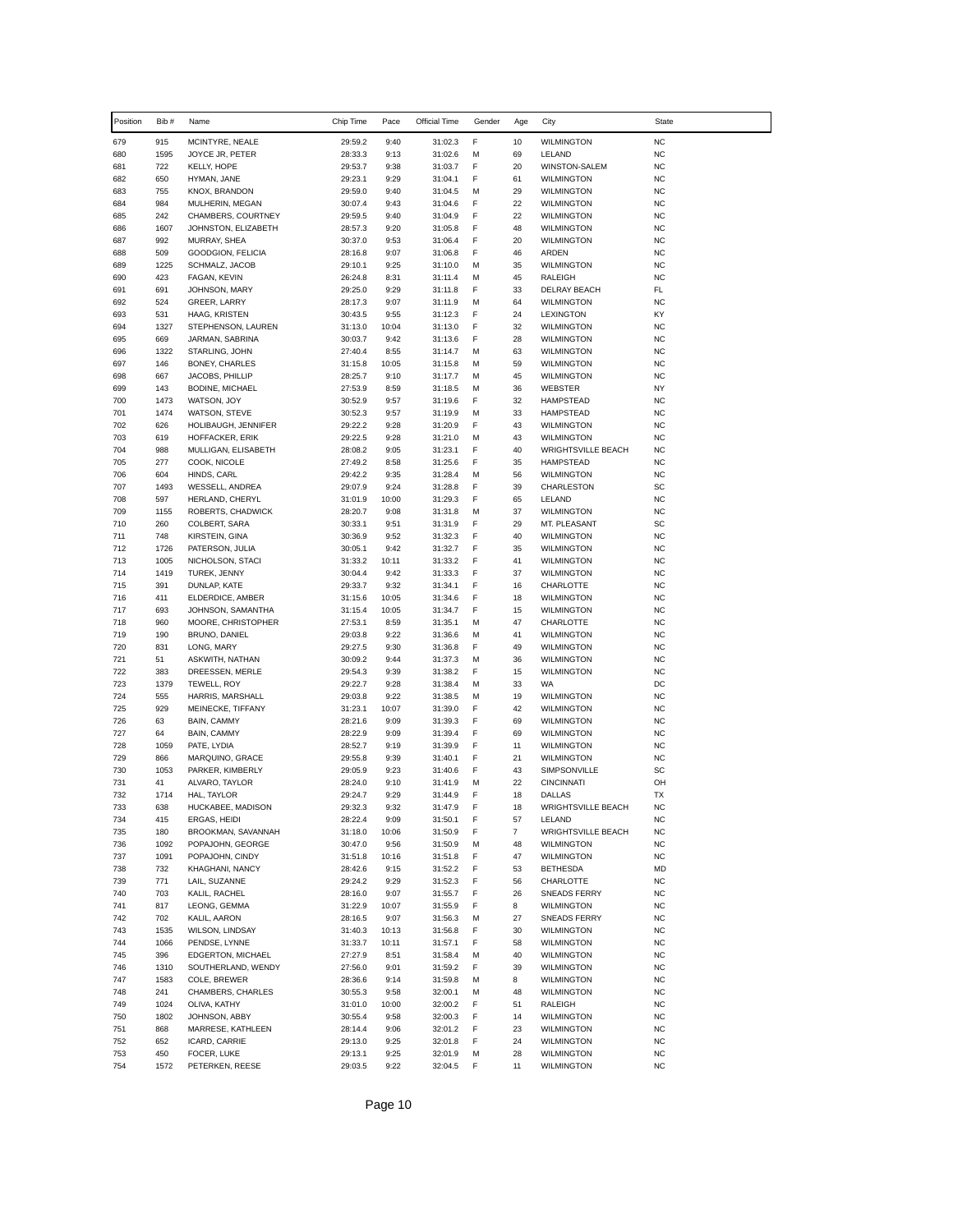| Position   | Bib#         | Name                                   | Chip Time          | Pace           | Official Time      | Gender | Age      | City                                   | State                  |
|------------|--------------|----------------------------------------|--------------------|----------------|--------------------|--------|----------|----------------------------------------|------------------------|
| 755        | 740          | KING, PATRICK                          | 31:11.5            | 10:04          | 32:04.5            | M      | 14       | RALEIGH                                | <b>NC</b>              |
| 756        | 1405         | TRAINA, EMILY                          | 31:29.2            | 10:09          | 32:04.6            | F      | 23       | <b>WRIGHTSVILLE BEACH</b>              | <b>NC</b>              |
| 757        | 285          | COSTELLA, ANTHONY                      | 29:39.3            | 9:34           | 32:05.0            | M      | 58       | <b>WILMINGTON</b>                      | <b>NC</b>              |
| 758        | 870          | MARSHALL, BOB                          | 31:32.0            | 10:10          | 32:05.3            | M      | 52       | <b>WILMINGTON</b>                      | <b>NC</b>              |
| 759        | 1318         | SPIVEY, DEBORAH                        | 29:49.4            | 9:37           | 32:05.7            | F      | 62       | <b>WILMINGTON</b>                      | <b>NC</b>              |
| 760        | 1723         | MORGADO, JULIE                         | 31:48.7            | 10:15          | 32:06.1            | F      | 44       | CHARLESTON                             | WV                     |
| 761        | 1546         | WOOD, RILEY                            | 28:21.2            | 9:09           | 32:06.4            | F      | 8        | MARTINSVILLE                           | VA                     |
| 762        | 1544         | WOOD, JERRY                            | 28:22.8            | 9:09           | 32:07.8            | M      | 46       | MARTINSVILLE                           | VA                     |
| 763        | 648          | HUTSELL, PAM                           | 28:01.1            | 9:02           | 32:08.8            | F      | 51       | <b>WILMINGTON</b>                      | <b>NC</b>              |
| 764        | 1524<br>301  | WILLIAMS, PATRICIA                     | 30:28.7            | 9:50           | 32:09.8<br>32:11.5 | F<br>M | 44<br>32 | <b>WILMINGTON</b>                      | <b>NC</b><br><b>NC</b> |
| 765<br>766 | 414          | <b>CRATE, THOMAS</b><br>ELWOOD, ASHLEY | 27:34.9<br>30:44.6 | 8:54<br>9:55   | 32:11.6            | F      | 34       | <b>WAKE FOREST</b><br>SOUTHPORT        | <b>NC</b>              |
| 767        | 737          | KING, DAVE                             | 31:19.4            | 10:06          | 32:12.7            | M      | 50       | RALEIGH                                | <b>NC</b>              |
| 768        | 1703         | COLEMAN, EMMA                          | 31:09.3            | 10:03          | 32:14.1            | F      | 12       | <b>WILMINGTON</b>                      | <b>NC</b>              |
| 769        | 276          | COOK, LYNN                             | 31:14.1            | 10:05          | 32:16.0            | F      | 58       | RICHMOND                               | VA                     |
| 770        | 1481         | WEEKS, MALLORY                         | 30:04.0            | 9:42           | 32:16.5            | F      | 30       | <b>WILMINGTON</b>                      | <b>NC</b>              |
| 771        | 1681         | PENTALOR, JAMES                        | 28:32.3            | 9:12           | 32:17.5            | M      | 23       | <b>WILMINGTON</b>                      | <b>NC</b>              |
| 772        | 1689         | JARMIER, ALEXANDER                     | 28:32.2            | 9:12           | 32:18.3            | F      | 22       | <b>WASHINGTON DC</b>                   | MD                     |
| 773        | 1505         | WIGHT, COURTNEY                        | 28:12.1            | 9:06           | 32:19.3            | F      | 25       | <b>WILMINGTON</b>                      | <b>NY</b>              |
| 774        | 978          | MORROW, ZACH                           | 27:34.4            | 8:54           | 32:20.0            | M      | 32       | <b>WILMINGTON</b>                      | <b>NC</b>              |
| 775        | 317          | CUMMINGS, MIKAYLA                      | 31:29.7            | 10:09          | 32:21.9            | F      | 15       | milton                                 | GA                     |
| 776        | 1674         | KANE, ANNIE                            | 28:54.6            | 9:19           | 32:22.1            | F      | 13       | <b>WILMINGTON</b>                      | <b>NC</b>              |
| 777        | 1615         | DAVIS, GRACIE                          | 28:55.2            | 9:20           | 32:22.3            | F      | 14       | <b>WILMINGTON</b>                      | <b>NC</b>              |
| 778        | 513          | GOODWIN, THOMAS                        | 32:22.9            | 10:26          | 32:22.9            | M      | 57       | <b>WILMINGTON</b>                      | <b>NC</b>              |
| 779        | 766          | LACY, DAVID                            | 28:27.1            | 9:11           | 32:23.4            | M      | 51       | <b>WILMINGTON</b>                      | <b>NC</b>              |
| 780        | 1469<br>88   | WATKINS, BRENNAN                       | 30:51.7            | 9:57           | 32:26.8            | M<br>F | 12       | LELAND                                 | <b>NC</b>              |
| 781<br>782 | 1647         | BAXTER, HANNAH<br>WAGNER, SCOTT        | 30:35.4<br>31:21.3 | 9:52<br>10:07  | 32:27.3<br>32:28.1 | M      | 28<br>39 | LELAND<br><b>WILMINGTON</b>            | <b>NC</b><br><b>NC</b> |
| 783        | 1565         | HOBBS, SHEA                            | 29:37.8            | 9:33           | 32:29.2            | F      | 13       | NEW CANAAN                             | СT                     |
| 784        | 492          | GEE, LUCY                              | 31:36.2            | 10:12          | 32:32.4            | F      | 55       | <b>WRIGHTSVILLE BEACH</b>              | <b>NC</b>              |
| 785        | 596          | HERLAND, ALLIE                         | 32:06.5            | 10:21          | 32:33.3            | F      | 22       | LELAND                                 | <b>NC</b>              |
| 786        | 1239         | SCOTT, CHLOE                           | 31:14.9            | 10:05          | 32:33.6            | F      | 13       | LELAND                                 | <b>NC</b>              |
| 787        | 943          | MILIOTIS, ALEXANDRA                    | 28:53.0            | 9:19           | 32:36.1            | F      | 18       | <b>WILMINGTON</b>                      | <b>NC</b>              |
| 788        | 1577         | JACARUSO, MIKE                         | 29:09.8            | 9:24           | 32:36.5            | M      | 58       | <b>WRIGHTSVILLE BEACH</b>              | <b>NC</b>              |
| 789        | 1576         | JACARUSO, TATUM                        | 29:10.0            | 9:25           | 32:36.5            | F      | 20       | <b>WILMINGTON</b>                      | <b>NC</b>              |
| 790        | 1246         | SCOUTELAS, LILLY                       | 30:39.5            | 9:53           | 32:39.7            | F      | 11       | <b>WILMINGTON</b>                      | <b>NC</b>              |
| 791        | 1452         | WADSON, ELIZA                          | 28:39.7            | 9:15           | 32:40.6            | F      | 27       | <b>WILMINGTON</b>                      | <b>NC</b>              |
| 792        | 1035         | ORTIZ, NATHANIEL                       | 31:36.5            | 10:12          | 32:42.3            | M      | 11       | <b>WILMINGTON</b>                      | <b>NC</b>              |
| 793        | 59           | BAHR, RYDER                            | 29:29.5            | 9:31           | 32:42.6            | M      | 10       | <b>WILMINGTON</b>                      | <b>NC</b>              |
| 794        | 135          | BITTNER, COREY                         | 29:13.4            | 9:25           | 32:46.9            | M      | 30       | <b>WILMINGTON</b>                      | <b>NC</b>              |
| 795<br>796 | 1081<br>98   | PINSON, DENISE                         | 31:17.8<br>31:09.7 | 10:05<br>10:03 | 32:47.0<br>32:48.4 | F<br>F | 34<br>28 | <b>WILMINGTON</b>                      | <b>NC</b><br><b>NC</b> |
| 797        | 44           | BEASON, SHELLEY<br>ANDERSON, JOANNA    | 29:34.6            | 9:32           | 32:48.4            | F      | 30       | CHARLOTTE<br>ABINGDON                  | VA                     |
| 798        | 399          | <b>EDRINGTON, GRACE</b>                | 31:22.8            | 10:07          | 32:48.9            | F      | 12       | PINEHURST                              | <b>NC</b>              |
| 799        | 400          | <b>EDRINGTON, TAYLOR</b>               | 31:22.6            | 10:07          | 32:49.4            | F      | 12       | PINEHURST                              | <b>NC</b>              |
| 800        | 398          | EDRINGTON, DAVID                       | 31:23.5            | 10:07          | 32:49.7            | M      | 48       | PINEHUTST                              | <b>NC</b>              |
| 801        | 1483         | WELLER, MATT                           | 32:04.9            | 10:21          | 32:54.9            | M      | 32       | <b>GREENSBORO</b>                      | <b>NC</b>              |
| 802        | 1351         | STURM, RACHEL                          | 32:04.6            | 10:21          | 32:54.9            | F      | 29       | <b>GREENSBORO</b>                      | <b>NC</b>              |
| 803        | 113          | BENNETT IV, PAUL                       | 29:51.4            | 9:38           | 32:55.6            | M      | 26       | <b>WILMINGTON</b>                      | <b>NC</b>              |
| 804        | 1690         | VION, JULIA                            | 29:09.8            | 9:24           | 32:57.0            | F      | 23       | COLUMBIA                               | MD                     |
| 805        | 741          | KING, TAYLOR                           | 31:37.9            | 10:12          | 32:57.3            | M      | 26       | <b>WILMINGTON</b>                      | <b>NC</b>              |
| 806        | 818          | LEONG, GINA                            | 32:23.6            | 10:27          | 32:58.2            | F      | 54       | <b>WILMINGTON</b>                      | <b>NC</b>              |
| 807        | 1418         | TUNIS, SCOTT                           | 30:29.4            | 9:50           | 32:59.5            | M      | 60       | <b>WILMINGTON</b>                      | <b>NC</b>              |
| 808        | 1428         | <b>TYSINGER, SCOT</b>                  | 29:03.1            | 9:22           | 33:09.7            | M      | 57       | <b>WILMINGTON</b>                      | <b>NC</b>              |
| 809        | 811          | LEITZ, STEVE                           | 29:00.9            | 9:21           | 33:11.7            |        | 51       | <b>WILMINGTON</b>                      | N <sub>C</sub>         |
| 810        | 299<br>497   | CRAIG, NANCY-FAYE                      | 32:21.3            | 10:26          | 33:13.8            | F      | 72<br>71 | WRIGHTSVILLE BEACH                     | <b>NC</b><br>NC        |
| 811<br>812 | 1100         | GOISOVICH, STEVE<br>POSTON, MONICA     | 31:35.0<br>31:03.7 | 10:11<br>10:01 | 33:19.6<br>33:21.2 | M<br>F | 20       | <b>WILMINGTON</b><br><b>WILMINGTON</b> | <b>NC</b>              |
| 813        | 1008         | NIEMANN, JEREMIAH                      | 31:04.1            | 10:01          | 33:21.6            | M      | 20       | <b>WILMINGTON</b>                      | <b>NC</b>              |
| 814        | 65           | BAIN, CAMMY                            | 30:06.6            | 9:43           | 33:22.7            | F      | 69       | <b>WILMINGTON</b>                      | NC                     |
| 815        | 1649         | FARRELL, CHRISSY                       | 32:39.8            | 10:32          | 33:22.7            | F      | 40       | <b>WILMINGTON</b>                      | <b>NC</b>              |
| 816        | 1385         | THOMPSON, DELANEY                      | 30:28.6            | 9:50           | 33:23.0            | F      | 8        | RALEIGH                                | <b>NC</b>              |
| 817        | 1387         | THOMPSON, FRANK                        | 30:29.4            | 9:50           | 33:23.0            | M      | 55       | RALEIGH                                | <b>NC</b>              |
| 818        | 89           | <b>BAZIN, APRIL</b>                    | 31:02.8            | 10:01          | 33:23.2            | F      | 35       | <b>WILMINGTON</b>                      | <b>NC</b>              |
| 819        | 221          | CANNON, LIAM                           | 29:17.8            | 9:27           | 33:24.5            | М      | 12       | <b>WILMINGTON</b>                      | <b>NC</b>              |
| 820        | 717          | <b>KELLS, CONOR</b>                    | 31:26.9            | 10:08          | 33:24.5            | М      | 36       | WA                                     | DE                     |
| 821        | 845          | LUST, KATELYN                          | 32:25.1            | 10:27          | 33:24.9            | F      | 29       | <b>HIGH POINT</b>                      | <b>NC</b>              |
| 822        | 219          | CANNON, JACK                           | 29:18.7            | 9:27           | 33:25.0            | М      | 15       | <b>WILMINGTON</b>                      | <b>NC</b>              |
| 823        | 719          | <b>KELLS, LAUREN</b>                   | 31:27.2            | 10:09          | 33:25.3            | F      | 30       | WA                                     | DE                     |
| 824        | 716          | KELLS, BRENDAN                         | 31:28.9            | 10:09          | 33:25.8            | M      | 32       | WENHAM                                 | MA                     |
| 825        | 769          | LAIL, KATHRYN                          | 30:57.9            | 9:59           | 33:26.7            | F      | 27       | CHARLOTTE                              | <b>NC</b>              |
| 826        | 1267         | SIMMONS, CLIF                          | 30:49.1            | 9:56           | 33:27.1            | M      | 50       | <b>WILMINGTON</b>                      | <b>NC</b>              |
| 827        | 1268         | SIMMONS, KAREN                         | 30:49.0            | 9:56           | 33:27.3            | F      | 49       | <b>WILMINGTON</b>                      | <b>NC</b>              |
| 828<br>829 | 1150<br>1578 | ROACH, REBECCA                         | 32:11.2<br>31:00.3 | 10:23<br>10:00 | 33:27.5<br>33:28.2 | F<br>F | 64<br>38 | CHARLOTTE                              | <b>NC</b><br><b>NC</b> |
| 830        | 244          | KORNEGAY, BARBARA<br>CHANDLER, JEFF    | 28:14.8            | 9:06           | 33:28.4            | М      | 36       | <b>WILMINGTON</b><br>CHARLOTTE         | <b>NC</b>              |
|            |              |                                        |                    |                |                    |        |          |                                        |                        |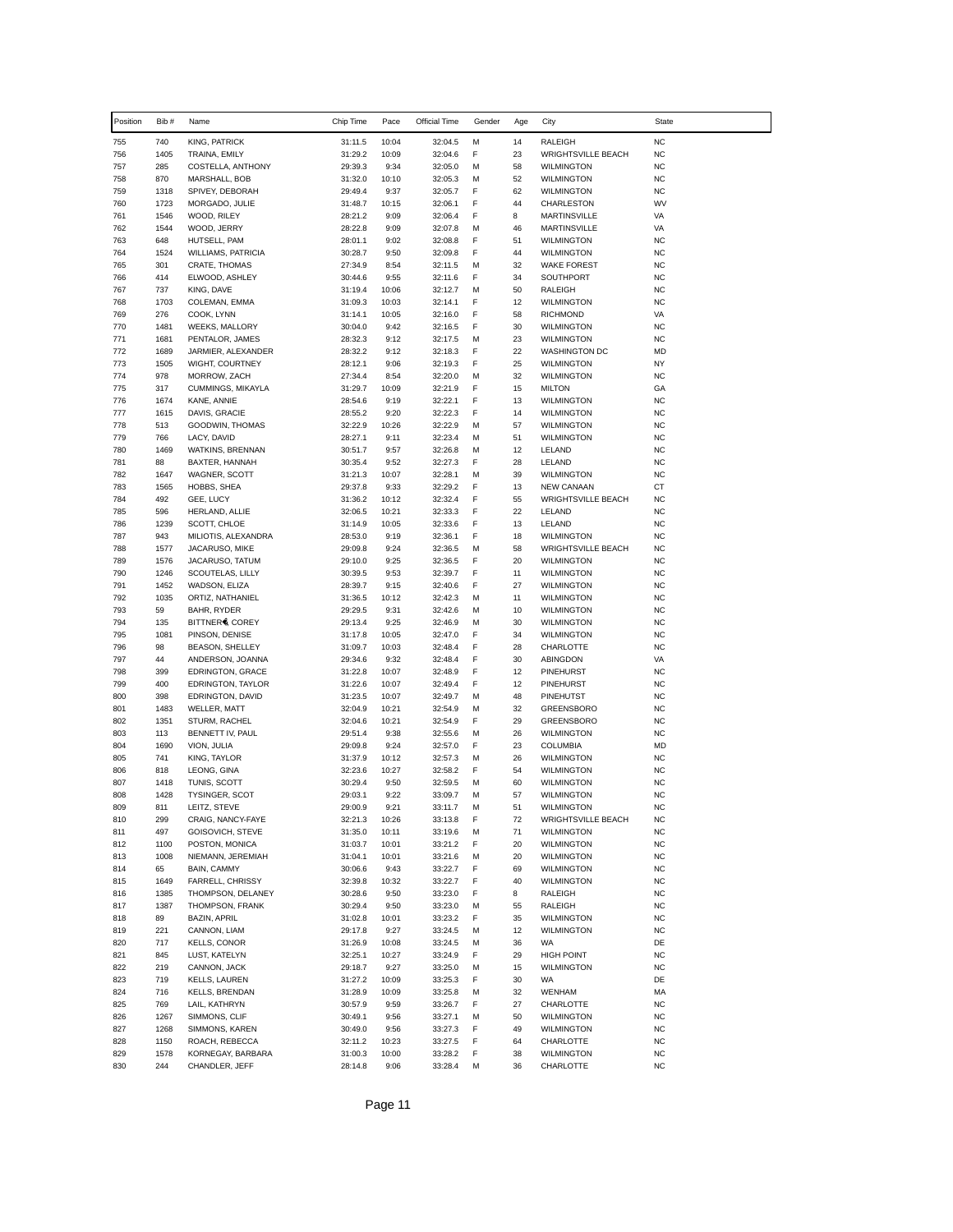| Position   | Bib #        | Name                                    | Chip Time          | Pace           | Official Time      | Gender | Age            | City                                     | <b>State</b>           |
|------------|--------------|-----------------------------------------|--------------------|----------------|--------------------|--------|----------------|------------------------------------------|------------------------|
| 831        | 606          | HINDS, DAVID                            | 30:48.0            | 9:56           | 33:28.8            | М      | 53             | <b>WILMINGTON</b>                        | <b>NC</b>              |
| 832        | 2001         | BLAIR, ELLA                             | 33:13.8            | 10:43          | 33:29.1            | F      | 13             | <b>BETHEL</b>                            | ME                     |
| 833        | 1490         | WENNERBERG, HEIDI                       | 30:43.0            | 9:55           | 33:29.5            | F      | 33             | LOMA LINDA                               | CA                     |
| 834        | 1729         | TURNER, MICHAEL                         | 28:59.8            | 9:21           | 33:32.6            | М      | 33             | <b>WILMINGTON</b>                        | <b>NC</b>              |
| 835<br>836 | 1478<br>529  | WEAVER, DANA<br>GUMBS, AL               | 29:45.9<br>33:13.7 | 9:36<br>10:43  | 33:33.2<br>33:34.0 | F<br>M | 63<br>58       | <b>NOTTINGHAM</b><br><b>BAYFIELD DR</b>  | PA<br><b>NC</b>        |
| 837        | 191          | BRUNO, JILL                             | 31:02.9            | 10:01          | 33:34.2            | F      | 36             | <b>WILMINGTON</b>                        | <b>NC</b>              |
| 838        | 797          | LARMEE, TYLER                           | 28:15.5            | 9:07           | 33:34.8            | М      | 39             | CHARLOTTE                                | <b>NC</b>              |
| 839        | 1711         | SIKES, KIMBERLY                         | 31:16.0            | 10:05          | 33:35.8            | F      | 40             | <b>BERNARDSVILLE</b>                     | <b>NJ</b>              |
| 840        | 611          | HINELY, KATIE                           | 30:54.7            | 9:58           | 33:36.6            | F      | 34             | <b>WILMINGTON</b>                        | <b>NC</b>              |
| 841        | 725          | <b>KELLY, PATRICK</b>                   | 29:21.4            | 9:28           | 33:36.8            | М      | 46             | <b>WILMINGTON</b>                        | <b>NC</b>              |
| 842<br>843 | 1160<br>385  | ROCK, PAULA                             | 29:48.3            | 9:37           | 33:37.5            | F<br>F | 43<br>30       | <b>HAMPSTEAD</b>                         | <b>NC</b>              |
| 844        | 751          | DRESERIS, DIANA<br><b>KLOTZ, ERIN</b>   | 29:37.8<br>33:38.7 | 9:33<br>10:51  | 33:37.9<br>33:38.7 | F      | 38             | MIAMI<br><b>ASHBURN</b>                  | FL<br>DE               |
| 845        | 1220         | SCHAUDT, KELLY                          | 31:56.3            | 10:18          | 33:40.4            | F      | 38             | <b>WILMINGTON</b>                        | <b>NC</b>              |
| 846        | 294          | COX, GRIFFIN                            | 33:41.5            | 10:52          | 33:41.5            | F      | 19             | <b>WILMINGTON</b>                        | <b>NC</b>              |
| 847        | 117          | BERNSTEIN, BARNETT                      | 31:47.8            | 10:15          | 33:42.2            | м      | 58             | <b>RALEIGH</b>                           | <b>NC</b>              |
| 848        | 208          | <b>BUSCH, CHARLES</b>                   | 30:45.8            | 9:55           | 33:44.3            | М      | 10             | <b>CHICAGO</b>                           | IL.                    |
| 849        | 556          | HARRIS, SAMUEL                          | 30:02.4            | 9:41           | 33:45.4            | M      | 53             | <b>RALEIGH</b>                           | <b>NC</b>              |
| 850        | 952<br>953   | MINNICH, JOSEPH                         | 29:50.2            | 9:37           | 33:46.9            | M<br>F | 17             | <b>WILMINGTON</b>                        | <b>NC</b><br><b>NC</b> |
| 851<br>852 | 888          | MINNICH, TESSA<br>MCCARTER, GAVIN       | 29:50.3<br>30:43.5 | 9:37<br>9:55   | 33:46.9<br>33:47.0 | М      | 18<br>10       | <b>WILMINGTON</b><br>WAXHAW              | <b>NC</b>              |
| 853        | 1252         | SELLERS, JERRY                          | 30:58.7            | 9:59           | 33:48.3            | м      | 61             | <b>WILMINGTON</b>                        | <b>NC</b>              |
| 854        | 1251         | SELLERS, CATHERINE                      | 31:00.4            | 10:00          | 33:49.7            | F      | 25             | <b>WILMINGTON</b>                        | <b>NC</b>              |
| 855        | 1512         | WILLFORD JR, CARL                       | 30:17.8            | 9:46           | 33:50.7            | М      | 52             | <b>WILMINGTON</b>                        | <b>NC</b>              |
| 856        | 887          | MCCARTER, CARA                          | 30:47.5            | 9:56           | 33:51.1            | F      | 40             | WAXHAW                                   | <b>NC</b>              |
| 857        | 1749         | ROBERTS, VIC                            | 32:30.7            | 10:29          | 33:53.3            | F      | 46             | <b>WRIGHTSVILLE BEACH</b>                | IL.                    |
| 858<br>859 | 1402<br>1038 | TOURVILLE, BOB<br>OSBORNE, MEGHAN       | 31:43.6<br>33:04.3 | 10:14<br>10:40 | 33:54.0<br>33:55.2 | м<br>F | 49<br>24       | <b>FORT MILL</b><br><b>WILMINGTON</b>    | SC<br><b>NC</b>        |
| 860        | 757          | KONITZER, KELLIE                        | 29:48.0            | 9:37           | 33:57.4            | F      | 19             | <b>WILMMINGTON</b>                       | <b>NC</b>              |
| 861        | 281          | COONCE, CARRIE                          | 29:48.1            | 9:37           | 33:57.4            | F      | 54             | WILMMINGTON                              | <b>NC</b>              |
| 862        | 598          | HERLAND, WILLIAM                        | 33:31.7            | 10:49          | 33:59.3            | М      | 65             | LELAND                                   | <b>NC</b>              |
| 863        | 745          | KIRCHOFF, CHRIS                         | 33:04.5            | 10:40          | 34:02.7            | М      | 50             | <b>WILMINGTON</b>                        | <b>NC</b>              |
| 864        | 1192         | RUTT, SHANNON                           | 32:07.5            | 10:22          | 34:04.5            | F      | 31             | LELAND                                   | <b>NC</b>              |
| 865        | 226          | CARPENITO, RACHAEL                      | 32:34.1            | 10:30          | 34:05.6            | F      | 25             | <b>WILMINGTON</b>                        | <b>NC</b>              |
| 866<br>867 | 60<br>967    | BAILEY, MEGAN<br><b>MORRIS, BARRETT</b> | 30:14.1<br>31:33.8 | 9:45<br>10:11  | 34:06.4<br>34:07.1 | F<br>M | 31<br>29       | <b>WILMINGTON</b><br>CHARLOTTE           | <b>NC</b><br><b>NC</b> |
| 868        | 85           | BATCHELOR, KEN                          | 32:46.0            | 10:34          | 34:08.8            | M      | 62             | <b>WILMINGTON</b>                        | <b>NC</b>              |
| 869        | 1616         | DAVIS, JENNIFER                         | 30:41.6            | 9:54           | 34:09.6            | F      | 46             | <b>WILMINGTON</b>                        | <b>NC</b>              |
| 870        | 928          | MEDINA, MARCOS                          | 29:41.6            | 9:35           | 34:09.7            | М      | 53             | <b>FAIRFAX</b>                           | VA                     |
| 871        | 69           | BALKCUM, JONATHAN                       | 33:47.5            | 10:54          | 34:09.9            | M      | 51             | <b>WILMINGTON</b>                        | <b>NC</b>              |
| 872        | 1534         | <b>WILSON, KRIS</b>                     | 30:44.1            | 9:55           | 34:10.6            | F      | 48             | <b>WILMINGTON</b>                        | <b>NC</b>              |
| 873<br>874 | 1665<br>699  | WOLFE, JAMES<br>JONES, KELLY            | 33:16.7<br>31:14.6 | 10:44<br>10:05 | 34:13.4<br>34:16.1 | М<br>F | 51<br>35       | <b>WILMINGTON</b><br><b>CASTLE HAYNE</b> | <b>NC</b><br><b>NC</b> |
| 875        | 1190         | RUTT, LES                               | 30:42.3            | 9:54           | 34:16.8            | м      | 45             | LELAND                                   | <b>NC</b>              |
| 876        | 1116         | RALEY, SCOTT                            | 33:20.6            | 10:45          | 34:17.1            | М      | 44             | <b>WILMINGTON</b>                        | <b>NC</b>              |
| 877        | 730          | <b>KESTNER, ELLEN</b>                   | 33:20.6            | 10:45          | 34:17.2            | F      | 45             | <b>WILMINGTON</b>                        | <b>NC</b>              |
| 878        | 570          | HAWKINS, BILL                           | 32:07.0            | 10:22          | 34:18.7            | м      | 61             | WAYZATA                                  | MN                     |
| 879        | 1324         | STARLING, TRESA                         | 30:45.4            | 9:55           | 34:18.8            | F      | 60             | <b>WILMINGTON</b>                        | <b>NC</b>              |
| 880<br>881 | 1639<br>1206 | ALBRITTON, REBECCA<br>SAPP, BENNETT     | 30:09.8<br>30:31.4 | 9:44           | 34:19.7            | F<br>F | 41<br>16       | <b>MATTHEWS</b><br><b>ELON</b>           | <b>NC</b><br><b>NC</b> |
| 882        | 1443         | VAUGHAN, RHONDA (BIG BOOTY)             | 32:33.9            | 9:51<br>10:30  | 34:19.8<br>34:19.8 | F      | 56             | <b>GREENSBORO</b>                        | <b>NC</b>              |
| 883        | 55           | ATWILL, BILL                            | 33:26.5            | 10:47          | 34:20.6            | М      | 68             | <b>WILMINGTON</b>                        | <b>NC</b>              |
| 884        | 257          | CODY, SUE                               | 34:20.6            | 11:05          | 34:20.6            | F      | 62             | <b>WILMINGTON</b>                        | <b>NC</b>              |
| 885        | 523          | GREEN, LEAH                             | 31:33.4            | 10:11          | 34:20.7            | F      | 31             | ATLANTA                                  | GA                     |
| 886        | 1398         | TORPEY, ARIANNA                         | 33:44.8            | 10:53          | 34:21.4            | F      | 18             | <b>WRIGHTSVILLE BEACH</b>                | <b>NC</b>              |
| 887        | 889          | MCCARTER, SHAWN                         | 31:19.9            | 10:06          | 34:23.2            | M      | 45             | WAXHAW                                   | <b>NC</b>              |
| 888<br>889 | 1240<br>2036 | SCOTT, HAILEY<br>WILLIAMS, JAY          | 31:40.7<br>33:46.5 | 10:13<br>10:54 | 34:24.1<br>34:24.3 | F<br>M | 10<br>49       | <b>WILMINGTON</b><br>SOUTH LAKE          | NC<br>TX               |
| 890        | 2029         | SCHULTZ, TERRY                          | 30:04.7            | 9:42           | 34:24.7            | F      | 57             | WAXHAW                                   | <b>NC</b>              |
| 891        | 1754         | BRADLEY, KATIE                          | 29:54.9            | 9:39           | 34:24.8            | F      | 23             | <b>WILMINGTON</b>                        | <b>NC</b>              |
| 892        | 1237         | SCOTT, ANDY                             | 31:43.9            | 10:14          | 34:27.5            | M      | 68             | <b>WILMINGTON</b>                        | <b>NC</b>              |
| 893        | 768          | LACY, JESSICA                           | 30:31.7            | 9:51           | 34:28.5            | F      | 21             | <b>WILMINGTON</b>                        | <b>NC</b>              |
| 894        | 288          | COVIL, LUCAS                            | 33:50.7            | 10:55          | 34:29.2            | М      | $\overline{7}$ | CARY                                     | <b>NC</b>              |
| 895        | 96           | <b>BEAN, CHRISTY</b>                    | 33:29.0            | 10:48          | 34:30.7            | F      | 38             | HAMPSTED                                 | <b>NC</b>              |
| 896<br>897 | 153<br>506   | BOSCH, KIM<br>GONZALEZ CAQUIAS, DIEGO   | 33:29.0<br>30:50.9 | 10:48<br>9:57  | 34:30.9<br>34:31.9 | F<br>М | 54<br>13       | <b>KANSASCITY</b><br>WILMINGTON          | MO<br><b>NC</b>        |
| 898        | 1702         | HUNDLEY, SYDNEY                         | 34:17.3            | 11:04          | 34:32.0            | F      | 12             | <b>WILMINGTON</b>                        | <b>NC</b>              |
| 899        | 289          | COVIL, STEVE                            | 33:54.2            | 10:56          | 34:32.8            | M      | 45             | CARY                                     | <b>NC</b>              |
| 900        | 1430         | VAN DER MERWE, ERICK                    | 31:35.7            | 10:11          | 34:34.6            | М      | 54             | <b>WILMINGTON</b>                        | <b>NC</b>              |
| 901        | 1431         | VAN DER MERWE, JANENE                   | 31:35.8            | 10:11          | 34:34.9            | F      | 54             | <b>WILMINGTON</b>                        | <b>NC</b>              |
| 902        | 1020         | OLATIDOYE, CONSTANCE                    | 32:05.5            | 10:21          | 34:35.9            | F      | 49             | <b>WILMINGTON</b>                        | <b>NC</b>              |
| 903        | 1019         | OLATIDOYE, BABATUNDE                    | 32:07.2            | 10:22          | 34:36.1            | м      | 56             | WILMINGTON                               | <b>NC</b>              |
| 904<br>905 | 1427<br>1093 | TYSINGER, MATT                          | 33:32.3            | 10:49          | 34:36.5            | М<br>М | 21<br>21       | <b>WILMINGTON</b>                        | <b>NC</b><br><b>NC</b> |
| 906        | 1228         | PORCELLI, ANDREW<br>SCHOOLFIELD, WILL   | 33:30.9<br>33:32.1 | 10:48<br>10:49 | 34:36.5<br>34:36.9 | М      | 21             | <b>WILMINGTON</b><br><b>WILMINGTON</b>   | <b>NC</b>              |
|            |              |                                         |                    |                |                    |        |                |                                          |                        |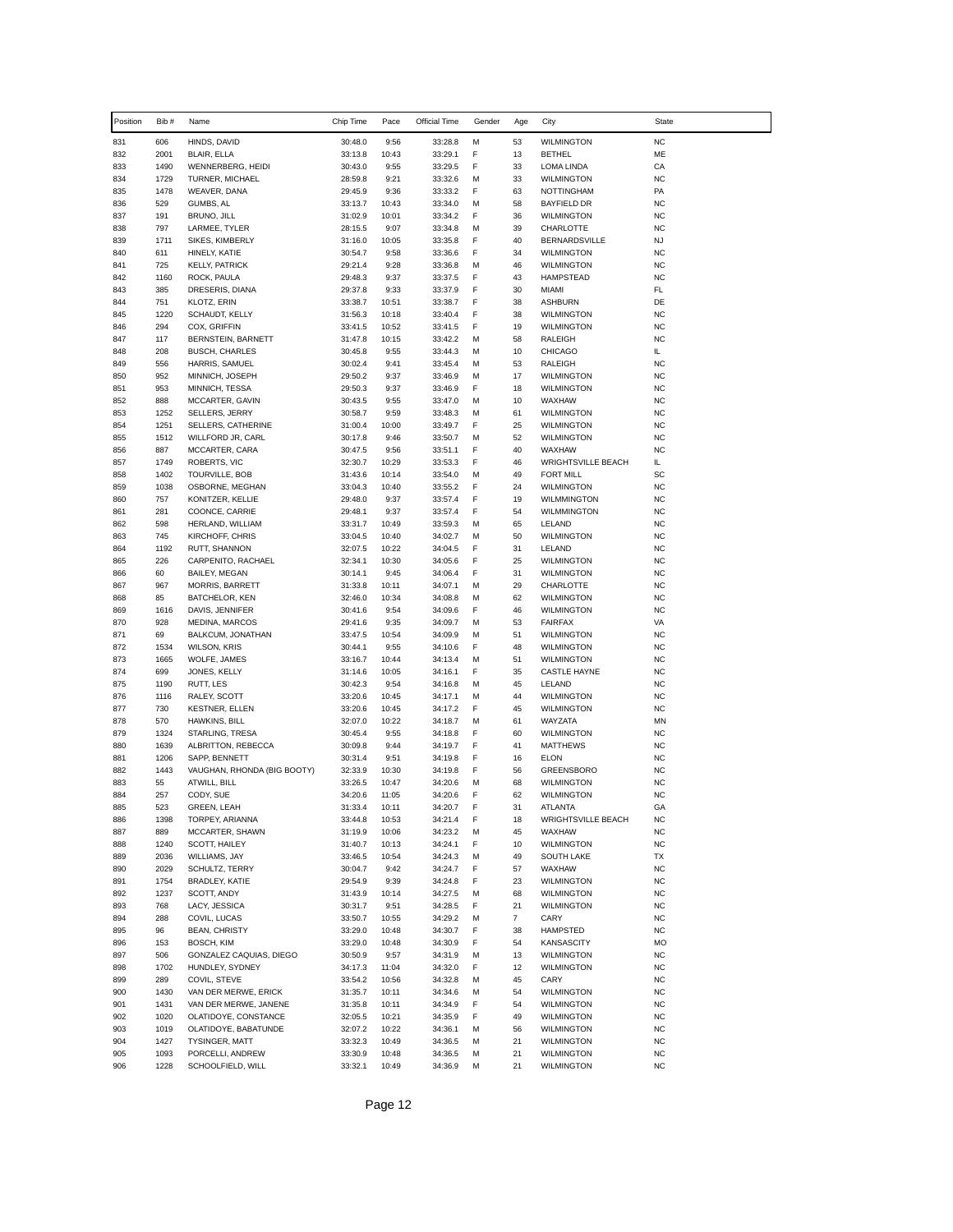| Position   | Bib #        | Name                                   | Chip Time          | Pace           | Official Time      | Gender | Age            | City                                           | <b>State</b>           |
|------------|--------------|----------------------------------------|--------------------|----------------|--------------------|--------|----------------|------------------------------------------------|------------------------|
| 907        | 1230         | SCHROEDER, MEGAN                       | 30:37.8            | 9:53           | 34:38.6            | F      | 26             | <b>WILMINGTON</b>                              | <b>NC</b>              |
| 908        | 1367         | TATE, AJ                               | 34:22.0            | 11:05          | 34:39.3            | М      | 12             | <b>CASTLE HAYNE</b>                            | <b>NC</b>              |
| 909        | 102          | BEERS, MEGAN                           | 32:31.4            | 10:29          | 34:40.3            | F      | 29             | ORLANDO                                        | FL                     |
| 910        | 101          | <b>BEERS, MATHEW</b>                   | 32:31.3            | 10:29          | 34:40.3            | М      | 30             | ORLANDO                                        | FL.                    |
| 911<br>912 | 2028<br>1132 | SCHULTZ, MIKE<br>REHFELDT, JESSICA     | 30:23.0<br>33:49.1 | 9:48<br>10:55  | 34:41.8<br>34:42.2 | М<br>F | 58<br>42       | WAXHAW<br><b>WILMINGTON</b>                    | <b>NC</b><br><b>NC</b> |
| 913        | 243          | CHANDLER, CHRISTINA                    | 29:30.5            | 9:31           | 34:42.7            | F      | 36             | CHARLOTTE                                      | <b>NC</b>              |
| 914        | 1547         | WYNN, BENJAMIN                         | 33:50.4            | 10:55          | 34:43.0            | М      | 40             | RALEIGH                                        | <b>NC</b>              |
| 915        | 939          | MICHAEL, ELENA                         | 34:18.7            | 11:04          | 34:47.7            | F      | 30             | CHARLOTTE                                      | <b>NC</b>              |
| 916        | 111          | BENNETT, MARGARET                      | 31:52.3            | 10:17          | 34:48.1            | F      | 22             | <b>WILMINGTON</b>                              | <b>NC</b>              |
| 917        | 49           | ANTIS, PARKER                          | 34:49.8            | 11:14          | 34:49.8            | М      | 25             | <b>WILMINGTON</b>                              | <b>NC</b>              |
| 918<br>919 | 1495<br>1494 | WESSELL, JULIA<br>WESSELL, JOHN        | 31:11.6            | 10:04          | 34:51.4            | F<br>M | 30<br>69       | <b>WILMINGTON</b>                              | <b>NC</b>              |
| 920        | 1477         | WAYNE, STEPHANIE                       | 31:12.2<br>32:13.4 | 10:04<br>10:24 | 34:51.6<br>34:53.6 | F      | 20             | <b>WRIGHTSVILLE BEACH</b><br><b>WILMINGTON</b> | <b>NC</b><br><b>NC</b> |
| 921        | 916          | MCINTYRE, STACIE                       | 33:49.4            | 10:55          | 34:53.7            | F      | 41             | <b>WILMINGTON</b>                              | <b>NC</b>              |
| 922        | 1204         | SANTOS, AMANDA                         | 34:38.8            | 11:10          | 34:55.2            | F      | 26             | LELAND                                         | <b>NC</b>              |
| 923        | 612          | HINKS, CAITLIN                         | 34:38.3            | 11:10          | 34:55.2            | F      | 22             | <b>WILMINGTON</b>                              | <b>NC</b>              |
| 924        | 1337         | STILLMAN, ERICA                        | 34:39.2            | 11:11          | 34:55.2            | F      | 23             | <b>WILMINGTON</b>                              | <b>NC</b>              |
| 925        | 48           | ANTIS, CARSON                          | 33:38.5            | 10:51          | 34:55.3            | M      | 28             | <b>WILMINGTON</b>                              | <b>NC</b>              |
| 926<br>927 | 466<br>1554  | FREDERICK, GENA<br>YANG, VIRGINIA      | 34:29.3<br>34:23.9 | 11:07<br>11:05 | 34:55.5<br>34:56.1 | F<br>F | 52<br>36       | <b>WILMINGTON</b><br><b>WILMINGTON</b>         | <b>NC</b><br><b>NC</b> |
| 928        | 215          | BYRNES, JOHN                           | 33:02.6            | 10:39          | 34:56.6            | М      | 50             | <b>WILMINGTON</b>                              | <b>NC</b>              |
| 929        | 1708         | ALJOE, KRIS                            | 30:34.8            | 9:52           | 34:57.3            | М      | 52             | COLLEYVILLE                                    | TN                     |
| 930        | 813          | LENNON, JOHN                           | 34:13.0            | 11:02          | 34:59.0            | М      | 49             | <b>WILMINGTON</b>                              | <b>NC</b>              |
| 931        | 1086         | POINDEXTER, CHRIS                      | 35:02.1            | 11:18          | 35:02.1            | М      | 49             | CHARLOTTE                                      | <b>NC</b>              |
| 932        | 1084         | PITTMAN, ELISE                         | 31:16.6            | 10:05          | 35:04.3            | F      | 29             | <b>WILMINGTON</b>                              | <b>NC</b>              |
| 933        | 356          | DIAZ, JUAN                             | 31:16.3            | 10:05          | 35:04.5            | М      | 28             | <b>WILMINGTON</b>                              | <b>NC</b>              |
| 934<br>935 | 1528<br>1360 | <b>WILLIAMSON, REN</b><br>SWEENEY, DON | 31:28.0<br>33:15.3 | 10:09<br>10:44 | 35:04.7<br>35:05.0 | М<br>М | 64<br>34       | <b>ATLANTA</b><br><b>WILMINGTON</b>            | GA<br><b>NC</b>        |
| 936        | 201          | <b>BURKE, STEVE</b>                    | 30:32.1            | 9:51           | 35:05.7            | М      | 55             | <b>RALEIGH</b>                                 | <b>NC</b>              |
| 937        | 912          | MCINTOSH, ANDY                         | 30:08.7            | 9:43           | 35:08.9            | M      | 8              | <b>WILMINGTON</b>                              | <b>NC</b>              |
| 938        | 83           | BARTELS, ELIZABETH                     | 33:51.8            | 10:55          | 35:09.5            | F      | 25             | <b>WILMINGTON</b>                              | <b>NC</b>              |
| 939        | 82           | <b>BARTELS, ANNE</b>                   | 33:52.1            | 10:55          | 35:09.9            | F      | 29             | <b>SNEADS FERRY</b>                            | <b>NC</b>              |
| 940        | 1476         | WAYNE, ELIZABETH                       | 32:29.8            | 10:29          | 35:10.0            | F      | 23             | <b>WILMINGTON</b>                              | <b>NC</b>              |
| 941        | 1559         | ZIMMERMANN, LEIGH                      | 31:01.6            | 10:00          | 35:10.0            | F      | 34             | WA                                             | DE<br>DE               |
| 942<br>943 | 218<br>1720  | CANADAY, CHRIS<br>MORTENSEN, ROB       | 31:01.2<br>30:10.6 | 10:00<br>9:44  | 35:10.2<br>35:10.8 | М<br>М | 36<br>37       | WA<br><b>BOSTON</b>                            | MA                     |
| 944        | 1471         | WATKINS, NOAH                          | 33:34.1            | 10:50          | 35:11.2            | M      | $\overline{7}$ | LELAND                                         | <b>NC</b>              |
| 945        | 427          | FERGUSON, CATHERINE                    | 32:26.5            | 10:28          | 35:11.6            | F      | 32             | <b>WILMINGTON</b>                              | <b>NC</b>              |
| 946        | 1472         | WATKINS, PATTIE                        | 33:35.7            | 10:50          | 35:12.6            | F      | 39             | LELAND                                         | <b>NC</b>              |
| 947        | 1680         | <b>BOBWIN, LEA</b>                     | 31:28.6            | 10:09          | 35:16.2            | F      | 21             | <b>WILMINGTON</b>                              | <b>NC</b>              |
| 948        | 874<br>332   | MARTIN, ADRIAN                         | 30:57.2            | 9:59           | 35:18.3            | М<br>F | 49             | <b>WILMINGTON</b>                              | <b>NC</b>              |
| 949<br>950 | 330          | DANIEL, KATHERINE<br>DANIEL, BROCK     | 32:31.8<br>32:32.3 | 10:29<br>10:30 | 35:18.7<br>35:18.7 | M      | 33<br>34       | <b>WILMINGTON</b><br><b>WILMINGTON</b>         | <b>NC</b><br><b>NC</b> |
| 951        | 358          | DIETZ, DAVIN                           | 34:06.2            | 11:00          | 35:23.1            | М      | 10             | LELAND                                         | <b>NC</b>              |
| 952        | 1007         | NIEMANN, HENDRIX                       | 32:59.2            | 10:38          | 35:23.7            | М      | 64             | <b>WILMINGTON</b>                              | <b>NC</b>              |
| 953        | 252          | CLEARY, OLIVIA                         | 34:02.1            | 10:59          | 35:23.9            | F      | 24             | <b>WILMINGTON</b>                              | <b>NC</b>              |
| 954        | 325          | D'ALESSANDRO, ELLEN                    | 34:10.1            | 11:01          | 35:24.5            | F      | 37             | <b>WILMINGTON</b>                              | <b>NC</b>              |
| 955        | 200          | <b>BURKE, SHANNON</b>                  | 30:51.0            | 9:57           | 35:25.2            | F      | 23             | RALEIGH                                        | <b>NC</b>              |
| 956<br>957 | 764<br>309   | LACOE, RACHEL<br>CREWS, STEPHANIE      | 31:57.4<br>35:33.3 | 10:18<br>11:28 | 35:31.4<br>35:33.3 | F<br>F | 30<br>35       | <b>WILMINGTON</b><br><b>CASTLE HAYNE</b>       | <b>NC</b><br><b>NC</b> |
| 958        | 816          | LEONARD, LISA                          | 33:17.0            | 10:44          | 35:33.5            | F      | 52             | CAROLINA BEACH                                 | <b>NC</b>              |
| 959        | 837          | LOVETT, JEAN                           | 33:00.0            | 10:39          | 35:34.5            | F      | 57             | <b>WILMINGTON</b>                              | <b>NC</b>              |
| 960        | 1221         | <b>SCHAUDT, TROY</b>                   | 33:50.7            | 10:55          | 35:34.6            | М      | 38             | <b>WILMINGTON</b>                              | <b>NC</b>              |
| 961        | 1205         | SAPP, ASHLEY                           | 31:47.2            | 10:15          | 35:35.4            | F      | 48             | ELON                                           | NC                     |
| 962        | 1208         | SAPP, CORBIN                           | 31:52.6            | 10:17          | 35:35.9            | М      | 47             | <b>ELON</b>                                    | <b>NC</b>              |
| 963        | 799          | LATIMER, MEGAN                         | 32:50.7            | 10:35          | 35:35.9            | F<br>F | 19             | <b>ANNAPOLIS</b>                               | MD<br>NC               |
| 964<br>965 | 637<br>68    | HUCKABEE, ALIX<br>BALKCUM, CHARLOTTE   | 33:18.8<br>35:14.8 | 10:45<br>11:22 | 35:36.0<br>35:37.0 | F      | 50<br>11       | <b>WRIGHTSVILLE BEACH</b><br><b>WILMINGTON</b> | <b>NC</b>              |
| 966        | 1617         | PHELPS, OLIVIA                         | 33:36.2            | 10:50          | 35:37.1            | F      | 11             | <b>WILMINGTON</b>                              | <b>NC</b>              |
| 967        | 600          | HILL, JODY                             | 31:58.1            | 10:19          | 35:39.0            | F      | 48             | RALEIGH                                        | <b>NC</b>              |
| 968        | 20           | ALBRECHT, DENISE                       | 32:47.1            | 10:35          | 35:39.7            | F      | 49             | <b>WILMINGTON</b>                              | <b>NC</b>              |
| 969        | 1700         | WARD, NICOLE                           | 34:20.5            | 11:05          | 35:40.3            | F      | 41             | <b>WILMINGTON</b>                              | <b>NC</b>              |
| 970        | 1392         | TIMBERLAKE, EVANNE                     | 35:11.2            | 11:21          | 35:42.3            | F      | 20             | <b>WINSTON SALEM</b>                           | <b>NC</b>              |
| 971<br>972 | 880<br>1012  | MASI, DESTINEE<br>NUGENT, MOLLY        | 32:25.0<br>35:07.0 | 10:27          | 35:43.4            | F<br>F | 21<br>24       | SHALLOTTE                                      | <b>NC</b><br><b>NC</b> |
| 973        | 1071         | PEREIRA, STEPHANIE                     | 35:06.4            | 11:20<br>11:19 | 35:51.0<br>35:51.1 | F      | 23             | <b>WILMINGTON</b><br><b>WILMINGTON</b>         | <b>NC</b>              |
| 974        | 743          | KINGSLEY, NAAREN                       | 33:34.7            | 10:50          | 35:51.2            | F      | 41             | CALEDONIA                                      | MN                     |
| 975        | 744          | KINGSLEY, NAAREN                       | 33:35.9            | 10:50          | 35:52.0            | F      | 41             | CALEDONIA                                      | MN                     |
| 976        | 792          | WILBUR, AMI                            | 32:21.4            | 10:26          | 35:52.4            | F      | 53             | <b>WILMINGTON</b>                              | <b>NC</b>              |
| 977        | 639          | HUCKABEE, SAVANNAH                     | 33:39.1            | 10:51          | 35:52.5            | F      | 16             | <b>WRIGHTSVILLE BEACH</b>                      | <b>NC</b>              |
| 978        | 977          | MORROW, CATHERINE                      | 31:08.2            | 10:03          | 35:53.2            | F      | 32             | <b>WILMINGTON</b>                              | <b>NC</b>              |
| 979<br>980 | 205<br>487   | BURNETT, JORDAN<br>GASSNER, STEFAN     | 34:27.7<br>33:48.0 | 11:07<br>10:54 | 35:53.8<br>35:53.9 | F<br>М | 13<br>40       | <b>WILMINGTON</b><br>ARLINGTON                 | <b>NC</b><br><b>NC</b> |
| 981        | 1486         | WELLS, LAUREN                          | 34:19.1            | 11:04          | 35:55.6            | F      | 15             | <b>WILMINGTON</b>                              | <b>NC</b>              |
| 982        | 158          | <b>BOULIER, MARK</b>                   | 30:37.3            | 9:53           | 35:55.8            | М      | 28             | <b>WILMINGTON</b>                              | <b>NC</b>              |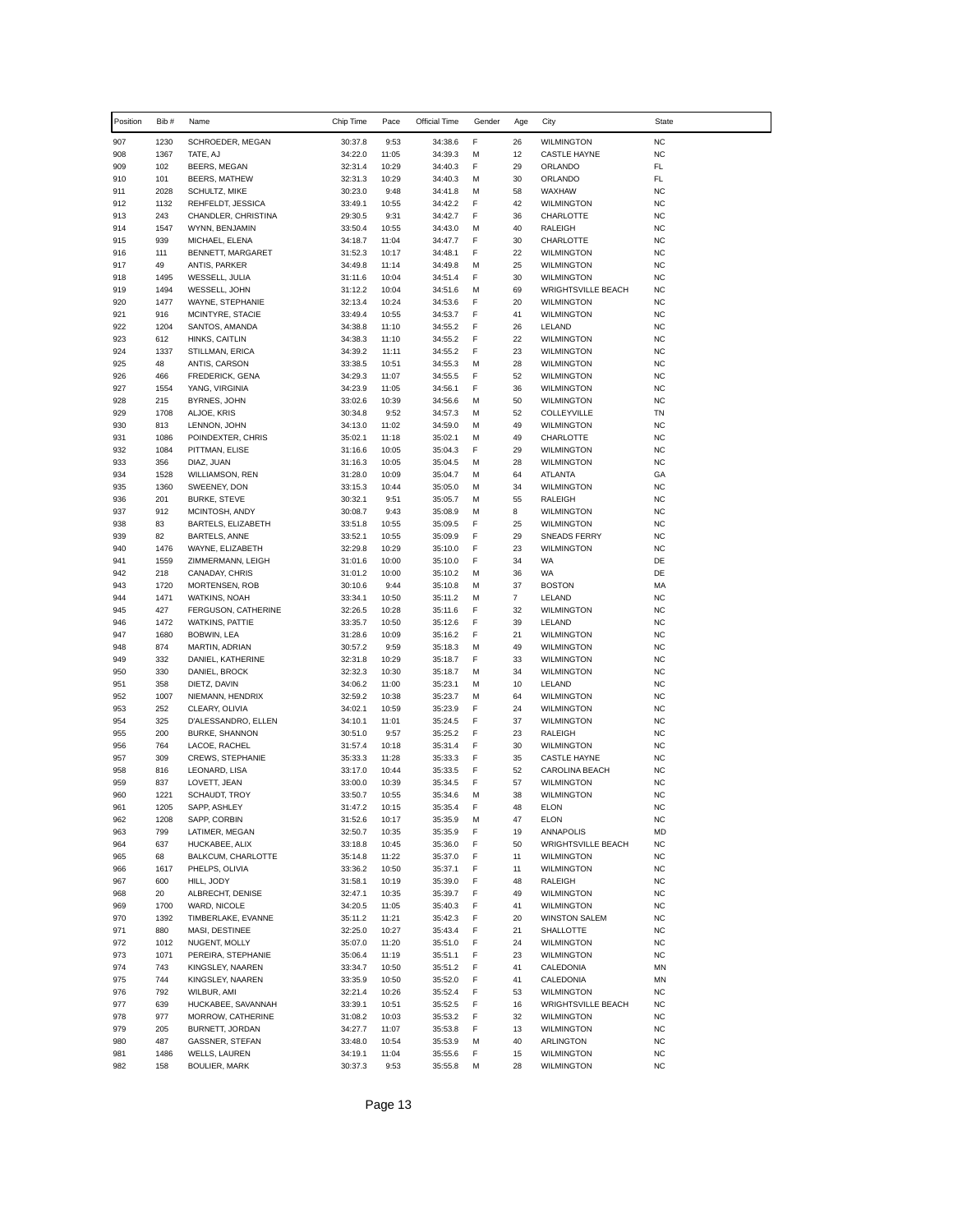| Position     | Bib #        | Name                              | Chip Time          | Pace           | Official Time      | Gender | Age      | City                                     | State                  |
|--------------|--------------|-----------------------------------|--------------------|----------------|--------------------|--------|----------|------------------------------------------|------------------------|
| 983          | 904          | MCGARY, MELISSA                   | 34:27.4            | 11:07          | 35:56.2            | F      | 26       | 158                                      | <b>NC</b>              |
| 984          | 1210         | SATTERLIE, ERIN                   | 34:30.6            | 11:08          | 35:56.5            | F      | 13       | <b>WILMINGTON</b>                        | <b>NC</b>              |
| 985          | 560          | HASTINGS, BRYAN                   | 32:57.5            | 10:38          | 35:56.7            | M      | 45       | HAYMARKET                                | VA                     |
| 986          | 360          | DIONESOTES, MELLISSA              | 32:14.4            | 10:24          | 35:58.3            | F      | 33       | <b>WILMINGTON</b>                        | <b>NC</b>              |
| 987          | 1195         | SAFFI, DESPINA                    | 32:20.0            | 10:26          | 35:58.3            | F      | 17       | <b>WILMINGTON</b>                        | <b>NC</b>              |
| 988          | 908          | MCHALE, BARBARA                   | 33:37.7            | 10:51          | 36:01.0            | F      | 27       | <b>GREENWICH</b>                         | СT                     |
| 989          | 909          | MCHALE, MICHELLE                  | 33:37.2            | 10:51          | 36:01.1            | F      | 48       | PHILADELPHIA                             | PA                     |
| 990          | 1054         | PARKS, FLOSSIE                    | 33:15.0            | 10:44          | 36:03.0            | F      | 45       | PINEHURST                                | <b>NC</b>              |
| 991<br>992   | 12<br>359    | ADAMS, KIM                        | 34:07.9<br>34:45.4 | 11:00<br>11:13 | 36:03.6<br>36:04.7 | F<br>F | 60<br>37 | <b>WILMINGTON</b><br>LELAND              | <b>NC</b><br><b>NC</b> |
| 993          | 1090         | DIETZ, MICHELLE<br>POOVEY, SHARON | 34:19.8            | 11:04          | 36:05.2            | F      | 61       | <b>WRIGHTSVILLE BEACH</b>                | <b>NC</b>              |
| 994          | 436          | FINELLI, CHRIS                    | 32:35.5            | 10:31          | 36:06.7            | М      | 46       | <b>WILMINGTON</b>                        | <b>NC</b>              |
| 995          | 566          | HAUGEN, DENNIS                    | 32:53.1            | 10:36          | 36:07.4            | M      | 67       | <b>WILMINGTON</b>                        | <b>NC</b>              |
| 996          | 1731         | ATKINSON, ANDY                    | 32:34.0            | 10:30          | 36:12.8            | М      | 68       | <b>WILMINGTON</b>                        | <b>NC</b>              |
| 997          | 631          | HOOD, ASHLEY                      | 33:28.6            | 10:48          | 36:15.0            | F      | 53       | KINSTON                                  | <b>NC</b>              |
| 998          | 632          | HOOD, EVAN                        | 33:29.3            | 10:48          | 36:15.7            | М      | 19       | <b>KINSTON</b>                           | <b>NC</b>              |
| 999          | 786          | LANGDON, ELINOR                   | 35:30.7            | 11:27          | 36:18.6            | F      | 12       | CHARLOTTE                                | <b>NC</b>              |
| 1000         | 946          | MILLER, BRANDY                    | 34:09.9            | 11:01          | 36:19.4            | F      | 38       | <b>HAMPSTEAD</b>                         | <b>NC</b>              |
| 1001         | 709          | KAYLER, DAYTON                    | 31:37.4            | 10:12          | 36:21.9            | M      | 49       | LELAND                                   | <b>NC</b>              |
| 1002         | 950          | MINNICH, ETHAN                    | 32:25.6            | 10:27          | 36:22.3            | М      | 12       | <b>WILMINGTON</b>                        | <b>NC</b>              |
| 1003         | 969          | MORRIS, EMILY                     | 33:49.0            | 10:55          | 36:23.3            | F      | 27       | <b>NORFOLK</b>                           | VA                     |
| 1004         | 676<br>479   | JOACHIM, OLGA                     | 32:31.3            | 10:29          | 36:25.7            | F<br>F | 53       | <b>WILMINGTON</b>                        | <b>NC</b><br><b>NC</b> |
| 1005<br>1006 | 162          | GAMO, AI<br>BOWERSOX, MAGGIE      | 32:30.3<br>35:02.8 | 10:29<br>11:18 | 36:25.8<br>36:26.4 | F      | 25<br>11 | <b>WILMINGTON</b><br>CARY                | <b>NC</b>              |
| 1007         | 1635         | ILLESCAS, KELLY                   | 33:58.6            | 10:57          | 36:26.8            | F      | 36       | <b>FAYETTEVILLE</b>                      | <b>NC</b>              |
| 1008         | 951          | MINNICH, JEFF                     | 32:30.0            | 10:29          | 36:27.5            | М      | 51       | <b>WILMINGTON</b>                        | <b>NC</b>              |
| 1009         | 269          | COLLINS, KRISTEN                  | 31:08.6            | 10:03          | 36:29.2            | F      | 34       | <b>WILMINGTON</b>                        | <b>NC</b>              |
| 1010         | 384          | DRESERIS, CHRIS                   | 32:28.8            | 10:28          | 36:30.7            | М      | 27       | MIAMI                                    | FL                     |
| 1011         | 884          | MATHEWS, KATIE                    | 36:37.8            | 11:49          | 36:37.8            | F      | 39       | <b>WILMINGTON</b>                        | <b>NC</b>              |
| 1012         | 993          | MUSSER, BROOKES                   | 34:38.1            | 11:10          | 36:37.8            | F      | 31       | <b>WILMINGTON</b>                        | <b>NC</b>              |
| 1013         | 202          | <b>BURNETT, DREW</b>              | 35:14.7            | 11:22          | 36:40.3            | F      | 8        | <b>ZIONSVILLE</b>                        | IN                     |
| 1014         | 203          | BURNETT, ELIZABETH                | 35:15.3            | 11:22          | 36:40.9            | F      | 39       | ZIONSVILLE                               | IN                     |
| 1015         | 470          | FRENCH, BRAD                      | 32:56.4            | 10:37          | 36:43.1            | M      | 41       | MT PLEASANT                              | SC                     |
| 1016         | 471          | FRENCH, CLARY                     | 32:56.1            | 10:37          | 36:43.4            | F      | 38       | <b>WILMINGTON</b>                        | <b>NC</b>              |
| 1017         | 1289         | SMITH, KARI-ANN                   | 31:59.4            | 10:19          | 36:43.8            | F      | 29       | <b>WILMINGTON</b>                        | <b>NC</b>              |
| 1018         | 920          | MCLAM, KATIE                      | 35:06.6            | 11:19          | 36:44.4            | F      | 41       | CORNELIUS                                | <b>NC</b>              |
| 1019<br>1020 | 1106<br>1293 | PRICE, SYDNEY<br>SMITH, MIKE      | 33:40.4<br>33:38.8 | 10:52<br>10:51 | 36:46.0            | F<br>M | 21<br>56 | SHENANDOAH JUNCTION<br><b>WILMINGTON</b> | WV<br><b>NC</b>        |
| 1021         | 1299         | SMITH, TORY                       | 33:38.9            | 10:51          | 36:46.5<br>36:46.7 | F      | 26       | ALEXANDRIA                               | <b>NC</b>              |
| 1022         | 841          | LUND, GREY                        | 34:35.6            | 11:09          | 36:47.1            | F      | 8        | RALEIGH                                  | <b>NC</b>              |
| 1023         | 843          | LUND, TIFFANY                     | 34:36.0            | 11:10          | 36:47.3            | F      | 40       | <b>RALEIGH</b>                           | <b>NC</b>              |
| 1024         | 1526         | WILLIAMS, RYAN                    | 35:06.4            | 11:19          | 36:47.6            | М      | 19       | <b>WILMINGTON</b>                        | <b>NC</b>              |
| 1025         | 516          | GORE, RANDY                       | 36:30.0            | 11:46          | 36:49.8            | М      | 46       | <b>HAMILTON</b>                          | VA                     |
| 1026         | 157          | <b>BOULIER, LAUREN</b>            | 31:32.2            | 10:10          | 36:50.8            | F      | 29       | <b>ATLANTA</b>                           | GA                     |
| 1027         | 1397         | TORPEY, AMANDA                    | 36:13.7            | 11:41          | 36:50.8            | F      | 25       | <b>WRIGHTSVILLE BEACH</b>                | <b>NC</b>              |
| 1028         | 272          | CONKEN, JEFF                      | 34:06.5            | 11:00          | 36:52.2            | М      | 45       | SANFORD                                  | <b>NC</b>              |
| 1029         | 1590         | NEWTON, JENNIFER                  | 34:29.7            | 11:07          | 36:55.0            | F      | 39       | CHARLOTTE                                | <b>NC</b>              |
| 1030         | 1393         | TIPPETT, MARK                     | 33:17.4            | 10:44          | 36:56.1            | М      | 48       | <b>WILMINGTON</b>                        | <b>NC</b>              |
| 1031         | 1479         | WEAVER, MARTHA                    | 33:20.6            | 10:45          | 36:57.9            | F      | 44       | <b>WILMINGTON</b>                        | <b>NC</b>              |
| 1032         | 245          | CHEATHAM, CARRIE                  | 35:53.6            | 11:35          | 37:00.9            | F      | 47       | <b>WILMINGTON</b>                        | <b>NC</b>              |
| 1033         | 1073         | PERRY, KIANA                      | 36:09.6            | 11:40          | 37:01.2            | F      | 8        | <b>WILMINGTON</b>                        | <b>NC</b>              |
| 1034<br>1035 | 1341<br>886  | STONE, NICOLE<br>MAYEW, STEPHANIE | 37:01.2<br>36:11.8 | 11:56<br>11:40 | 37:01.2<br>37:01.4 | F<br>F | 39<br>34 | <b>WILMINGTON</b><br><b>WILMINGTON</b>   | <b>NC</b><br><b>NC</b> |
| 1036         | 93           | <b>BEACH, DYLAN</b>               | 36:17.1            | 11:42          | 37:02.6            | M      | 13       | NORTH POTOMAC                            | MD                     |
| 1037         | 1060         | PATTERSON, HEATHER                | 34:10.4            | 11:01          | 37:07.0            | F      | 41       | WILMINGTON                               | <b>NC</b>              |
| 1038         | 94           | <b>BEACH, TOM</b>                 | 36:25.0            | 11:45          | 37:08.9            | м      | 47       | NORTH POTOMAC                            | MD                     |
| 1039         | 1292         | SMITH, MELISSA                    | 33:25.3            | 10:47          | 37:09.1            | F      | 39       | <b>WILMINGTON</b>                        | <b>NC</b>              |
| 1040         | 1131         | REGAN, PATRICK                    | 34:17.0            | 11:04          | 37:09.3            | м      | 9        | <b>WILMINGTON</b>                        | NC                     |
| 1041         | 1129         | REGAN, CONOR                      | 34:18.9            | 11:04          | 37:10.9            | М      | 35       | <b>WILMINGTON</b>                        | <b>NC</b>              |
| 1042         | 199          | <b>BURGEE, THOMAS</b>             | 35:52.8            | 11:34          | 37:11.3            | М      | 11       | <b>WRIGHTSVILLE BEACH</b>                | <b>NC</b>              |
| 1043         | 1130         | REGAN, EILEEN                     | 37:12.1            | 12:00          | 37:12.1            | F      | 40       | <b>WILMINGTON</b>                        | <b>NC</b>              |
| 1044         | 75           | <b>BARKENTIN, SCOTT</b>           | 32:54.2            | 10:37          | 37:13.4            | М      | 40       | <b>WAKE FOREST</b>                       | <b>NC</b>              |
| 1045         | 73           | BARKENTIN, KYLEE                  | 32:53.9            | 10:36          | 37:13.5            | F      | 10       | <b>WAKE FOREST</b>                       | <b>NC</b>              |
| 1046         | 1414         | TULLY, PATRICK                    | 35:43.8            | 11:31          | 37:14.5            | м      | 53       | CHARLOTTE                                | <b>NC</b>              |
| 1047         | 195          | BURGEE, BETH                      | 35:55.3            | 11:35          | 37:17.3            | F      | 47       | <b>WRIGHTSVILLE BEACH</b>                | NC                     |
| 1048         | 838          | LOVETT, JULIA                     | 34:43.7            | 11:12          | 37:17.8            | F      | 21       | <b>WILMINGTON</b>                        | <b>NC</b>              |
| 1049         | 624          | HOGENMILLER, TRACY                | 34:57.3            | 11:16          | 37:20.7            | F<br>F | 37       | <b>JACKSONVILLE</b>                      | NC                     |
| 1050<br>1051 | 220<br>615   | CANNON, JESSICA<br>HOBBS, GINNY   | 33:43.8<br>34:27.5 | 10:53<br>11:07 | 37:20.8<br>37:21.6 | F      | 50<br>51 | <b>WILMINGTON</b><br>ATLANTA             | NC<br>GA               |
| 1052         | 67           | BAIN, JAMES                       | 34:01.3            | 10:58          | 37:22.1            | М      | 45       | <b>WILMINGTON</b>                        | NC                     |
| 1053         | 595          | HENRY, MASON                      | 34:11.9            | 11:02          | 37:22.3            | м      | 9        | LELAND                                   | <b>NC</b>              |
| 1054         | 386          | DRISCOLL, ANNE                    | 34:57.6            | 11:16          | 37:24.6            | F      | 40       | <b>NEW ORLEANS</b>                       | LA                     |
| 1055         | 961          | MOORE, LYNN                       | 33:43.4            | 10:53          | 37:25.2            | F      | 48       | CHARLOTTE                                | <b>NC</b>              |
| 1056         | 1688         | NOAKES, PETER                     | 34:35.4            | 11:09          | 37:25.6            | м      | 46       | WILMINGTON                               | <b>NC</b>              |
| 1057         | 1687         | <b>BARTON, SALLY</b>              | 34:35.5            | 11:09          | 37:25.6            | F      | 50       | CHARLESTON                               | WV                     |
| 1058         | 460          | FOWLER, SPENCER                   | 32:16.2            | 10:25          | 37:26.9            | М      | 48       | <b>WILMINGTON</b>                        | <b>NC</b>              |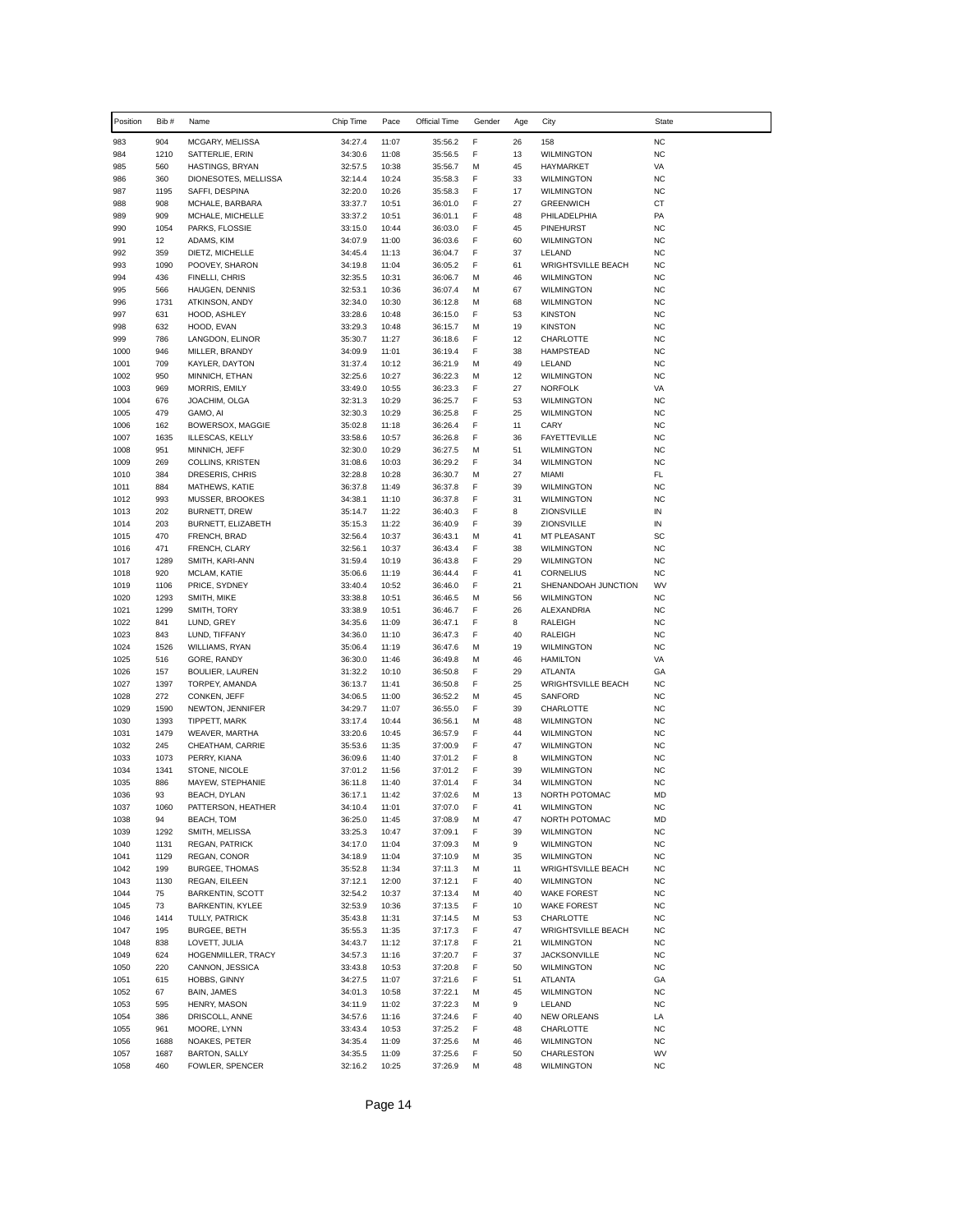| Position     | Bib #        | Name                                        | Chip Time          | Pace           | Official Time      | Gender | Age      | City                                   | <b>State</b>           |
|--------------|--------------|---------------------------------------------|--------------------|----------------|--------------------|--------|----------|----------------------------------------|------------------------|
| 1059         | 1177         | ROSE, JEANNE                                | 34:03.9            | 10:59          | 37:28.2            | F      | 63       | <b>WILMINGTON</b>                      | <b>NC</b>              |
| 1060         | 1176         | ROSE, ERIN                                  | 34:04.2            | 10:59          | 37:28.2            | F      | 24       | <b>WILMINGTON</b>                      | <b>NC</b>              |
| 1061         | 459          | FOWLER, SCOTT                               | 32:18.3            | 10:25          | 37:28.7            | М      | 48       | <b>WILMINGTON</b>                      | <b>NC</b>              |
| 1062         | 594          | HENRY, KYLE                                 | 34:19.4            | 11:04          | 37:29.2            | М      | 36       | LELAND                                 | <b>NC</b>              |
| 1063<br>1064 | 938<br>1256  | MEYER, NIKKI<br>SHAFER, RYAN                | 34:20.8<br>35:37.0 | 11:05<br>11:29 | 37:31.9<br>37:33.5 | F<br>M | 23<br>30 | <b>WILMINGTON</b><br><b>WILMINGTON</b> | <b>NC</b><br><b>NC</b> |
| 1065         | 366          | DONOHOE, WILL                               | 33:21.1            | 10:45          | 37:34.7            | М      | 46       | <b>WILMINGTON</b>                      | <b>NC</b>              |
| 1066         | 365          | DONOHOE, LIAM                               | 33:21.7            | 10:45          | 37:35.5            | М      | 9        | <b>WILMINGTON</b>                      | <b>NC</b>              |
| 1067         | 395          | EDGERTON, LISA                              | 33:10.0            | 10:42          | 37:35.8            | F      | 39       | <b>WILMINGTON</b>                      | <b>NC</b>              |
| 1068         | 859          | MANSFIELD, RUDOLPH                          | 34:54.1            | 11:15          | 37:36.3            | M      | 75       | LELAND                                 | <b>NC</b>              |
| 1069         | 1270         | SIMMONS, SKY                                | 34:58.6            | 11:17          | 37:37.5            | F      | 12       | <b>WILMINGTON</b>                      | <b>NC</b>              |
| 1070<br>1071 | 1523<br>1269 | <b>WILLIAMS, MARKEL</b><br>SIMMONS, PARKER  | 33:41.6<br>34:58.6 | 10:52<br>11:17 | 37:37.6<br>37:38.2 | м<br>M | 36<br>18 | <b>WILMINGTON</b><br><b>WILMINGTON</b> | <b>NC</b><br><b>NC</b> |
| 1072         | 418          | EVANS, DENISE                               | 34:15.5            | 11:03          | 37:40.9            | F      | 49       | <b>WILMINGTON</b>                      | <b>NC</b>              |
| 1073         | 1255         | SEYER, CAMERON                              | 37:05.2            | 11:58          | 37:48.9            | М      | 16       | <b>WILMINGTON</b>                      | <b>NC</b>              |
| 1074         | 2010         | KOGAN, OLGA                                 | 37:19.6            | 12:02          | 37:49.7            | F      | 49       | <b>WILMINGTON</b>                      | <b>NC</b>              |
| 1075         | 1563         | HOBBS, FAITH                                | 34:57.4            | 11:16          | 37:49.7            | F      | 9        | <b>NEW CANAAN</b>                      | CT                     |
| 1076         | 2011         | KOGAN, ANYA                                 | 37:20.1            | 12:03          | 37:49.9            | F      | 21       | <b>WILMINGTON</b>                      | <b>NC</b>              |
| 1077<br>1078 | 1568<br>374  | HOBBS, DIANE                                | 34:55.3            | 11:16<br>10:52 | 37:49.9            | F      | 48<br>32 | <b>NEW CANAAN</b>                      | CT                     |
| 1079         | 935          | DOTSEY, CHRISTIAN<br>MEYER, DANIELLA        | 33:42.2<br>34:43.3 | 11:12          | 37:50.5<br>37:53.6 | м<br>F | 21       | WINTER GARDEN<br><b>WILMINGTON</b>     | FL<br><b>NC</b>        |
| 1080         | 1261         | SHERMAN, KAREN                              | 34:07.2            | 11:00          | 37:55.5            | F      | 56       | <b>WILMINGTON</b>                      | <b>NC</b>              |
| 1081         | 270          | COLLINS, NOAH                               | 37:47.7            | 12:11          | 37:55.9            | м      | 17       | <b>WILMINGTON</b>                      | <b>NC</b>              |
| 1082         | 331          | DANIEL, HOLLY                               | 33:30.4            | 10:48          | 37:56.1            | F      | 28       | <b>WILMINGTON</b>                      | <b>NC</b>              |
| 1083         | 775          | LAMM, OLIVIA                                | 34:15.2            | 11:03          | 37:56.4            | F      | 17       | <b>COLUMBUS</b>                        | OH                     |
| 1084         | 1581         | <b>RENTON, ELLA</b>                         | 33:42.5            | 10:52          | 38:00.8            | F      | 8        | <b>WILMINGTON</b>                      | <b>NC</b>              |
| 1085<br>1086 | 1582<br>777  | <b>RENTON, PATRICK</b><br>LAMPMAN, BENJAMIN | 33:42.8<br>36:35.2 | 10:52<br>11:48 | 38:01.0<br>38:03.9 | М<br>М | 36<br>9  | <b>WILMINGTON</b><br><b>WILMINGTON</b> | <b>NC</b><br><b>NC</b> |
| 1087         | 1253         | SEMKEN, CINDI                               | 36:04.8            | 11:38          | 38:04.1            | F      | 51       | <b>WILMINGTON</b>                      | <b>NC</b>              |
| 1088         | 1163         | ROCKWOOD, MARK                              | 36:25.5            | 11:45          | 38:04.2            | М      | 36       | <b>HOUSTON</b>                         | <b>TX</b>              |
| 1089         | 633          | HOOPER, MARK                                | 36:09.5            | 11:40          | 38:05.1            | M      | 55       | <b>CLAYTON</b>                         | <b>NC</b>              |
| 1090         | 1089         | POLUM, MIKE                                 | 36:13.7            | 11:41          | 38:07.8            | М      | 66       | <b>DURHAM</b>                          | <b>NC</b>              |
| 1091         | 1128         | REEVES, JO ANN                              | 36:14.3            | 11:41          | 38:08.0            | F      | 60       | <b>DURHAM</b>                          | <b>NC</b>              |
| 1092         | 1584         | COLE, ALDEN                                 | 34:44.8            | 11:12          | 38:08.5            | м      | 46       | <b>WILMINGTON</b>                      | <b>NC</b>              |
| 1093<br>1094 | 347<br>1585  | DAY, GILLIAN<br>COLE, PEYTON                | 33:58.9<br>34:46.4 | 10:57<br>11:13 | 38:08.7<br>38:09.0 | F<br>М | 48<br>8  | <b>WILMINGTON</b><br><b>WILMINGTON</b> | <b>NC</b><br><b>NC</b> |
| 1095         | 498          | GOLDMAN, DAVID                              | 32:51.7            | 10:36          | 38:15.2            | м      | 58       | ALEXANDRIA                             | VA                     |
| 1096         | 499          | GOLDMAN, FRANCES                            | 32:52.0            | 10:36          | 38:15.2            | F      | 57       | ALEXANDRIA                             | VA                     |
| 1097         | 329          | D'ANDREA, FRANK                             | 36:08.9            | 11:39          | 38:15.4            | М      | 39       | <b>WILMINGTON</b>                      | <b>NC</b>              |
| 1098         | 211          | <b>BUSH, STEPHANIE</b>                      | 31:21.7            | 10:07          | 38:16.0            | F      | 32       | <b>KURE BEACH</b>                      | <b>NC</b>              |
| 1099         | 1274         | SIMON, CARLA                                | 36:08.9            | 11:39          | 38:16.3            | F      | 44       | <b>WILMINGTON</b>                      | <b>NC</b>              |
| 1100<br>1101 | 1194<br>212  | SAELENS, ZACH<br>BUSH, ZACH                 | 31:22.7<br>31:19.2 | 10:07<br>10:06 | 38:18.5<br>38:18.9 | м<br>М | 38<br>32 | <b>KURE BEACH</b><br><b>KURE BEACH</b> | <b>NC</b><br><b>NC</b> |
| 1102         | 507          | GONZALEZ CAQUIAS, GABRIELA                  | 34:46.8            | 11:13          | 38:26.2            | F      | 10       | <b>WILMINGTON</b>                      | <b>NC</b>              |
| 1103         | 505          | GONZALEZ, JOSE                              | 38:27.4            | 12:24          | 38:27.4            | м      | 44       | <b>WILMINGTON</b>                      | <b>NC</b>              |
| 1104         | 934          | METCALFE, TARA                              | 32:50.5            | 10:35          | 38:30.6            | F      | 32       | LELAND                                 | <b>NC</b>              |
| 1105         | 860          | MAREK, JULIE                                | 35:06.2            | 11:19          | 38:36.0            | F      | 47       | <b>WILMINGTON</b>                      | <b>NC</b>              |
| 1106         | 989          | MULVEY, TARA                                | 34:28.1            | 11:07          | 38:36.6            | F      | 41       | <b>WILMINGTON</b>                      | <b>NC</b>              |
| 1107         | 168          | <b>BRADLEY, KATIE</b><br>FOGLEMAN, MELANIE  | 34:28.6<br>34:28.7 | 11:07          | 38:42.1            | F<br>F | 23       | <b>WILMINGTON</b>                      | <b>NC</b>              |
| 1108<br>1109 | 2013<br>1646 | MCCLURE, CAROLINE                           | 36:16.1            | 11:07<br>11:42 | 38:42.2<br>38:42.2 | F      | 53<br>23 | <b>WILMINGTON</b><br><b>WILMINGTON</b> | <b>NC</b><br><b>NC</b> |
| 1110         | 1660         | FREY, RILEY                                 | 36:40.3            | 11:50          | 38:43.0            | F      | 10       | CHARLOTTE                              | <b>NC</b>              |
| 1111         | 169          | <b>BRADLEY, MAGGIE</b>                      | 34:29.8            | 11:07          | 38:43.0            | F      | 9        | <b>WILMINGTON</b>                      | <b>NC</b>              |
| 1112         | 1659         | FREY, TRACY                                 | 36:44.5            | 11:51          | 38:44.4            | F      | 20       | CHARLOTTE                              | <b>NC</b>              |
| 1113         | 1182         | ROSENBLOOM, AIMEE                           | 35:17.1            | 11:23          | 38:46.9            | F      | 10       | <b>WILMINGTON</b>                      | <b>NC</b>              |
| 1114         | 1154         | ROBERTS, CARRIE                             | 34:22.4            | 11:05          | 38:47.0            | F      | 26       | CHARLOTTE                              | <b>NC</b>              |
| 1115<br>1116 | 1424<br>794  | TYLER, LESLIE<br>LARKINS, CYNDE             | 34:21.6<br>35:52.6 | 11:05<br>11:34 | 38:47.0<br>38:49.3 | F<br>F | 49<br>44 | WILMINGTON<br><b>WILMINGTON</b>        | <b>NC</b><br><b>NC</b> |
| 1117         | 403          | EDWARDS, KAYLEIGH                           | 34:23.6            | 11:05          | 38:49.9            | F      | 25       | WILMINGTON                             | <b>NC</b>              |
| 1118         | 456          | FORESTER, NANCY                             | 38:02.6            | 12:16          | 38:50.2            | F      | 56       | <b>WILMINGTON</b>                      | <b>NC</b>              |
| 1119         | 1285         | SMITH, IMER                                 | 35:04.4            | 11:19          | 38:50.5            | F      | 46       | <b>WILMINGTON</b>                      | <b>NC</b>              |
| 1120         | 610          | HINDS, SYDNEY                               | 36:12.7            | 11:41          | 38:53.7            | M      | 20       | WILMINGTON                             | <b>NC</b>              |
| 1121         | 554          | HARRIS, ELLEN                               | 35:10.7            | 11:21          | 38:53.9            | F      | 46       | RALEIGH                                | <b>NC</b>              |
| 1122         | 1300         | SMITH, TRICIA                               | 35:08.4            | 11:20          | 38:56.7            | F      | 45       | <b>HOLLY SPRINGS</b>                   | <b>NC</b>              |
| 1123<br>1124 | 1670<br>46   | JOHNSON, KONNI<br>ANNAND, STUART            | 37:38.1<br>36:16.2 | 12:08<br>11:42 | 38:57.9<br>38:59.5 | F<br>M | 43<br>36 | <b>WILMINGTON</b><br><b>ASHEVILLE</b>  | <b>NC</b><br><b>NC</b> |
| 1125         | 593          | HENLEY, MERRIE                              | 36:16.3            | 11:42          | 38:59.5            | F      | 36       | <b>ASHEVILLE</b>                       | <b>NC</b>              |
| 1126         | 882          | MATHENEY, KIM                               | 35:52.6            | 11:34          | 39:04.4            | F      | 52       | <b>WRIGHTSVILLE BEACH</b>              | <b>NC</b>              |
| 1127         | 1033         | OOTS, JOE                                   | 34:15.2            | 11:03          | 39:09.7            | M      | 53       | <b>WILMINGTON</b>                      | <b>NC</b>              |
| 1128         | 522          | <b>GREEN, BRANDY</b>                        | 37:12.2            | 12:00          | 39:11.6            | F      | 36       | <b>WILMINGTON</b>                      | <b>NC</b>              |
| 1129         | 550          | HANSELMANN, KEVIN                           | 35:26.7            | 11:26          | 39:13.3            | М      | 25       | <b>WILMINGTON</b>                      | <b>NC</b>              |
| 1130         | 869          | MARRESE, KRISTIN                            | 35:27.2            | 11:26          | 39:13.5            | F      | 25       | <b>WILMINGTON</b>                      | <b>NC</b>              |
| 1131<br>1132 | 1645<br>23   | BUONGIORNO, JESSICA<br>ALEXANDER, JOHN      | 39:14.8<br>35:55.5 | 12:39<br>11:35 | 39:14.8<br>39:15.2 | F<br>М | 25<br>71 | <b>WILMINGTON</b><br><b>WILMINGTON</b> | <b>NC</b><br><b>NC</b> |
| 1133         | 240          | CHAMBERS, BARBARA                           | 38:12.7            | 12:19          | 39:19.0            | F      | 48       | <b>WILMINGTON</b>                      | <b>NC</b>              |
| 1134         | 913          | MCINTOSH, PATRICK                           | 34:23.9            | 11:05          | 39:24.0            | М      | 6        | <b>WILMINGTON</b>                      | <b>NC</b>              |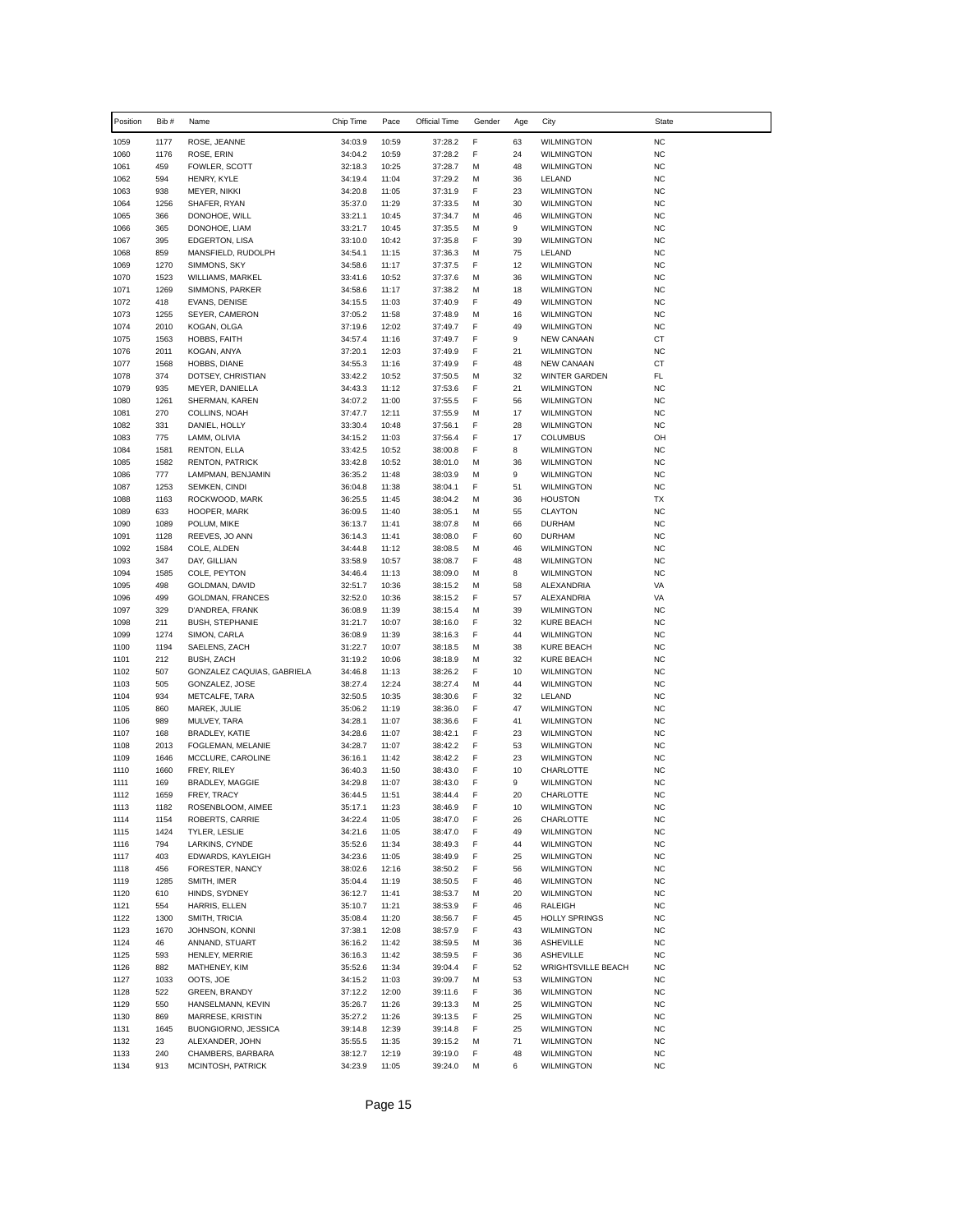| Position     | Bib #        | Name                                    | Chip Time          | Pace           | Official Time      | Gender | Age            | City                                    | State                  |
|--------------|--------------|-----------------------------------------|--------------------|----------------|--------------------|--------|----------------|-----------------------------------------|------------------------|
| 1135         | 263          | COLEMAN, BAILEY                         | 39:02.9            | 12:35          | 39:25.0            | F      | 12             | <b>WILMINGTON</b>                       | <b>NC</b>              |
| 1136         | 116          | BERGSTROM, MEAGAN                       | 38:04.7            | 12:17          | 39:25.0            | F      | 12             | <b>WILMINGTON</b>                       | <b>NC</b>              |
| 1137         | 106          | BELL, DAN                               | 38:43.2            | 12:29          | 39:25.1            | м      | 73             | KURE BEACH                              | <b>NC</b>              |
| 1138         | 247          | CHRISTOFIDIS, RAPHAEL                   | 36:27.4            | 11:45          | 39:25.3            | М      | 33             | <b>WILMINGTON</b>                       | <b>NC</b>              |
| 1139<br>1140 | 1039<br>1277 | OST, MIKE<br>SLOAN, PEGGY               | 36:27.9<br>38:05.8 | 11:45<br>12:17 | 39:25.5<br>39:25.9 | М<br>F | 33<br>50       | <b>WILMINGTON</b><br><b>WILMINGTON</b>  | <b>NC</b><br><b>NC</b> |
| 1141         | 264          | COLEMAN, MARK                           | 39:05.6            | 12:36          | 39:26.5            | М      | 38             | <b>WILMINGTON</b>                       | <b>NC</b>              |
| 1142         | 949          | MILMAN, ANDREA                          | 38:16.4            | 12:21          | 39:30.1            | F      | 51             | LELAND                                  | <b>NC</b>              |
| 1143         | 914          | MCINTOSH, STEPHEN                       | 34:30.3            | 11:08          | 39:30.7            | м      | 39             | <b>WILMINGTON</b>                       | <b>NC</b>              |
| 1144         | 1185         | ROYAL, CHARLES                          | 35:49.9            | 11:33          | 39:32.4            | M      | 55             | <b>WILMINGTON</b>                       | <b>NC</b>              |
| 1145         | 767          | LACY, DEBBIE                            | 35:35.7            | 11:29          | 39:33.6            | F      | 51             | <b>WILMINGTON</b>                       | <b>NC</b>              |
| 1146         | 314          | <b>CUMMINGS, DREW</b>                   | 39:36.2            | 12:46          | 39:36.2            | M      | 17             | <b>CASTLE HAYNE</b>                     | <b>NC</b>              |
| 1147<br>1148 | 1137<br>998  | RHODES, GINGER<br>NEAL, AMY             | 36:08.3<br>36:08.4 | 11:39<br>11:39 | 39:37.2<br>39:37.5 | F<br>F | 39<br>35       | <b>WILMINGTON</b><br><b>GIBSONVILLE</b> | <b>NC</b><br><b>NC</b> |
| 1149         | 1410         | TULLY, LAYNA                            | 38:09.3            | 12:18          | 39:39.6            | F      | 51             | CHARLOTTE                               | <b>NC</b>              |
| 1150         | 300          | CRATE, CAROL                            | 35:04.1            | 11:19          | 39:39.6            | F      | 57             | <b>WILMINGTON</b>                       | <b>NC</b>              |
| 1151         | 1709         | DORMAN, CHUCK                           | 37:44.5            | 12:10          | 39:40.3            | М      | 54             | <b>WILMINGTON</b>                       | <b>NC</b>              |
| 1152         | 1340         | STONE, JANET                            | 36:31.7            | 11:47          | 39:41.5            | F      | 57             | LAKE WYLIE                              | SC                     |
| 1153         | 1329         | STERNBERGER, SHERRY                     | 36:32.0            | 11:47          | 39:44.2            | F      | 51             | <b>WILMINGTON</b>                       | <b>NC</b>              |
| 1154<br>1155 | 927<br>66    | MEDINA, ANGELA<br>BAIN, CAMMY           | 37:06.8<br>36:31.9 | 11:58<br>11:47 | 39:51.3<br>39:53.7 | F<br>F | 26<br>69       | <b>WILMINGTON</b><br><b>WILMINGTON</b>  | <b>NC</b><br><b>NC</b> |
| 1156         | 339          | DAVIS, AMY                              | 37:46.4            | 12:11          | 39:56.3            | F      | 40             | GARNER                                  | <b>NC</b>              |
| 1157         | 1361         | SYRIA, LAURA                            | 38:20.8            | 12:22          | 39:57.1            | F      | 47             | <b>CORNELIUS</b>                        | <b>NC</b>              |
| 1158         | 661          | JACKSON, KATHLEEN                       | 37:35.7            | 12:07          | 39:57.1            | F      | 57             | CHESAPEAKE BEACH                        | MD                     |
| 1159         | 1692         | TOPPIN, NAN                             | 36:48.7            | 11:52          | 40:02.7            | F      | 46             | CAROLINA BEACH                          | <b>NC</b>              |
| 1160         | 1218         | SCHAEFFER III, MILTON TURNER            | 36:09.6            | 11:40          | 40:03.0            | М      | 30             | <b>WILMINGTON</b>                       | <b>NC</b>              |
| 1161         | 469          | FREIBERT, ERIN                          | 34:46.5            | 11:13          | 40:05.4            | F<br>F | 27             | <b>LEXINGTON</b>                        | KY                     |
| 1162<br>1163 | 156<br>1603  | <b>BOULIER, EMILY</b><br>KELLY, CHASE   | 34:46.9<br>35:51.4 | 11:13<br>11:34 | 40:06.1<br>40:06.3 | М      | 29<br>11       | <b>WILMINGTON</b><br><b>WILMINGTON</b>  | <b>NC</b><br><b>NC</b> |
| 1164         | 368          | DONOVAN, KELSEY                         | 37:12.0            | 12:00          | 40:07.7            | F      | 17             | <b>WILMINGTON</b>                       | <b>NC</b>              |
| 1165         | 779          | LAMPMAN, CONOR                          | 38:38.5            | 12:28          | 40:07.7            | F      | $\overline{7}$ | <b>WILMINGTON</b>                       | <b>NC</b>              |
| 1166         | 112          | BENNETT, PATRICIA                       | 37:09.3            | 11:59          | 40:07.9            | F      | 57             | <b>WILMINGTON</b>                       | <b>NC</b>              |
| 1167         | 780          | LAMPMAN, JASON                          | 38:31.4            | 12:25          | 40:09.2            | М      | 39             | <b>WILMINGTON</b>                       | <b>NC</b>              |
| 1168         | 371          | DONOVAN, PETER                          | 37:14.4            | 12:01          | 40:14.1            | М      | 59             | <b>WILMINGTON</b>                       | <b>NC</b>              |
| 1169<br>1170 | 957<br>510   | MOLL, CATHY                             | 37:28.2            | 12:05<br>12:26 | 40:16.2            | F<br>F | 62<br>18       | <b>WILMINGTON</b>                       | <b>NC</b><br><b>NC</b> |
| 1171         | 894          | GOODMAN, BROOKE<br>MCCARTY, COURTNEY    | 38:33.6<br>38:33.2 | 12:26          | 40:18.1<br>40:18.3 | F      | 18             | MOORESVILLE<br>MOORESVILLE              | <b>NC</b>              |
| 1172         | 1029         | O'NEIL, JANET                           | 39:37.4            | 12:47          | 40:19.9            | F      | 59             | <b>WILMINGTON</b>                       | <b>NC</b>              |
| 1173         | 549          | HAMRICK, RICHARD                        | 37:51.3            | 12:13          | 40:23.3            | М      | 33             | SILVER SPRING                           | MD                     |
| 1174         | 675          | JOACHIM, JAMES                          | 36:30.1            | 11:46          | 40:25.9            | М      | 57             | <b>WILMINGTON</b>                       | <b>NC</b>              |
| 1175         | 1117         | RAMSBOTTOM, JAMES                       | 35:28.0            | 11:26          | 40:26.8            | М      | 27             | <b>GREENVILLE</b>                       | <b>NC</b>              |
| 1176<br>1177 | 806<br>1707  | LEE, NICHOLE<br>KENT, DAN               | 35:31.8<br>36:08.1 | 11:27<br>11:39 | 40:30.1<br>40:35.6 | F<br>М | 27<br>55       | <b>GREENVILLE</b><br><b>WILMINGTON</b>  | <b>NC</b><br><b>NC</b> |
| 1178         | 1036         | ORTIZ, SAM                              | 39:28.5            | 12:44          | 40:37.4            | М      | 43             | <b>WILMINGTON</b>                       | <b>NC</b>              |
| 1179         | 1015         | OAKES, LISA                             | 38:31.0            | 12:25          | 40:39.0            | F      | 51             | <b>WILMINGTON</b>                       | <b>NC</b>              |
| 1180         | 1032         | OOTS, AMY                               | 35:46.7            | 11:32          | 40:41.0            | F      | 51             | <b>WILMINGTON</b>                       | <b>NC</b>              |
| 1181         | 1459         | WALTON, MARGARET                        | 38:31.3            | 12:25          | 40:42.2            | F      | 65             | CAROLINA BEACH                          | <b>NC</b>              |
| 1182         | 1761         | WOODS, JOHNATHAN                        | 35:12.6            | 11:21          | 40:43.5            | М      | 99             | <b>WILMINGTON</b>                       | <b>NC</b>              |
| 1183         | 1094         | PORCELLI, KRISTIN<br>COFININ, AMELITA   | 38:57.5            | 12:34          | 40:46.0            | F<br>F | 50             | <b>WILMINGTON</b><br><b>RALEIGH</b>     | <b>NC</b>              |
| 1184<br>1185 | 259<br>842   | LUND, HAYDEN                            | 40:47.4<br>38:50.1 | 13:09<br>12:32 | 40:47.4<br>40:51.2 | F      | 36<br>10       | <b>RALEIGH</b>                          | <b>NC</b><br><b>NC</b> |
| 1186         | 1811         | LUND, ANDY                              | 38:40.0            | 12:28          | 40:51.9            | М      | 42             | RALEGH                                  | <b>NC</b>              |
| 1187         | 944          | MILIOTIS, MARY BETH                     | 37:07.5            | 11:58          | 40:51.9            | F      | 53             | <b>WILMINGTON</b>                       | <b>NC</b>              |
| 1188         | 1198         | SAFFO, STAMATIA                         | 37:07.7            | 11:58          | 40:52.2            | F      | 45             | <b>WILMINGTON</b>                       | <b>NC</b>              |
| 1189         | 787          | LANGDON, JAMES                          | 37:08.8            | 11:59          | 41:01.4            | М      | 6              | CHARLOTTE                               | <b>NC</b>              |
| 1190         | 1147         | RICKNER, JOEL                           | 37:10.0            | 11:59          | 41:01.8            | м      | 38             | CHARLOTTE                               | <b>NC</b>              |
| 1191         | 1762<br>326  | WOODS, ELLE                             | 35:33.1<br>38:09.4 | 11:28          | 41:04.7            | F<br>F | 24<br>56       | <b>WILMINGTON</b>                       | <b>NC</b><br><b>NC</b> |
| 1192<br>1193 | 541          | DALY, DONNA<br>HAIGNERE, NOLAN          | 37:39.8            | 12:18<br>12:09 | 41:04.8<br>41:05.3 | М      | $\overline{7}$ | <b>WILMINGTON</b><br>RALEIGH            | <b>NC</b>              |
| 1194         | 539          | HAIGNERE, ANDY                          | 37:41.2            | 12:09          | 41:05.8            | М      | 39             | RALEIGH                                 | <b>NC</b>              |
| 1195         | 589          | HEANEY, STEPHANIE                       | 37:06.7            | 11:58          | 41:06.1            | F      | 41             | <b>WILMINGTON</b>                       | <b>NC</b>              |
| 1196         | 588          | HEANEY, MAEVE                           | 37:07.1            | 11:58          | 41:06.4            | F      | $\overline{7}$ | <b>WILMINGTON</b>                       | <b>NC</b>              |
| 1197         | 587          | HEANEY, AIDAN                           | 37:07.3            | 11:58          | 41:06.5            | М      | 46             | <b>WILMINGTON</b>                       | <b>NC</b>              |
| 1198         | 824          | LEWIS, RUSSELL                          | 36:46.5            | 11:52          | 41:07.2            | м      | 37             | <b>WAKE FOREST</b>                      | <b>NC</b>              |
| 1199<br>1200 | 1527<br>258  | <b>WILLIAMS, VICKI</b><br>COFINI, ARIEL | 38:37.9<br>33:21.4 | 12:27<br>10:45 | 41:07.7<br>41:09.8 | F<br>М | 46<br>38       | <b>HEDGESVILLE</b><br>RALEIGH           | MD<br><b>NC</b>        |
| 1201         | 898          | MCCLAIN, ANNA                           | 39:12.7            | 12:39          | 41:13.3            | F      | 19             | <b>WILMINGTON</b>                       | <b>NC</b>              |
| 1202         | 899          | MCCLAIN, MARY                           | 39:13.0            | 12:39          | 41:13.4            | F      | 57             | <b>WILMINGTON</b>                       | NC                     |
| 1203         | 540          | HAIGNERE, JENNIFER                      | 37:49.8            | 12:12          | 41:15.0            | F      | 39             | RALEIGH                                 | <b>NC</b>              |
| 1204         | 1678         | RIGGS, CARA                             | 39:25.3            | 12:43          | 41:15.6            | F      | 33             | LELAND                                  | <b>NC</b>              |
| 1205         | 342          | DAVIS, JAY                              | 39:11.4            | 12:38          | 41:21.8            | м      | 9              | GARNER                                  | <b>NC</b>              |
| 1206         | 847          | LYLES, MELISSA                          | 37:07.3            | 11:58          | 41:24.9            | F      | 38             | <b>WILMINGTON</b>                       | <b>NC</b>              |
| 1207<br>1208 | 1653<br>1518 | HOVEY, RONALD<br>WILLIAMS, JESSICA      | 39:38.0<br>38:55.0 | 12:47<br>12:33 | 41:30.0<br>41:33.9 | м<br>F | 52<br>32       | PHILADELPHIA                            | PA<br><b>NC</b>        |
| 1209         | 1561         | ZWAN, FRANK                             | 38:54.8            | 12:33          | 41:34.0            | М      | 56             | WILMINGTON<br><b>WILMINGTON</b>         | <b>NC</b>              |
| 1210         | 1746         | HARTMAN, SUSAN                          | 38:19.9            | 12:22          | 41:34.8            | F      | 54             | SIDNEY                                  | IL.                    |
|              |              |                                         |                    |                |                    |        |                |                                         |                        |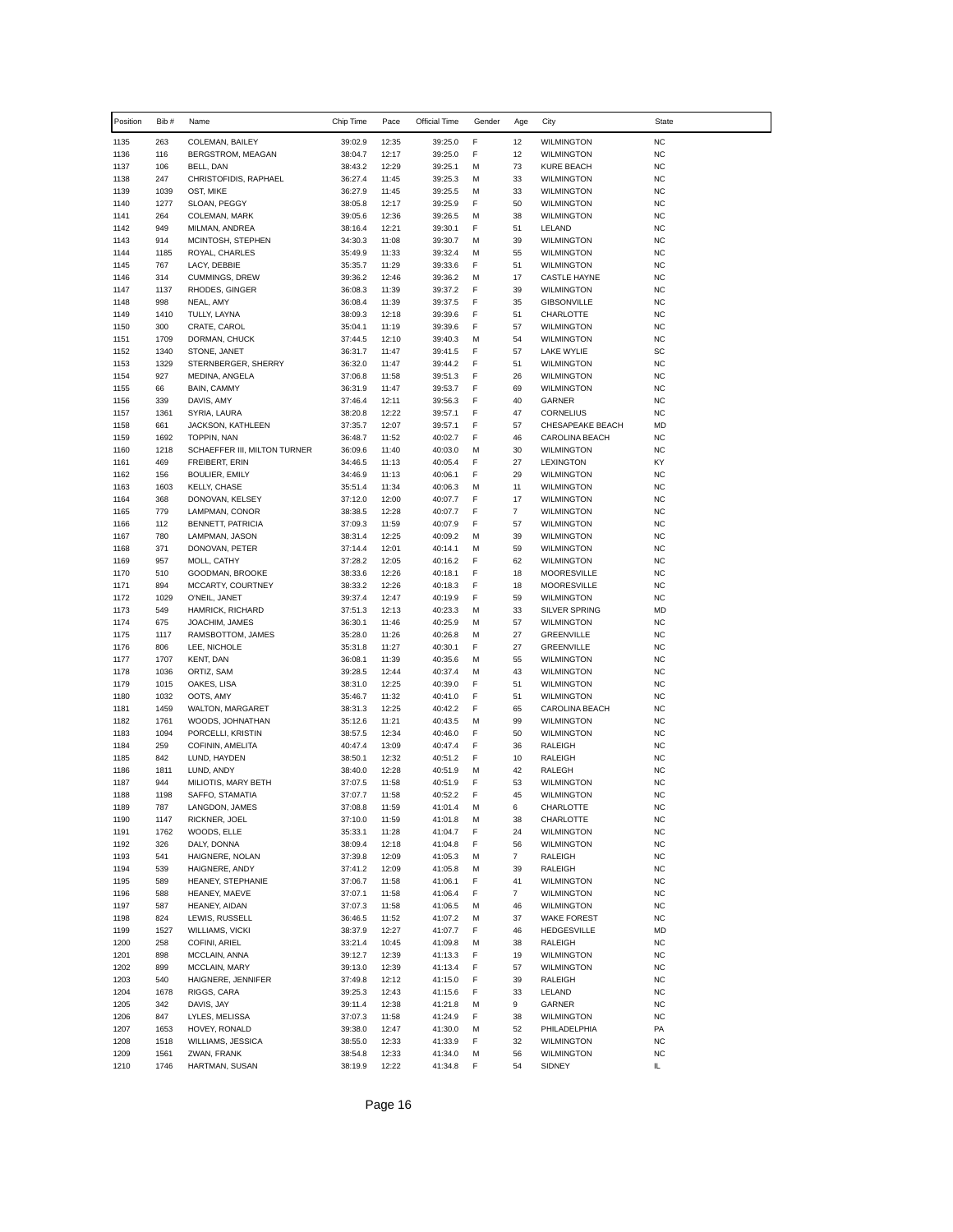| Position     | Bib #        | Name                                      | Chip Time          | Pace           | Official Time      | Gender | Age                  | City                                           | <b>State</b>           |
|--------------|--------------|-------------------------------------------|--------------------|----------------|--------------------|--------|----------------------|------------------------------------------------|------------------------|
| 1211         | 224          | CARPENITO, DANIEL                         | 40:01.5            | 12:55          | 41:35.4            | М      | 51                   | <b>WILMINGTON</b>                              | <b>NC</b>              |
| 1212         | 99           | BECHARD, NICOLE                           | 41:36.1            | 13:25          | 41:36.1            | F      | 35                   | <b>KANSAS CITY</b>                             | <b>MO</b>              |
| 1213         | 443          | FISH, DENNIS                              | 41:37.0            | 13:25          | 41:37.0            | м      | 64                   | <b>BELVILLE</b>                                | <b>NC</b>              |
| 1214         | 1307         | SOUTHER, BETH                             | 39:43.1            | 12:49          | 41:37.1            | F      | 64                   | <b>BELVILLE</b>                                | <b>NC</b>              |
| 1215<br>1216 | 1741<br>105  | DIXON, SUZANNE<br>BEISTEL, RHONDA         | 39:09.9<br>41:45.1 | 12:38<br>13:28 | 41:40.6<br>41:45.1 | F<br>F | 52<br>40             | <b>GREENVILLE</b><br><b>WILMINGTON</b>         | <b>NC</b><br><b>NC</b> |
| 1217         | 1118         | RANDALL, DEBBIE                           | 37:48.9            | 12:12          | 41:45.2            | F      | 47                   | <b>WILMINGTON</b>                              | <b>NC</b>              |
| 1218         | 1464         | WARREN, KATIE                             | 38:28.5            | 12:25          | 41:50.5            | F      | 39                   | CHARLOTTE                                      | <b>NC</b>              |
| 1219         | 1466         | WARREN, WARD                              | 38:27.5            | 12:24          | 41:50.6            | M      | 39                   | CHARLOTTE                                      | <b>NC</b>              |
| 1220         | 1378         | TERAULT, MARTHA                           | 39:17.9            | 12:40          | 41:51.2            | F      | 46                   | <b>WILMINGTON</b>                              | <b>NC</b>              |
| 1221         | 1350         | STURKEY, SOPHIA                           | 39:44.9            | 12:49          | 41:51.8            | F      | 10                   | <b>FORT MILL</b>                               | SC                     |
| 1222         | 1183         | ROSENBLOOM, GLENN                         | 38:18.4            | 12:21          | 41:51.9            | M      | 57                   | <b>WILMINGTON</b>                              | <b>NC</b>              |
| 1223<br>1224 | 1349<br>74   | STURKEY, PIPPA<br><b>BARKENTIN, MASON</b> | 39:45.2<br>37:32.3 | 12:49<br>12:06 | 41:52.0<br>41:53.4 | F<br>М | 49<br>$\overline{7}$ | <b>FORT MILL</b><br><b>WAKE FOREST</b>         | SC<br><b>NC</b>        |
| 1225         | 76           | <b>BARKENTIN, TASHA</b>                   | 37:32.3            | 12:06          | 41:53.7            | F      | 40                   | <b>WAKE FOREST</b>                             | <b>NC</b>              |
| 1226         | 1403         | TOURVILLE, MONICA                         | 39:46.6            | 12:50          | 41:55.1            | F      | 48                   | <b>FORT MILL</b>                               | SC                     |
| 1227         | 216          | CAISON, ANGELA                            | 36:55.4            | 11:55          | 42:05.0            | F      | 45                   | CHARLOTTE                                      | <b>NC</b>              |
| 1228         | 134          | <b>BISSELINK, SHANNON</b>                 | 39:48.6            | 12:50          | 42:12.7            | F      | 23                   | <b>WILMINGTON</b>                              | <b>NC</b>              |
| 1229         | 408          | EFTING, JEANNINE                          | 41:34.4            | 13:25          | 42:16.5            | F      | 55                   | <b>WILMINGTON</b>                              | <b>NC</b>              |
| 1230         | 480          | GANEY, ERIN                               | 41:08.8            | 13:16          | 42:19.3            | F      | 12                   | <b>WILMINGTON</b>                              | <b>NC</b>              |
| 1231<br>1232 | 481<br>45    | GANEY, RYAN<br>ANDREWS-SMITH, CARRIE      | 41:08.4<br>41:09.6 | 13:16<br>13:16 | 42:19.3<br>42:19.4 | М<br>F | 10<br>34             | <b>WILMINGTON</b><br><b>WILMINGTON</b>         | <b>NC</b><br><b>NC</b> |
| 1233         | 420          | EVANS, JONATHAN                           | 37:25.8            | 12:04          | 42:26.5            | м      | 27                   | <b>WILMINGTON</b>                              | <b>NC</b>              |
| 1234         | 378          | DOVE, JEFF                                | 38:34.0            | 12:26          | 42:27.3            | м      | 36                   | VALRICO                                        | FL                     |
| 1235         | 679          | JOHN-MELENDEZ, CATALINA                   | 38:18.8            | 12:21          | 42:27.7            | F      | 10                   | <b>NEW YORK</b>                                | <b>NY</b>              |
| 1236         | 512          | GOODWIN, MARY                             | 37:27.5            | 12:05          | 42:28.1            | F      | 25                   | RALEGH                                         | <b>NC</b>              |
| 1237         | 377          | DOVE, CHRISTINA MARIE                     | 38:33.7            | 12:26          | 42:28.9            | F      | 35                   | VALRICO                                        | FL                     |
| 1238         | 2030         | JACOBS, FRAN                              | 38:10.9            | 12:19          | 42:29.9            | F      | 55                   | <b>WILMINGTON</b>                              | <b>NC</b>              |
| 1239<br>1240 | 2031<br>29   | JACOBS, RACHEL<br>ALLEN, SAM              | 38:10.2<br>40:13.0 | 12:19<br>12:58 | 42:30.2<br>42:34.5 | F<br>М | 9<br>66              | <b>WILMINGTON</b><br><b>WILMINGTON</b>         | <b>NC</b><br><b>NC</b> |
| 1241         | 28           | ALLEN, ROBIN                              | 40:12.1            | 12:58          | 42:35.1            | F      | 56                   | <b>WILMINGTON</b>                              | <b>NC</b>              |
| 1242         | 30           | ALLISON, CARRIE                           | 40:24.4            | 13:02          | 42:36.5            | F      | 41                   | CHARLOTTE                                      | <b>NC</b>              |
| 1243         | 846          | LYLES, LEA                                | 38:37.1            | 12:27          | 42:37.0            | F      | 9                    | <b>WILMINGTON</b>                              | <b>NC</b>              |
| 1244         | 279          | COOK, ROSEMARY                            | 39:49.2            | 12:51          | 42:38.3            | F      | 64                   | PENSACOLA                                      | FL                     |
| 1245         | 1599         | RUSTEIKAS, GREG                           | 41:03.7            | 13:15          | 42:38.6            | M      | 54                   | MANASSAS                                       | VA                     |
| 1246         | 131          | <b>BIRD, ASHLEY</b>                       | 37:55.0            | 12:14          | 42:39.9            | F      | 26                   | <b>WILMINGTON</b>                              | <b>NC</b>              |
| 1247         | 233          | CATTAFESTA, DEB                           | 38:33.5            | 12:26          | 42:40.0            | F      | 64                   | <b>FAIRMONT</b>                                | DE                     |
| 1248<br>1249 | 1388<br>1386 | THOMPSON, GREG<br>THOMPSON, ELLA          | 39:29.4<br>39:30.1 | 12:44<br>12:45 | 42:40.1<br>42:40.7 | M<br>F | 36<br>10             | <b>WILMINGTON</b><br><b>WILMINGTON</b>         | <b>NC</b><br><b>NC</b> |
| 1250         | 80           | BARNETT, JENNY                            | 38:50.1            | 12:32          | 42:41.1            | F      | 40                   | PALMDALE                                       | CA                     |
| 1251         | 1231         | SCHROEDER, WENDY                          | 38:43.9            | 12:29          | 42:45.0            | F      | 58                   | <b>ROSWELL</b>                                 | GA                     |
| 1252         | 714          | KEEFER, LILY                              | 38:45.7            | 12:30          | 42:45.6            | F      | 8                    | RALEIGH                                        | <b>NC</b>              |
| 1253         | 163          | BOYD, ANDERSON                            | 37:14.2            | 12:01          | 42:46.7            | М      | $\overline{7}$       | <b>HOLLY SPRINGS</b>                           | <b>NC</b>              |
| 1254         | 165          | BOYD, SUSAN                               | 37:16.2            | 12:01          | 42:49.2            | F      | 35                   | <b>HOLLY SPRINGS</b>                           | <b>NC</b>              |
| 1255         | 238          | CHALK, BROOKE                             | 37:29.5            | 12:05          | 42:51.5            | F      | 31                   | <b>WRIGHTSVILLE BEACH</b>                      | <b>NC</b>              |
| 1256<br>1257 | 239<br>1305  | CHALK, KYE<br>SOUDER, ELIZABETH           | 37:29.6<br>40:05.0 | 12:05<br>12:56 | 42:51.9<br>42:54.9 | М<br>F | 35<br>29             | <b>WRIGHTSVILLE BEACH</b><br><b>WILMINGTON</b> | <b>NC</b><br><b>NC</b> |
| 1258         | 584          | HAYWOOD, LILLIAN                          | 38:17.1            | 12:21          | 42:55.4            | F      | 29                   | <b>LEXINGTON</b>                               | KY                     |
| 1259         | 421          | EVANS, SHEILA                             | 37:53.9            | 12:13          | 42:55.9            | F      | 52                   | <b>WILMINGTON</b>                              | <b>NC</b>              |
| 1260         | 607          | HINDS, GRACE                              | 40:14.4            | 12:59          | 42:55.9            | F      | 15                   | <b>WILMINGTON</b>                              | <b>NC</b>              |
| 1261         | 605          | HINDS, CLAIRE                             | 40:14.6            | 12:59          | 42:56.0            | F      | 17                   | <b>WILMINGTON</b>                              | <b>NC</b>              |
| 1262         | 148          | BONEY, RET                                | 38:19.5            | 12:22          | 42:58.3            | F      | 48                   | RALEIGH                                        | <b>NC</b>              |
| 1263         | 357          | DIAZ, REBECCA                             | 39:11.6            | 12:38          | 43:00.9            | F      | 42                   | PASS CHRISTIAN                                 | MS                     |
| 1264<br>1265 | 1375<br>1357 | TAYLOR, TINA<br>SWAIN, STEVE              | 41:38.4<br>39:50.2 | 13:26<br>12:51 | 43:01.1<br>43:03.7 | F<br>М | 58<br>45             | CHARLOTTE<br><b>WILMINGTON</b>                 | <b>NC</b><br><b>NC</b> |
| 1266         | 1108         | PRIDGEN, BESS                             | 37:50.4            | 12:12          | 43:05.1            | F      | 14                   | CARRBORO                                       | <b>NC</b>              |
| 1267         | 686          | JOHNSON, KAYLA                            | 39:36.2            | 12:46          | 43:10.5            | F      | 23                   | WILMINGTON                                     | <b>NC</b>              |
| 1268         | 1511         | WILLFORD, KIM                             | 39:38.2            | 12:47          | 43:10.5            | F      | 51                   | <b>WILMINGTON</b>                              | <b>NC</b>              |
| 1269         | 71           | BALL, REBECCA                             | 41:57.5            | 13:32          | 43:11.2            | F      | 19                   | SOUTHPORT                                      | <b>NC</b>              |
| 1270         | 70           | BALL, DANNETTE                            | 41:58.3            | 13:32          | 43:11.5            | F      | 43                   | SOUTHPORT                                      | <b>NC</b>              |
| 1271         | 37           | ALVARO, JAY                               | 39:54.5            | 12:52          | 43:12.4            | М      | 51                   | <b>CINCINNATI</b>                              | OH                     |
| 1272         | 40           | ALVARO, SOPHIE                            | 40:17.4            | 12:59          | 43:12.5            | F      | 15                   | <b>CINCINNATI</b>                              | OH                     |
| 1273<br>1274 | 726<br>181   | KELLY, SKYLAR<br><b>BROTH, STUART</b>     | 38:56.9<br>39:50.1 | 12:34<br>12:51 | 43:12.8<br>43:17.1 | F<br>М | 14<br>75             | <b>WILMINGTON</b><br>NORTH CHESTERFIELD        | <b>NC</b><br><b>NC</b> |
| 1275         | 1632         | REED, MILVSHKA                            | 40:50.7            | 13:10          | 43:18.4            | F      | 36                   | <b>HAMPSTEAD</b>                               | <b>NC</b>              |
| 1276         | 1248         | SEAY, ALLIE                               | 38:04.0            | 12:17          | 43:19.1            | F      | 9                    | <b>WILMINGTON</b>                              | <b>NC</b>              |
| 1277         | 1502         | WHITENER, JOHN                            | 39:50.4            | 12:51          | 43:19.3            | М      | 52                   | ASHEBORO                                       | <b>NC</b>              |
| 1278         | 1501         | WHITENER, ELISABETH                       | 39:50.1            | 12:51          | 43:19.4            | F      | 22                   | CHARLESTON                                     | SC                     |
| 1279         | 1283         | SMITH, DAVID                              | 38:55.5            | 12:33          | 43:19.4            | M      | 38                   | <b>WILLOW SPRING</b>                           | <b>NC</b>              |
| 1280         | 1282         | SMITH, DAVID                              | 38:55.6            | 12:33          | 43:19.4            | М      | 38                   | WILLOW SPRING                                  | <b>NC</b>              |
| 1281         | 1612         | LLLY, LINDA                               | 39:23.9            | 12:42          | 43:24.6            | F      | 56                   | <b>PLAFFTOWN</b>                               | <b>NC</b>              |
| 1282<br>1283 | 782<br>783   | LANCASTER, HARRIET<br>LANCASTER, MELISSA  | 41:51.3<br>41:53.4 | 13:30<br>13:31 | 43:25.3<br>43:27.7 | F<br>F | 70<br>42             | <b>WILMINGTON</b><br>RALEIGH                   | <b>NC</b><br><b>NC</b> |
| 1284         | 1056         | PATE, AUDREY                              | 40:42.8            | 13:08          | 43:30.7            | F      | 9                    | <b>WILMINGTON</b>                              | <b>NC</b>              |
| 1285         | 404          | EDWARDS, SAMUEL                           | 41:18.5            | 13:19          | 43:33.6            | М      | 34                   | <b>WILMINGTON</b>                              | <b>NC</b>              |
| 1286         | 734          | KING, ANDREW                              | 42:12.3            | 13:37          | 43:36.2            | М      | 54                   | <b>WILMINGTON</b>                              | <b>NC</b>              |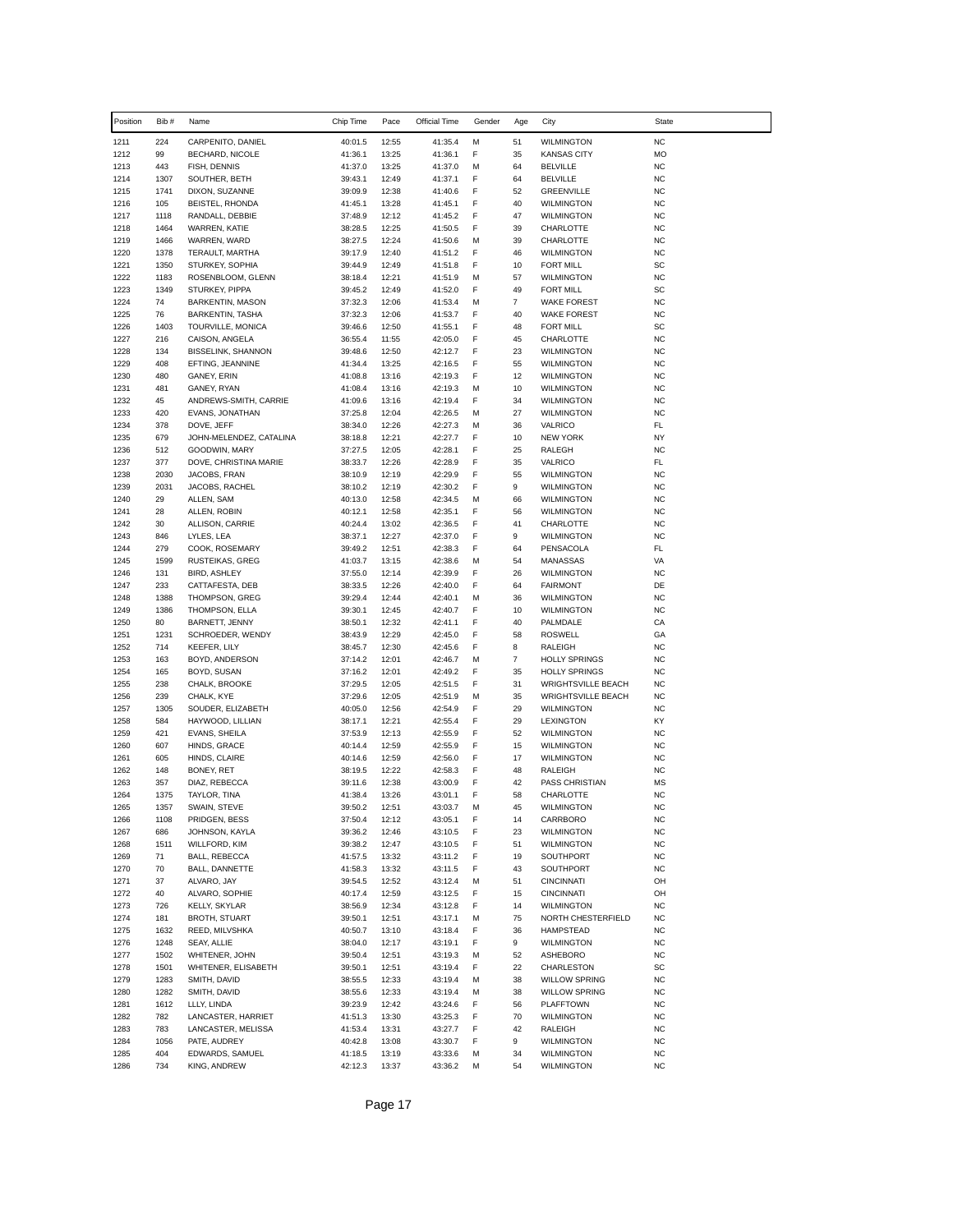| Position     | Bib #        | Name                                           | Chip Time          | Pace           | Official Time      | Gender | Age            | City                                       | <b>State</b>           |
|--------------|--------------|------------------------------------------------|--------------------|----------------|--------------------|--------|----------------|--------------------------------------------|------------------------|
| 1287         | 1437         | VARNER, DEBBY                                  | 40:23.9            | 13:02          | 43:37.0            | F      | 38             | <b>WILMINGTON</b>                          | <b>NC</b>              |
| 1288         | 1436         | VARNER, CHRIS                                  | 40:23.8            | 13:02          | 43:37.2            | м      | 45             | <b>WILMINGTON</b>                          | <b>NC</b>              |
| 1289         | 1537         | <b>WILSON, SARAH</b>                           | 43:03.4            | 13:53          | 43:37.7            | F      | 32             | <b>WILMINGTON</b>                          | <b>NC</b>              |
| 1290         | 865<br>739   | MARLES, MEGAN                                  | 43:04.4            | 13:54          | 43:38.2            | F<br>F | 26             | <b>WILMINGTON</b><br><b>WILMINGTON</b>     | <b>NC</b><br><b>NC</b> |
| 1291<br>1292 | 2006         | KING, KIMBERLY<br><b>BARTON, CHARLOTTE</b>     | 42:16.7<br>41:48.7 | 13:38<br>13:29 | 43:39.4<br>43:39.7 | F      | 54<br>14       | <b>WILMINGTON</b>                          | <b>NC</b>              |
| 1293         | 711          | KAYLER, MARY K                                 | 38:58.1            | 12:34          | 43:43.8            | F      | 44             | LELAND                                     | <b>NC</b>              |
| 1294         | 161          | <b>BOWERSOX, BROOKE</b>                        | 41:55.3            | 13:31          | 43:45.4            | F      | 44             | CARY                                       | <b>NC</b>              |
| 1295         | 145          | BONEHAM, SHEILA                                | 41:53.9            | 13:31          | 43:46.7            | F      | 62             | <b>WILMINGTON</b>                          | <b>NC</b>              |
| 1296         | 1575         | LLOOTER, MICHAEL                               | 42:29.4            | 13:42          | 43:54.0            | M      | 32             | <b>CHATTANOOGA</b>                         | TN                     |
| 1297         | 1110         | PRIDGEN, VIRGINIA                              | 38:49.9            | 12:31          | 44:03.7            | F      | 12             | CARRBORO                                   | <b>NC</b>              |
| 1298<br>1299 | 1455<br>1456 | <b>WALTERS, BETH</b><br>WALTERS, PAUL          | 41:59.2<br>41:59.8 | 13:33<br>13:33 | 44:03.7<br>44:03.9 | F<br>M | 53<br>72       | <b>WILMINGTON</b><br><b>WILMINGTON</b>     | <b>NC</b><br><b>NC</b> |
| 1300         | 1250         | SEAY, KADE                                     | 38:49.3            | 12:31          | 44:04.2            | F      | $\overline{7}$ | <b>WILMINGTON</b>                          | <b>NC</b>              |
| 1301         | 327          | DALY, JIM                                      | 41:09.8            | 13:16          | 44:04.3            | М      | 59             | <b>WILMINGTON</b>                          | <b>NC</b>              |
| 1302         | 1111         | PROCTOR, GREG                                  | 42:18.0            | 13:39          | 44:04.5            | M      | 54             | <b>WRIGHTSVILLE BEACH</b>                  | <b>NC</b>              |
| 1303         | 559          | HASKINS, TRINA                                 | 42:18.7            | 13:39          | 44:04.6            | F      | 55             | <b>WRIGHTSVILLE BEACH</b>                  | <b>NC</b>              |
| 1304         | 1249         | SEAY, CAROLINE                                 | 38:49.1            | 12:31          | 44:04.7            | F      | 35             | <b>WILMINGTON</b>                          | <b>NC</b>              |
| 1305         | 795          | LARKINS, LANEY                                 | 41:08.2            | 13:16          | 44:05.3            | F      | 14             | <b>WILMINGTON</b>                          | <b>NC</b>              |
| 1306<br>1307 | 1055<br>1109 | PARKS, KRIS<br>PRIDGEN, DALLAS                 | 38:49.9<br>38:50.7 | 12:31<br>12:32 | 44:05.3<br>44:06.5 | F<br>М | 46<br>53       | CARRBORO<br>CARRBORO                       | <b>NC</b><br><b>NC</b> |
| 1308         | 1598         | <b>WELLS, STEPHANIE</b>                        | 39:00.5            | 12:35          | 44:06.7            | F      | 24             | <b>WILMINGTON</b>                          | <b>NC</b>              |
| 1309         | 1061         | PATTERSON, ZOE                                 | 41:12.3            | 13:17          | 44:08.8            | F      | 10             | <b>WILMINGTON</b>                          | <b>NC</b>              |
| 1310         | 1808         | MORRIS, CRYSTAL                                | 39:53.3            | 12:52          | 44:09.9            | F      | 37             | <b>WILMINGTON</b>                          | <b>NC</b>              |
| 1311         | 1165         | RODE, PATRICIA                                 | 39:53.8            | 12:52          | 44:10.0            | F      | 60             | <b>WILMINGTON</b>                          | <b>NC</b>              |
| 1312         | 705          | KANE, CASSIE                                   | 44:11.6            | 14:15          | 44:11.6            | F      | 32             | <b>WILMINGTON</b>                          | <b>NC</b>              |
| 1313         | 1520         | WILLIAMS, LAURA                                | 41:26.5            | 13:22          | 44:16.3            | F      | 66             | <b>WILMINGTON</b>                          | <b>NC</b>              |
| 1314<br>1315 | 1235<br>228  | SCIORTINO, ANNIE<br>CARROLL, KEVIN             | 43:09.2<br>43:50.2 | 13:55<br>14:08 | 44:25.4<br>44:32.7 | F<br>М | 31<br>14       | <b>WILMINGTON</b><br><b>DERWOOD</b>        | <b>NC</b><br>MD        |
| 1316         | 1213         | SAURAGE, ANDREA                                | 40:49.4            | 13:10          | 44:33.9            | F      | 44             | <b>ELON</b>                                | <b>NC</b>              |
| 1317         | 230          | CARROLL, TINA                                  | 44:37.3            | 14:24          | 44:37.3            | F      | 45             | <b>DERWOOD</b>                             | <b>MD</b>              |
| 1318         | 178          | <b>BROCK, JULIA</b>                            | 40:18.9            | 13:00          | 44:49.5            | F      | 45             | <b>LEXINGTON</b>                           | KY                     |
| 1319         | 431          | FERRETTI, SUSAN                                | 44:50.9            | 14:28          | 44:50.9            | F      | 53             | <b>FREDERICK</b>                           | MD                     |
| 1320         | 429          | FERRETTI, JACKIE                               | 44:06.6            | 14:14          | 44:50.9            | F      | 23             | <b>FREDERICK</b>                           | <b>MD</b>              |
| 1321         | 57           | <b>BADROCK, KIM</b>                            | 40:27.2            | 13:03          | 44:56.0            | F      | 35             | <b>WILMINGTON</b>                          | <b>NC</b>              |
| 1322         | 1254<br>802  | SEUFERT, SHANNON                               | 40:27.3            | 13:03<br>13:56 | 44:56.4            | F<br>F | 45<br>57       | <b>WILMINGTON</b>                          | <b>NC</b><br><b>NC</b> |
| 1323<br>1324 | 1444         | LAWSON, KATHRYN<br>VAUGHAN, STUART (GOT CRABS) | 43:11.6<br>42:53.9 | 13:50          | 44:56.8<br>44:58.1 | M      | 59             | <b>WILMINGTON</b><br>GREENSBORO            | <b>NC</b>              |
| 1325         | 1294         | SMITH, NICK                                    | 44:58.9            | 14:30          | 44:58.9            | М      | 37             | <b>WILMINGTON</b>                          | <b>NC</b>              |
| 1326         | 781          | LAMPMAN, SYDNEY                                | 43:27.7            | 14:01          | 44:59.0            | F      | 6              | <b>WILMINGTON</b>                          | <b>NC</b>              |
| 1327         | 1162         | ROCKWOOD, JENNIFER                             | 43:25.5            | 14:00          | 45:04.2            | F      | 35             | <b>HOUSTON</b>                             | <b>TX</b>              |
| 1328         | 1441         | VAUGHAN, MASON                                 | 42:59.2            | 13:52          | 45:05.4            | м      | 12             | <b>WILMINGTON</b>                          | <b>NC</b>              |
| 1329         | 1087         | POINDEXTER, JESSICA                            | 41:45.5            | 13:28          | 45:05.5            | F      | 12             | CHARLOTTE                                  | <b>NC</b>              |
| 1330<br>1331 | 192<br>1440  | BUCCARELLI, PAIGE                              | 41:45.7            | 13:28<br>13:52 | 45:05.5            | F      | 11<br>41       | CHARLOTTE                                  | <b>NC</b><br><b>NC</b> |
| 1332         | 1172         | VAUGHAN, HEATH<br>RONNER, ELLA                 | 42:59.8<br>43:52.1 | 14:09          | 45:07.0<br>45:07.7 | м<br>F | 10             | <b>WILMINGTON</b><br><b>WILM</b>           | <b>NC</b>              |
| 1333         | 1171         | RONNER, CONNIE                                 | 43:52.2            | 14:09          | 45:07.8            | F      | 39             | <b>WILM</b>                                | <b>NC</b>              |
| 1334         | 1170         | ROLQUIN, MONICA                                | 41:48.2            | 13:29          | 45:12.5            | F      | 55             | <b>WILMINGTON</b>                          | <b>NC</b>              |
| 1335         | 478          | GALLAGHER, KATHLYNN                            | 41:48.2            | 13:29          | 45:12.9            | F      | 57             | <b>WILMINGTON</b>                          | <b>NC</b>              |
| 1336         | 474          | GALATRO, ABBY                                  | 43:46.1            | 14:07          | 45:13.4            | F      | 13             | <b>FREDERICKSBURG</b>                      | VA                     |
| 1337         | 1468         | WATERS, JON                                    | 42:41.1            | 13:46          | 45:14.7            | м      | 47             | <b>FOREST</b>                              | VA                     |
| 1338<br>1339 | 424<br>422   | FAGAN, STEPHANIE<br>FAGAN, FINN                | 40:28.7<br>40:28.0 | 13:03<br>13:03 | 45:15.7<br>45:15.8 | F<br>М | 42<br>6        | RALEIGH<br>RALEIGH                         | <b>NC</b><br><b>NC</b> |
| 1340         | 1633         | REED, WILLIAM                                  | 42:54.8            | 13:50          | 45:18.2            | М      | 38             | <b>HAMPSTEAD</b>                           | <b>NC</b>              |
| 1341         | 170          | BRADLEY, MARY                                  | 41:06.8            | 13:15          | 45:19.5            | F      | 50             | <b>WILMINGTON</b>                          | <b>NC</b>              |
| 1342         | 97           | BEASLEY, MISSY                                 | 40:31.4            | 13:04          | 45:20.0            | F      | 25             | <b>WILMINGTON</b>                          | <b>NC</b>              |
| 1343         | 710          | KAYLER, GRACE                                  | 40:35.7            | 13:05          | 45:21.1            | F      | 12             | LELAND                                     | <b>NC</b>              |
| 1344         | 370          | DONOVAN, MAUREEN                               | 42:24.5            | 13:41          | 45:21.2            | F      | 50             | WILMINGTON                                 | <b>NC</b>              |
| 1345         | 903          | MCGAHA, LAURA                                  | 43:53.8            | 14:09          | 45:22.1            | F      | 30             | RALEIGH                                    | <b>NC</b>              |
| 1346<br>1347 | 476<br>172   | <b>GALATRO, JENNIFER</b><br>BRADY, COLLEEN     | 43:54.7<br>42:12.4 | 14:10<br>13:37 | 45:22.2<br>45:25.3 | F<br>F | 43<br>42       | <b>FREDERICKSBURG</b><br><b>WILMINGTON</b> | VA<br><b>NC</b>        |
| 1348         | 166          | BOYER, CARRIE                                  | 41:28.2            | 13:23          | 45:26.3            | F      | 46             | CAROLINA BEACH                             | <b>NC</b>              |
| 1349         | 150          | BOOMHOWER, SHELLEY                             | 41:28.3            | 13:23          | 45:26.5            | F      | 67             | WAXHAW                                     | <b>NC</b>              |
| 1350         | 369          | DONOVAN, KRISTIN                               | 42:20.3            | 13:39          | 45:30.2            | F      | 31             | <b>WILMINGTON</b>                          | <b>NC</b>              |
| 1351         | 367          | DONOVAN, BRENDEN                               | 42:20.6            | 13:39          | 45:30.4            | М      | 35             | <b>WILMINGTON</b>                          | <b>NC</b>              |
| 1352         | 486          | GASSNER, MORGAN                                | 43:26.8            | 14:01          | 45:31.6            | F      | 32             | ARLINGTON                                  | <b>NC</b>              |
| 1353         | 1168         | ROLQUIN, CLARE                                 | 41:22.7            | 13:21          | 45:36.8            | F      | 17             | <b>WILMINGTON</b>                          | <b>NC</b>              |
| 1354         | 375          | DOUGHERTY, DAVID                               | 41:02.4<br>41:02.7 | 13:14          | 45:37.1            | М      | 55             | <b>WILMINGTON</b>                          | <b>NC</b>              |
| 1355<br>1356 | 376<br>701   | DOUGHERTY, TRICIA<br>JORDAN, ERIC              | 41:37.2            | 13:14<br>13:25 | 45:37.2<br>45:39.9 | F<br>М | 56<br>29       | <b>WILMINGTON</b><br>WILMINGTON            | <b>NC</b><br><b>NC</b> |
| 1357         | 1706         | HEALEY, CASI                                   | 42:31.0            | 13:43          | 45:40.0            | F      | 61             | <b>WRIGHTSVILLE BEACH</b>                  | <b>NC</b>              |
| 1358         | 1705         | BAGGETT, PAM                                   | 42:31.4            | 13:43          | 45:40.2            | F      | 57             | <b>WILMINGTON</b>                          | <b>NC</b>              |
| 1359         | 1169         | ROLQUIN, JAMES                                 | 41:28.7            | 13:23          | 45:43.3            | М      | 59             | <b>WILMINGTON</b>                          | <b>NC</b>              |
| 1360         | 1010         | NINOS, CHUCK                                   | 43:09.8            | 13:55          | 45:45.0            | М      | 71             | WINNABOW                                   | <b>NC</b>              |
| 1361         | 804          | LEE, LOREN                                     | 40:46.7            | 13:09          | 45:46.1            | F      | 31             | <b>WILMINGTON</b>                          | <b>NC</b>              |
| 1362         | 805          | LEE, MICHAEL                                   | 40:46.8            | 13:09          | 45:46.1            | М      | 36             | <b>WILMINGTON</b>                          | <b>NC</b>              |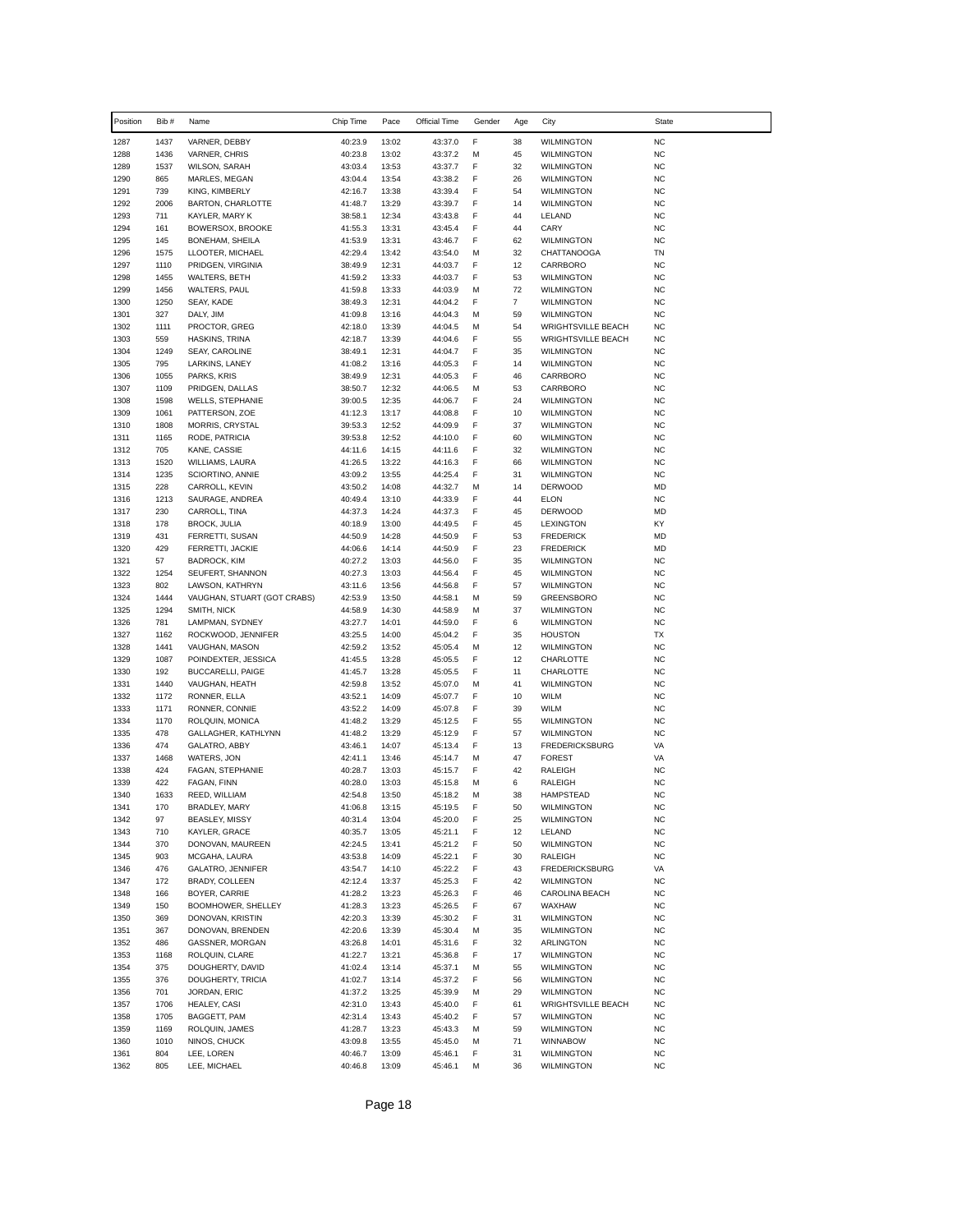| Position     | Bib #        | Name                                    | Chip Time          | Pace           | Official Time      | Gender | Age      | City                                      | State                  |  |
|--------------|--------------|-----------------------------------------|--------------------|----------------|--------------------|--------|----------|-------------------------------------------|------------------------|--|
| 1363         | 803          | LEE, GABE                               | 40:49.9            | 13:10          | 45:46.3            | M      | 11       | <b>WILMINGTON</b>                         | <b>NC</b>              |  |
| 1364         | 373          | DONOVAN, SHERI                          | 42:52.5            | 13:50          | 45:48.5            | F      | 57       | <b>WILMINGTON</b>                         | <b>NC</b>              |  |
| 1365         | 1415         | TULLY, TRISHA                           | 41:21.7            | 13:20          | 45:48.6            | F      | 41       | <b>SUN PRAIRIE</b>                        | WS                     |  |
| 1366         | 302<br>303   | CRECELIUS, LINDSAY                      | 39:28.7            | 12:44<br>12:44 | 45:54.7<br>45:54.8 | F      | 33<br>32 | <b>WILMINGTON</b><br><b>WILMINGTON</b>    | <b>NC</b><br><b>NC</b> |  |
| 1367<br>1368 | 2037         | CRECELIUS, RYAN<br>LEWIS, KATIE         | 39:28.7<br>39:35.4 | 12:46          | 45:59.6            | М<br>F | 38       | <b>WILMINGTON</b>                         | <b>NC</b>              |  |
| 1369         | 2027         | <b>WHEATLEY, SAM</b>                    | 39:04.9            | 12:36          | 46:01.3            | M      | 67       | <b>WILMINGTON</b>                         | <b>NC</b>              |  |
| 1370         | 1467         | WATERS, CAROLINE                        | 46:05.1            | 14:52          | 46:05.1            | F      | 15       | <b>FOREST</b>                             | VA                     |  |
| 1371         | 1516         | <b>WILLIAMS, CHANEY</b>                 | 44:23.2            | 14:19          | 46:05.3            | F      | 14       | <b>HEDGESVILLE</b>                        | <b>MD</b>              |  |
| 1372         | 678          | JOHN-MELENDEZ, CAMILA                   | 41:57.7            | 13:32          | 46:06.0            | F      | 12       | <b>NEW YORK</b>                           | <b>NY</b>              |  |
| 1373         | 1394         | TIPPETT, OVELLA                         | 42:28.6            | 13:42          | 46:07.3            | F      | 49       | <b>WILMINGTON</b>                         | <b>NC</b>              |  |
| 1374<br>1375 | 16<br>1558   | ADDISON, LA TASHA<br>ZAMBRANO, KRYSTINA | 43:53.3<br>42:03.7 | 14:09<br>13:34 | 46:08.9            | F<br>F | 23<br>27 | <b>ROCKY POINT</b><br><b>HAMPSTEAD</b>    | <b>NC</b><br><b>NC</b> |  |
| 1376         | 36           | ALVAREZ SANCHEZ, BERNARDO               | 42:02.8            | 13:34          | 46:12.2<br>46:12.5 | M      | 32       | <b>HAMPSTEAD</b>                          | <b>NC</b>              |  |
| 1377         | 1276         | SIMPSON, SARAH                          | 43:52.0            | 14:09          | 46:17.6            | F      | 20       | <b>HAMPSTEAD</b>                          | <b>NC</b>              |  |
| 1378         | 362          | DOMINGUEZ, JORDAN                       | 43:52.2            | 14:09          | 46:17.6            | M      | 23       | SWANSBORO                                 | <b>NC</b>              |  |
| 1379         | 1275         | SIMPSON, HANNAH                         | 43:53.4            | 14:09          | 46:18.1            | F      | 22       | <b>HAMPSTEAD</b>                          | <b>NC</b>              |  |
| 1380         | 1306         | SOUTER, WILL                            | 43:53.2            | 14:09          | 46:18.2            | М      | 34       | <b>WILMINGTON</b>                         | <b>NC</b>              |  |
| 1381         | 630          | HOMER, MELODIE                          | 43:14.6            | 13:57          | 46:21.3            | F      | 40       | <b>WILMINGTON</b>                         | <b>NC</b>              |  |
| 1382<br>1383 | 350<br>52    | DEBERRY, STEPHANIE<br>ATENTO, JULIE     | 44:24.7<br>41:43.4 | 14:19<br>13:27 | 46:23.2<br>46:32.7 | F<br>F | 35<br>45 | CASTLEY HAYNE<br><b>WILMINGTON</b>        | <b>NC</b><br><b>NC</b> |  |
| 1384         | 579          | HAWTHORNE, SAM                          | 43:33.1            | 14:03          | 46:33.7            | М      | 12       | <b>COLUMBUS</b>                           | OH                     |  |
| 1385         | 1622         | <b>KEENER, MELISSA</b>                  | 41:48.9            | 13:29          | 46:33.8            | F      | 40       | RALEIGH                                   | <b>NC</b>              |  |
| 1386         | 1623         | KEENER, JON                             | 41:47.4            | 13:29          | 46:34.6            | M      | 38       | RALEIGH                                   | <b>NC</b>              |  |
| 1387         | 511          | GOODWIN, ANNE                           | 41:35.7            | 13:25          | 46:37.9            | F      | 56       | <b>WILMINGTON</b>                         | <b>NC</b>              |  |
| 1388         | 735          | KING, BARRY                             | 42:36.2            | 13:45          | 46:48.5            | М      | 61       | <b>HAMPSTEAD</b>                          | <b>NC</b>              |  |
| 1389         | 1202         | SANCHEZ KING, MORELLA                   | 42:36.6            | 13:45          | 46:48.8            | F      | 53       | <b>HAMPSTEAD</b>                          | <b>NC</b>              |  |
| 1390<br>1391 | 484<br>518   | GARNER, SAM<br><b>GRASTY, FAY</b>       | 41:40.7            | 13:26          | 46:48.8            | M<br>F | 36<br>72 | <b>WILMINGTON</b><br>LELAND               | <b>NC</b><br><b>NC</b> |  |
| 1392         | 673          | JOACHIM, AARON                          | 42:07.2<br>42:58.1 | 13:35<br>13:52 | 46:53.0<br>46:54.0 | M      | 31       | <b>NEW YORK</b>                           | <b>NY</b>              |  |
| 1393         | 895          | MCCARTY, SHEILA                         | 45:09.9            | 14:34          | 46:56.9            | F      | 48       | <b>MOORESVILLE</b>                        | <b>NC</b>              |  |
| 1394         | 1760         | LATIMER, JULIE                          | 44:09.6            | 14:15          | 46:57.0            | F      | 49       | <b>GREENSBORO</b>                         | <b>NC</b>              |  |
| 1395         | 581          | HAYWOOD, EMMETT                         | 42:18.5            | 13:39          | 46:57.8            | F      | 60       | RALEIGH                                   | <b>NC</b>              |  |
| 1396         | 38           | ALVARO, LUCAS                           | 44:04.0            | 14:13          | 46:59.2            | M      | 18       | <b>CINCINNATI</b>                         | OH                     |  |
| 1397         | 713          | <b>KEEFER, HEATHER</b>                  | 42:59.7            | 13:52          | 46:59.5            | F      | 38       | RALEIGH                                   | <b>NC</b>              |  |
| 1398<br>1399 | 840<br>1496  | LOYD, CHERYL<br>WESTMORELAND, KARA      | 42:41.2<br>47:06.8 | 13:46<br>15:12 | 46:59.6<br>47:06.8 | F<br>F | 50<br>15 | <b>WILMINGTON</b><br><b>SUPPLY</b>        | <b>NC</b><br><b>NC</b> |  |
| 1400         | 758          | KORNEGAY, MERRY LYNN                    | 41:43.6            | 13:27          | 47:13.8            | F      | 64       | <b>WILMINGTON</b>                         | <b>NC</b>              |  |
| 1401         | 341          | DAVIS, JACK                             | 42:52.4            | 13:50          | 47:26.0            | M      | 12       | GARNER                                    | <b>NC</b>              |  |
| 1402         | 1336         | STEWART, WILLIAM                        | 42:53.8            | 13:50          | 47:26.3            | M      | 34       | <b>WILMINGTON</b>                         | <b>NC</b>              |  |
| 1403         | 1334         | STEWART, SARAH                          | 42:57.1            | 13:51          | 47:30.8            | F      | 37       | <b>WILMINGTON</b>                         | <b>NC</b>              |  |
| 1404         | 1241         | SCOTT, JENNY                            | 46:05.4            | 14:52          | 47:39.1            | F      | 66       | <b>WILMINGTON</b>                         | <b>NC</b>              |  |
| 1405<br>1406 | 1552<br>123  | YAMANO, WENDY<br>BETTS, DIANA           | 44:14.8<br>46:35.5 | 14:16<br>15:02 | 47:48.4<br>47:48.5 | F<br>F | 47<br>32 | <b>WILMINGTON</b><br><b>HAMPSTEAD</b>     | <b>NC</b><br><b>NC</b> |  |
| 1407         | 1166         | RODE, THOMAS                            | 43:33.3            | 14:03          | 47:48.6            | M      | 62       | <b>WILMINGTON</b>                         | <b>NC</b>              |  |
| 1408         | 435          | FINELLI, AMY                            | 44:15.7            | 14:16          | 47:48.9            | F      | 46       | <b>WILMINGTON</b>                         | <b>NC</b>              |  |
| 1409         | 1178         | ROSE, KIMBERLY                          | 45:12.6            | 14:35          | 47:49.1            | F      | 36       | <b>HAMPSTEAD</b>                          | <b>NC</b>              |  |
| 1410         | 1556         | YOUNG, AMANDA                           | 42:10.7            | 13:36          | 47:52.5            | F      | 35       | <b>WILMINGTON</b>                         | <b>NC</b>              |  |
| 1411         | 1557         | YOUNG, CHRIS                            | 42:05.1            | 13:35          | 47:53.7            | М      | 37       | <b>WILMINGTON</b>                         | <b>NC</b>              |  |
| 1412         | 994          | MUSSER, ERIN                            | 45:38.5            | 14:43          | 47:55.1            | F      | 55       | <b>WILMINGTON</b>                         | <b>NC</b>              |  |
| 1413<br>1414 | 468<br>995   | FREEMAN, KAITLYN<br>MUSSER, JOHN        | 45:37.7<br>45:40.6 | 14:43<br>14:44 | 47:55.1<br>47:58.7 | F<br>М | 27<br>55 | <b>WILMINGTON</b><br><b>WILMINGTON</b>    | <b>NC</b><br><b>NC</b> |  |
| 1415         | 393          | EASON, KIMBERLY                         | 43:52.8            | 14:09          | 47:59.7            | F      | 34       | <b>WILMINGTON</b>                         | <b>NC</b>              |  |
| 1416         | 1333         | STEWART, GEORGE                         | 44:00.3            | 14:12          | 48:06.2            | М      | 66       | <b>FAIRMONT</b>                           | DE                     |  |
| 1417         | 189          | BRUN, LUKAS                             | 40:22.2            | 13:01          | 48:14.7            | М      | 43       | CHAPEL HILL                               | <b>NC</b>              |  |
| 1418         | 503          | GOMEZ, ANDREW                           | 44:25.2            | 14:20          | 48:17.7            | М      | 24       | RALEIGH                                   | <b>NC</b>              |  |
| 1419         | 1566         | HOBBS, ELLIE                            | 45:32.6            | 14:41          | 48:23.5            | F      | 14       | NEW CANAAN                                | СT                     |  |
| 1420         | 229          | CARROLL, RYAN                           | 47:53.3            | 15:27          | 48:38.6            | М      | 17       | <b>DERWOOD</b>                            | MD                     |  |
| 1421<br>1422 | 1573<br>1238 | KORNEGAY, MICHELLE<br>SCOTT, BRYAN      | 43:08.8<br>45:11.6 | 13:55<br>14:35 | 48:39.0<br>48:57.2 | F<br>M | 42<br>36 | <b>WILMINGTON</b><br><b>WINSTON SALEM</b> | <b>NC</b><br><b>NC</b> |  |
| 1423         | 236          | CAUDLE, MAGGIE                          | 44:35.7            | 14:23          | 49:04.0            | F      | 16       | <b>WILMINGTON</b>                         | <b>NC</b>              |  |
| 1424         | 235          | CAUDLE, ANTHONY                         | 44:36.3            | 14:23          | 49:04.3            | М      | 58       | WILMINGTON                                | <b>NC</b>              |  |
| 1425         | 1485         | WELLS, ANN                              | 44:14.3            | 14:16          | 49:24.2            | F      | 53       | <b>WILMINGTON</b>                         | <b>NC</b>              |  |
| 1426         | 684          | JOHNSON, CHRISTOPHER                    | 45:42.0            | 14:45          | 49:25.5            | М      | 17       | PAINTED POST                              | NY                     |  |
| 1427         | 694          | JOHNSON, SYDNEY                         | 45:43.5            | 14:45          | 49:26.6            | F      | 19       | PAINTED POST                              | NY                     |  |
| 1428         | 1041         | PADEZANIN, CAROLE                       | 47:57.9            | 15:28          | 49:30.8            | F      | 79       | WILMINGTON                                | <b>NC</b>              |  |
| 1429         | 530<br>90    | GUNTHER, KAREN                          | 45:49.7<br>47:12.0 | 14:47          | 49:32.0<br>49:33.6 | F      | 46       | PAINTED POST                              | NY                     |  |
| 1430<br>1431 | 27           | BAZIN, JASON<br>ALLEN, DANIEL           | 47:11.4            | 15:14<br>15:13 | 49:34.2            | М<br>M | 39<br>36 | <b>WILMINGTON</b><br><b>WILMINGTON</b>    | <b>NC</b><br><b>NC</b> |  |
| 1432         | 1593         | HILDRETH, KATHRYN                       | 47:34.2            | 15:21          | 49:36.9            | F      | 8        | <b>WILMINGTON</b>                         | <b>NC</b>              |  |
| 1433         | 380          | DOWNING, CRAVEN                         | 44:48.1            | 14:27          | 49:38.1            | F      | 22       | <b>WILMINGTON</b>                         | <b>NC</b>              |  |
| 1434         | 382          | DOWNING, KATHERINE                      | 44:48.4            | 14:27          | 49:38.1            | F      | 21       | <b>WILMINGTON</b>                         | <b>NC</b>              |  |
| 1435         | 1596         | HILDRETH, LYNN                          | 47:38.8            | 15:22          | 49:40.4            | F      | 42       | <b>WILMINGTON</b>                         | <b>NC</b>              |  |
| 1436         | 1604         | RUSTEIKAS, LORI                         | 48:16.1            | 15:34          | 49:50.4            | F      | 52       | MANASSAS                                  | VA                     |  |
| 1437         | 501          | GOLDMAN, JOSH                           | 44:33.9            | 14:22          | 49:59.3            | M      | 27       | ARLINGTON                                 | VA                     |  |
| 1438         | 502          | GOLDMAN, MAUREEN                        | 44:36.5            | 14:23          | 50:00.6            | F      | 30       | ARLINGTON                                 | VA                     |  |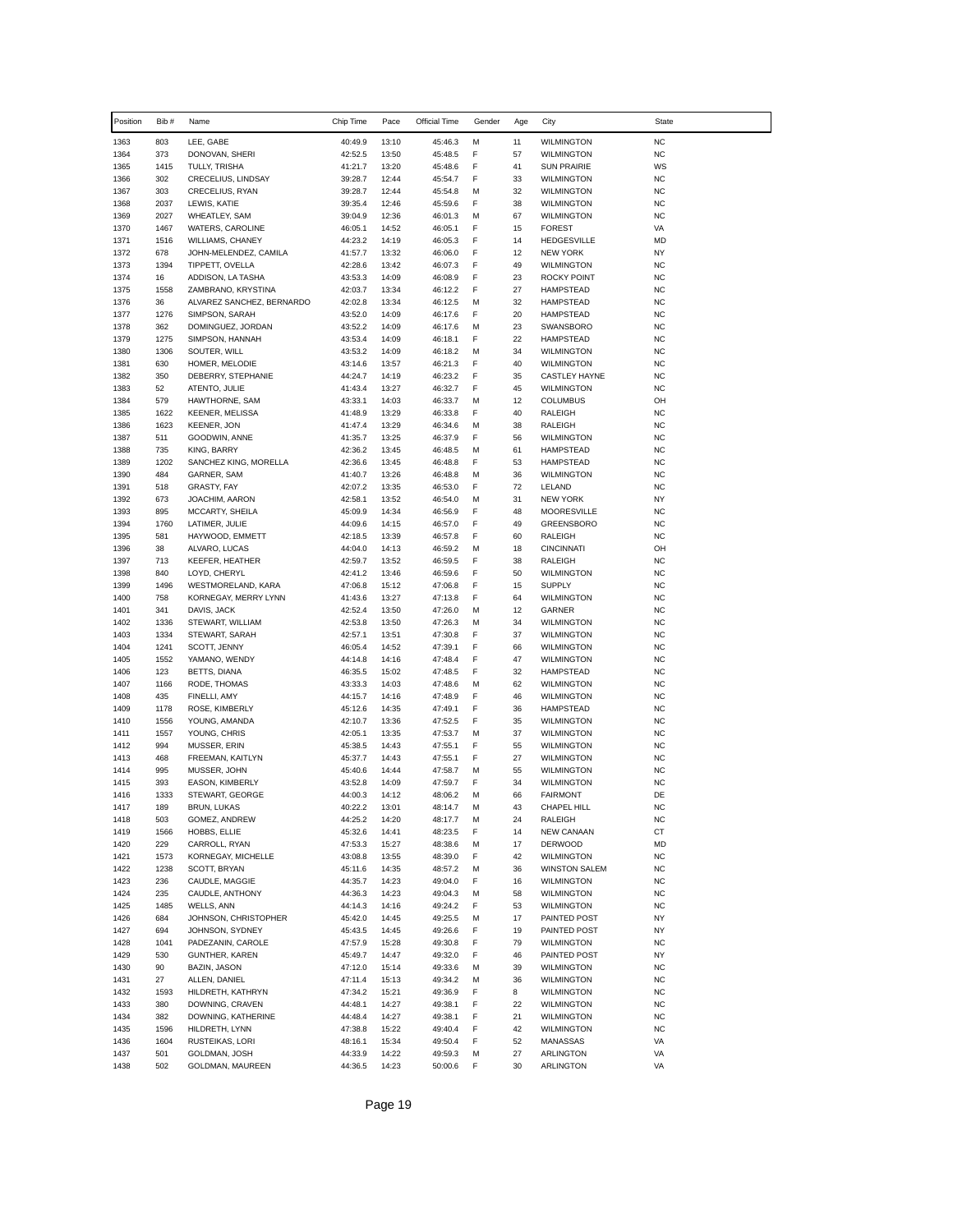| Position     | Bib #        | Name                                          | Chip Time          | Pace           | Official Time      | Gender | Age      | City                                           | <b>State</b>           |
|--------------|--------------|-----------------------------------------------|--------------------|----------------|--------------------|--------|----------|------------------------------------------------|------------------------|
| 1439         | 142          | BODINE, JIM                                   | 46:34.7            | 15:01          | 50:01.0            | М      | 64       | WALLACE                                        | <b>NC</b>              |
| 1440         | 144          | <b>BODINE, PEG</b>                            | 46:34.8            | 15:01          | 50:01.0            | F      | 63       | WALLACE                                        | <b>NC</b>              |
| 1441         | 500          | GOLDMAN, HANNAH                               | 44:35.7            | 14:23          | 50:01.1            | F      | 25       | <b>ASTORIA</b>                                 | <b>NY</b>              |
| 1442         | 553          | HARDIN, JESSE                                 | 44:43.6            | 14:25          | 50:14.8            | F      | 26       | <b>HAMPSTEAD</b>                               | <b>NC</b>              |
| 1443<br>1444 | 389<br>583   | DUCHARME, NICOLE<br>HAYWOOD, HUBERT           | 44:43.7<br>45:34.5 | 14:25<br>14:42 | 50:15.0<br>50:16.6 | F<br>M | 35<br>69 | <b>WILMINGTON</b><br><b>RALEIGH</b>            | <b>NC</b><br><b>NC</b> |
| 1445         | 1626         | MCNEELY, AVA                                  | 47:46.4            | 15:25          | 50:24.7            | F      | 8        | <b>WILMINGTON</b>                              | <b>NC</b>              |
| 1446         | 1628         | MCNEELY, MANDY                                | 47:46.8            | 15:25          | 50:24.9            | М      | 37       | <b>WILMINGTON</b>                              | <b>NC</b>              |
| 1447         | 760          | KRISANDA, KARA                                | 45:59.4            | 14:50          | 50:28.2            | F      | 37       | <b>WILMINGTON</b>                              | <b>NC</b>              |
| 1448         | 761          | KRISANDA, OLIVIA                              | 45:59.3            | 14:50          | 50:28.2            | F      | 10       | <b>WILMINGTON</b>                              | <b>NC</b>              |
| 1449         | 1803         | JOHNSON, EMI                                  | 49:25.1            | 15:56          | 50:31.4            | F      | 12       | <b>WILMINGTON</b>                              | <b>NC</b>              |
| 1450         | 1801         | JOHNSON, ALEX                                 | 49:24.7            | 15:56          | 50:31.5            | F      | 13       | <b>WILMINGTON</b>                              | <b>NC</b>              |
| 1451<br>1452 | 1605<br>1624 | BROMSTEAD, DON<br>GREEN, JOE                  | 47:56.6<br>48:12.8 | 15:28<br>15:33 | 50:33.6<br>50:54.2 | M<br>М | 40<br>65 | <b>WILMINGTON</b><br><b>WRIGHTSVILLE BEACH</b> | <b>NC</b><br><b>NC</b> |
| 1453         | 1099         | PORTER, SHARI                                 | 47:32.4            | 15:20          | 51:05.0            | F      | 54       | <b>WILMINGTON</b>                              | <b>NC</b>              |
| 1454         | 1098         | PORTER, MARY                                  | 47:33.1            | 15:20          | 51:05.6            | F      | 51       | ALEXANDRIA                                     | VA                     |
| 1455         | 1145         | RICHARDSON, SOPHIE                            | 45:48.1            | 14:46          | 51:22.6            | F      | 12       | <b>WILMINGTON</b>                              | <b>NC</b>              |
| 1456         | 853          | MAARSCHALK, SHARON                            | 50:47.2            | 16:23          | 51:25.4            | F      | 58       | CANTON                                         | OH                     |
| 1457         | 1536         | WILSON, MEGAN                                 | 49:43.4            | 16:02          | 51:27.2            | F      | 42       | <b>RICHMOND</b>                                | VA                     |
| 1458<br>1459 | 1629<br>1048 | MCNEELY, GRAHAM<br>PARISI, MARY               | 48:52.1<br>48:20.8 | 15:46<br>15:35 | 51:30.4<br>51:32.5 | м<br>F | 6<br>48  | <b>WILMINGTON</b><br><b>WILMINGTON</b>         | <b>NC</b><br><b>NC</b> |
| 1460         | 319          | CUNNINGHAM, THOMAS                            | 48:21.3            | 15:36          | 51:33.0            | М      | 48       | <b>WILMINGTON</b>                              | <b>NC</b>              |
| 1461         | 1627         | MCNEELY, PATRICK                              | 48:55.2            | 15:47          | 51:33.3            | м      | 37       | <b>WILMINGTON</b>                              | <b>NC</b>              |
| 1462         | 1082         | PIPER, ANNA                                   | 51:35.3            | 16:38          | 51:35.3            | F      | 41       | <b>WILMINGTON</b>                              | <b>NC</b>              |
| 1463         | 1426         | TYNDALL, JULIE                                | 51:43.1            | 16:41          | 51:43.1            | F      | 36       | <b>WILMINGTON</b>                              | <b>NC</b>              |
| 1464         | 426          | FENNELL, BRITTANY                             | 46:27.9            | 14:59          | 51:46.9            | F      | 25       | <b>WILMINGTON</b>                              | <b>NC</b>              |
| 1465         | 1321         | STARLING, BRENDA                              | 46:27.4            | 14:59          | 51:47.1            | F<br>F | 63       | <b>WILMINGTON</b>                              | <b>NC</b>              |
| 1466<br>1467 | 298<br>293   | COX, VICTORIA<br>COX, DAVID                   | 46:46.3<br>46:46.9 | 15:05<br>15:05 | 51:48.0<br>51:48.2 | М      | 21<br>23 | <b>WILMINGTON</b><br><b>WILMINGTON</b>         | <b>NC</b><br><b>NC</b> |
| 1468         | 292          | COX, BRIAN                                    | 46:46.5            | 15:05          | 51:48.2            | М      | 56       | <b>WILMINGTON</b>                              | <b>NC</b>              |
| 1469         | 1217         | SCHAEFFER, SARAH                              | 46:32.5            | 15:01          | 51:54.5            | F      | 29       | <b>WILMINGTON</b>                              | <b>NC</b>              |
| 1470         | 712          | KEEFER, BRIAN                                 | 48:03.4            | 15:30          | 52:05.3            | М      | 40       | RALEIGH                                        | <b>NC</b>              |
| 1471         | 1133         | REYNOLDS, ZACHARY                             | 49:02.1            | 15:49          | 52:09.0            | М      | 21       | <b>MANCHESTER</b>                              | <b>NH</b>              |
| 1472         | 493          | <b>GERDES, ASHLEY</b>                         | 49:01.9            | 15:49          | 52:09.1            | F      | 26       | <b>WILMINGTON</b>                              | <b>NC</b>              |
| 1473<br>1474 | 494<br>1120  | GERDES, CINDY<br>RATLIFF III, ROBERT          | 49:01.6<br>47:36.7 | 15:49<br>15:21 | 52:09.3<br>52:12.2 | F<br>М | 58<br>40 | <b>HAMPSTEAD</b><br><b>WILMINGTON</b>          | <b>NC</b><br><b>NC</b> |
| 1475         | 1057         | PATE, JENNIFER                                | 49:22.9            | 15:55          | 52:13.6            | F      | 44       | <b>WILMINGTON</b>                              | <b>NC</b>              |
| 1476         | 575          | HAWKINS, TRENA                                | 50:03.3            | 16:09          | 52:22.0            | M      | 62       | <b>DURHAM</b>                                  | <b>NC</b>              |
| 1477         | 1119         | RATLIFF, ALLANA                               | 47:47.1            | 15:25          | 52:23.4            | F      | 42       | <b>WILMINGTON</b>                              | <b>NC</b>              |
| 1478         | 573          | HAWKINS, RICHARD                              | 50:05.0            | 16:09          | 52:24.8            | М      | 61       | <b>DURHAM</b>                                  | <b>NC</b>              |
| 1479         | 2032         | MONTANEZ, MELISSA                             | 51:07.7            | 16:29          | 52:25.9            | F      | 24       | <b>WILMINGTON</b>                              | <b>NC</b>              |
| 1480<br>1481 | 2033<br>930  | MONTANEZ, SHIRLEY<br>MELENDEZ-VASQUEZ, CARMEN | 51:09.5<br>48:23.5 | 16:30<br>15:36 | 52:27.8<br>52:33.4 | F<br>F | 45<br>48 | <b>GILROY</b><br><b>NEW YORK</b>               | CA<br><b>NY</b>        |
| 1482         | 773          | LAMAS, ANDREA                                 | 48:21.7            | 15:36          | 52:33.6            | F      | 16       | <b>WILMINGTON</b>                              | <b>NC</b>              |
| 1483         | 774          | LAMAS, MICHELLE                               | 48:21.7            | 15:36          | 52:33.7            | F      | 12       | <b>WILMINGTON</b>                              | <b>NC</b>              |
| 1484         | 1504         | WHITNEY, STANLEY                              | 48:03.6            | 15:30          | 52:40.5            | М      | 72       | <b>AKRON</b>                                   | OH                     |
| 1485         | 546          | HALLENBECK, ROSEMARY                          | 48:21.7            | 15:36          | 52:53.0            | F      | 72       | <b>WILMINGTON</b>                              | <b>NC</b>              |
| 1486         | 548          | HALLENBECK, TAYLOR                            | 48:21.5            | 15:36          | 52:53.3            | F      | 30       | <b>WILMINGTON</b>                              | <b>NC</b>              |
| 1487         | 1500<br>1499 | WHITENER, BETH<br>WHITENER, ANNE              | 49:31.4            | 15:58          | 53:01.6            | F<br>F | 50       | ASHEBORO                                       | <b>NC</b>              |
| 1488<br>1489 | 1362         | SYRIA, LEE                                    | 49:31.3<br>51:27.1 | 15:58<br>16:36 | 53:01.8<br>53:05.5 | F      | 18<br>40 | ASHEBORO<br><b>CORNELIUS</b>                   | <b>NC</b><br><b>NC</b> |
| 1490         | 919          | MCLAM, EMILY                                  | 51:27.5            | 16:36          | 53:05.5            | F      | 12       | CORNELIUS                                      | <b>NC</b>              |
| 1491         | 1338         | STONE, DEDE                                   | 49:24.9            | 15:56          | 53:16.3            | М      | 51       | GOLDSBORO                                      | <b>NC</b>              |
| 1492         | 1480         | WEBB, AMA                                     | 49:25.3            | 15:56          | 53:17.1            | F      | 74       | GOLDSBORO                                      | <b>NC</b>              |
| 1493         | 1278         | SMALL, JACQUI                                 | 50:01.7            | 16:08          | 53:38.4            | F      | 48       | CHARLOTTE                                      | <b>NC</b>              |
| 1494         | 1088         | POINDEXTER, SAMANTHA                          | 50:01.8            | 16:08          | 53:38.5            | F      | 10       | CHARLOTTE                                      | <b>NC</b>              |
| 1495<br>1496 | 437<br>119   | FINELLI, KATHERINE<br>BERNSTEIN, SAMANTHA     | 50:02.7<br>51:10.3 | 16:08<br>16:30 | 53:40.5<br>53:43.3 | F<br>F | 47<br>17 | <b>MIDDLETOWN</b><br>RALEIGH                   | DE<br><b>NC</b>        |
| 1497         | 118          | BERNSTEIN, BETH                               | 51:10.4            | 16:30          | 53:43.3            | F      | 54       | RALEIGH                                        | <b>NC</b>              |
| 1498         | 406          | EFTING, ALAN                                  | 52:58.8            | 17:05          | 53:46.5            | М      | 55       | <b>WILMINGTON</b>                              | <b>NC</b>              |
| 1499         | 603          | HINDS, ANNE                                   | 51:07.6            | 16:29          | 53:49.7            | М      | 52       | <b>WILMINGTON</b>                              | <b>NC</b>              |
| 1500         | 483          | GARNER, MEGHAN                                | 48:51.2            | 15:45          | 53:58.1            | F      | 32       | <b>WILMINGTON</b>                              | <b>NC</b>              |
| 1501         | 1067         | PENDSE, PRABHAKAR                             | 53:36.9            | 17:17          | 54:01.0            | M      | 80       | <b>WILMINGTON</b>                              | <b>NC</b>              |
| 1502         | 856          | MALONEY, PAMELA                               | 49:01.3            | 15:49          | 54:24.1            | F      | 57       | <b>WILMINGTON</b>                              | <b>NC</b>              |
| 1503<br>1504 | 692<br>1763  | JOHNSON, MARY ANN<br>MUNNA, SHAWNNA           | 49:23.9<br>49:18.9 | 15:56<br>15:54 | 54:25.7<br>54:27.4 | F<br>F | 68<br>45 | <b>WILMINGTON</b><br><b>SUPPLY</b>             | <b>NC</b><br><b>NC</b> |
| 1505         | 1434         | VANCE, JUDI                                   | 50:04.3            | 16:09          | 54:33.9            | F      | 63       | <b>WILMINGTON</b>                              | <b>NC</b>              |
| 1506         | 1435         | VANCE, WILLIAM                                | 50:04.5            | 16:09          | 54:34.0            | М      | 66       | <b>WILMINGTON</b>                              | <b>NC</b>              |
| 1507         | 461          | FOX, ALEXANDRA                                | 49:43.6            | 16:02          | 54:36.8            | F      | 15       | SAINT LOUIS                                    | MO                     |
| 1508         | 463          | FOX, ISABELLA                                 | 49:38.8            | 16:01          | 54:37.7            | F      | 16       | <b>SAINT LOUIS</b>                             | <b>MO</b>              |
| 1509         | 127          | BEW, JOSHUA                                   | 52:14.1            | 16:51          | 54:44.3            | М      | 38       | NEWPORT NEWS                                   | VA                     |
| 1510         | 1257         | SHAMBLEN, REBECCA                             | 52:15.2            | 16:51          | 54:44.3            | F      | 67       | <b>HAMPTON</b>                                 | VA                     |
| 1511<br>1512 | 922<br>381   | MCNAMARA, GRACE<br>DOWNING, D.LON             | 49:46.2<br>50:07.1 | 16:03<br>16:10 | 54:57.7<br>54:59.3 | F<br>М | 9<br>59  | <b>WILMINGTON</b><br><b>WILMINGTON</b>         | <b>NC</b><br><b>NC</b> |
| 1513         | 379          | DOWNING, ANN                                  | 50:06.8            | 16:10          | 54:59.5            | F      | 51       | <b>WILMINGTON</b>                              | <b>NC</b>              |
| 1514         | 504          | GOMEZ, MARY                                   | 51:09.0            | 16:30          | 55:02.1            | F      | 54       | <b>GREENSBORO</b>                              | <b>NC</b>              |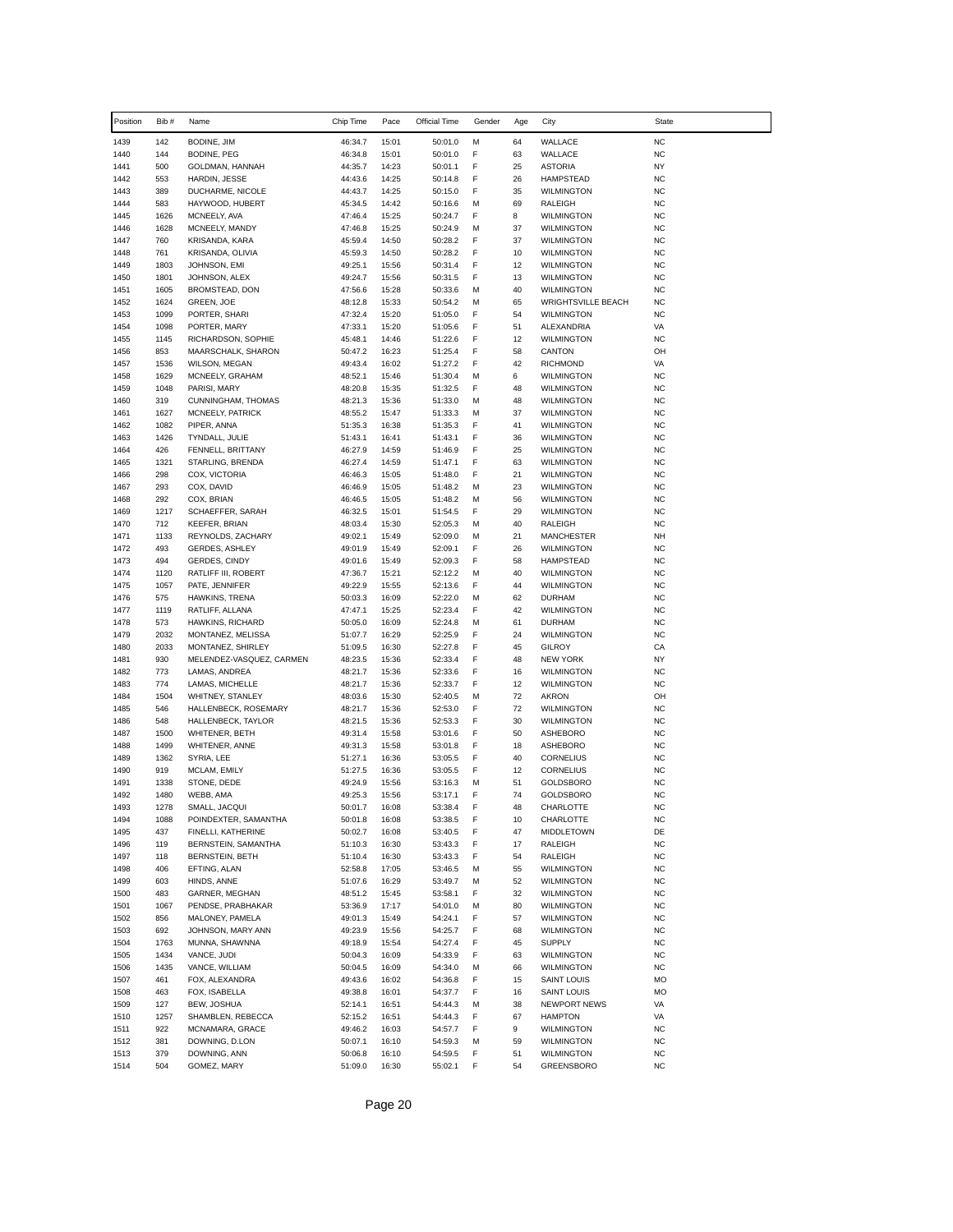| Position     | Bib #        | Name                                           | Chip Time          | Pace           | Official Time      | Gender | Age                  | City                                      | <b>State</b>           |
|--------------|--------------|------------------------------------------------|--------------------|----------------|--------------------|--------|----------------------|-------------------------------------------|------------------------|
| 1515         | 1611         | CARTER, LISA                                   | 51:45.3            | 16:42          | 55:04.3            | F      | 38                   | <b>WILMINGTON</b>                         | <b>NC</b>              |
| 1516         | 1610         | CARTER, LEXI                                   | 51:45.4            | 16:42          | 55:04.8            | F      | 6                    | <b>WILMINGTON</b>                         | <b>NC</b>              |
| 1517         | 1600         | FOX, CHRISTOPHER                               | 50:17.4            | 16:13          | 55:08.9            | M      | 47                   | <b>SAINT LOUIS</b>                        | MO                     |
| 1518<br>1519 | 465<br>567   | FOX, SUSAN<br>HAUSER, JACQUELYN                | 50:16.0<br>51:19.4 | 16:13<br>16:33 | 55:09.0<br>55:14.2 | F<br>F | 47<br>24             | <b>SAINT LOUIS</b><br><b>WILMINGTON</b>   | MO<br><b>NC</b>        |
| 1520         | 897          | MCCAULEY, CHRIS                                | 51:19.6            | 16:33          | 55:14.8            | M      | 26                   | <b>WILMINGTON</b>                         | <b>NC</b>              |
| 1521         | 13           | ADAMS, MICHELLE                                | 50:05.8            | 16:09          | 55:15.6            | F      | 48                   | CONCORD                                   | <b>NC</b>              |
| 1522         | 547          | HALLENBECK, SARAH                              | 50:45.1            | 16:22          | 55:16.6            | F      | 39                   | <b>WILMINGTON</b>                         | <b>NC</b>              |
| 1523         | 174          | <b>BRANCH, ERIN</b>                            | 47:26.3            | 15:18          | 55:16.8            | F      | 38                   | CHAPEL HILL                               | <b>NC</b>              |
| 1524         | 316          | CUMMINGS, KASEY                                | 51:48.6            | 16:43          | 55:20.5            | F      | 13                   | <b>CASTLE HAYNE</b>                       | <b>NC</b>              |
| 1525<br>1526 | 1601<br>1209 | STAFFEY, JUDI<br>SAPP, RAYE                    | 51:00.1<br>51:38.9 | 16:27<br>16:39 | 55:27.3<br>55:27.4 | F<br>F | 66<br>72             | LELAND<br><b>ELON</b>                     | <b>NC</b><br><b>NC</b> |
| 1527         | 333          | DANIELS, SCOTT                                 | 51:53.6            | 16:44          | 55:39.1            | M      | 40                   | <b>WILMINGTON</b>                         | <b>NC</b>              |
| 1528         | 108          | <b>BEMIS, CYNTHIA</b>                          | 51:58.3            | 16:46          | 55:44.1            | F      | 45                   | <b>WILMINGTON</b>                         | <b>NC</b>              |
| 1529         | 720          | <b>KELLS, MEREDITH</b>                         | 52:09.2            | 16:49          | 56:15.7            | F      | 32                   | <b>WENHAM</b>                             | MA                     |
| 1530         | 718          | KELLS, KATHRYN                                 | 52:12.8            | 16:50          | 56:17.5            | F      | 32                   | <b>HOBOKEN</b>                            | <b>NJ</b>              |
| 1531         | 1488         | WENNERBERG, BRENDA                             | 52:12.2            | 16:50          | 56:20.5            | F      | 65                   | LELAND                                    | <b>NC</b>              |
| 1532         | 1489         | WENNERBERG, GEORGE                             | 52:13.3            | 16:51          | 56:20.7            | М      | 68                   | LELAND                                    | <b>NC</b>              |
| 1533<br>1534 | 563<br>495   | HASTINGS, KEN<br>GHANTOUS, HANAN               | 52:28.1<br>52:27.3 | 16:55<br>16:55 | 56:47.4<br>56:47.5 | М<br>F | 64<br>64             | <b>MOUNT AIRY</b><br><b>MOUNT AIRY</b>    | <b>MD</b><br><b>MD</b> |
| 1535         | 1451         | VILKY, ELIZABETH                               | 54:15.7            | 17:30          | 56:48.3            | F      | 37                   | SILVER SPRING                             | <b>MD</b>              |
| 1536         | 1532         | WILLNER, MAXINE                                | 52:26.2            | 16:55          | 56:51.4            | F      | 68                   | LELAND                                    | <b>NC</b>              |
| 1537         | 1273         | SIMMS, VIVIAN                                  | 51:56.4            | 16:45          | 56:53.6            | F      | 9                    | <b>WILMINGTON</b>                         | <b>NC</b>              |
| 1538         | 798          | LATIMER, IRFAN                                 | 50:20.0            | 16:14          | 56:55.6            | F      | 47                   | <b>ANNAPOLIS</b>                          | <b>MD</b>              |
| 1539         | 296          | COX, MATTHEW                                   | 52:00.4            | 16:46          | 56:56.2            | М      | 36                   | <b>WILMINGTON</b>                         | <b>NC</b>              |
| 1540         | 297<br>1271  | COX, MELODY                                    | 52:01.2            | 16:47<br>16:47 | 56:56.7            | F<br>F | 31<br>$\overline{7}$ | <b>WILMINGTON</b><br><b>WILMINGTON</b>    | <b>NC</b><br><b>NC</b> |
| 1541<br>1542 | 1447         | SIMMS, AMELIA<br><b>VERNIERI, TOM A</b>        | 52:02.3<br>53:22.9 | 17:13          | 56:59.1<br>56:59.6 | М      | 69                   | <b>WILMINGTON</b>                         | <b>NC</b>              |
| 1543         | 1445         | <b>VERNIERI, MICHELE</b>                       | 53:23.2            | 17:13          | 56:59.9            | F      | 67                   | <b>WILMINGTON</b>                         | <b>NC</b>              |
| 1544         | 1272         | SIMMS, STEVE                                   | 52:05.5            | 16:48          | 57:00.4            | М      | 39                   | <b>WILMINGTON</b>                         | <b>NC</b>              |
| 1545         | 1745         | GUNTHER, MARILYN                               | 53:19.2            | 17:12          | 57:02.8            | F      | 70                   | <b>WILMINGTON</b>                         | <b>NC</b>              |
| 1546         | 660          | JACKSON, JILL                                  | 51:50.7            | 16:43          | 57:06.1            | F      | 29                   | CORNELIUS                                 | <b>NC</b>              |
| 1547         | 133          | <b>BISSELINK, JEAN</b>                         | 51:41.3            | 16:40          | 57:09.7            | F      | 58                   | <b>WILMINGTON</b>                         | <b>NC</b>              |
| 1548         | 132<br>2019  | <b>BISSELINK, FRANK</b>                        | 51:41.6            | 16:40<br>17:52 | 57:10.0            | М<br>F | 50<br>53             | <b>WILMINGTON</b>                         | <b>NC</b><br><b>NC</b> |
| 1549<br>1550 | 2018         | ROBBINS, VARSHA<br>ROBBISN, JEAN               | 55:23.2<br>55:31.4 | 17:55          | 57:11.1<br>57:20.5 | F      | 51                   | <b>WILMINGTON</b><br><b>WEST SIMSBURY</b> | CT                     |
| 1551         | 2017         | GROODY, FAITH                                  | 55:31.7            | 17:55          | 57:20.9            | F      | 81                   | <b>COMMACK</b>                            | NY                     |
| 1552         | 262          | COLBERT, TRENT                                 | 52:18.7            | 16:52          | 57:24.4            | F      | 66                   | <b>WILMINGTON</b>                         | <b>NC</b>              |
| 1553         | 261          | COLBERT, SHEA                                  | 52:19.0            | 16:53          | 57:24.6            | F      | 21                   | <b>WILMINGTON</b>                         | <b>NC</b>              |
| 1554         | 562          | HASTINGS, ELLIE                                | 53:32.4            | 17:16          | 57:46.3            | F      | 12                   | HAYMARKET                                 | VA                     |
| 1555         | 1151         | ROBBINS, CHRISTINE                             | 53:04.2            | 17:07          | 57:47.4            | F      | 36                   | <b>STEELTON</b>                           | PA                     |
| 1556<br>1557 | 1470<br>1819 | WATKINS, KELSEY<br>LOOK, KAIA                  | 53:04.1<br>53:33.9 | 17:07<br>17:16 | 57:47.6<br>57:47.6 | F<br>F | 26<br>13             | <b>WILMINGTON</b><br><b>WALNUT COVE</b>   | <b>NC</b><br><b>NC</b> |
| 1558         | 364          | DONOHOE, ERIN                                  | 50:31.5            | 16:18          | 57:50.1            | F      | 36                   | <b>WILMINGTON</b>                         | <b>NC</b>              |
| 1559         | 906          | MCGINNIS, LEE ANN                              | 57:54.1            | 18:41          | 57:54.1            | F      | 29                   | <b>WILMINGTON</b>                         | <b>NC</b>              |
| 1560         | 905          | MCGINNIS, JEFF                                 | 57:54.5            | 18:41          | 57:54.5            | М      | 32                   | <b>WILMINGTON</b>                         | <b>NC</b>              |
| 1561         | 1618         | WEIVELL, MATT                                  | 57:55.8            | 18:41          | 57:55.8            | М      | 30                   | <b>WILMINGTON</b>                         | <b>NC</b>              |
| 1562         | 1619         | WEIVELL, LAUREN                                | 57:55.9            | 18:41          | 57:55.9            | F      | 26                   | <b>WILMINGTON</b>                         | <b>NC</b>              |
| 1563         | 1620<br>796  | WEIVELL, MADISON<br>LARMEE, SCOTT              | 57:57.2            | 18:42          | 57:57.2            | F<br>М | 13                   | <b>WILMINGTON</b>                         | <b>NC</b><br><b>NC</b> |
| 1564<br>1565 | 1266         | SILVER, WINDY                                  | 52:40.4<br>53:54.9 | 16:59<br>17:23 | 58:02.2<br>58:12.3 | F      | 42<br>37             | CHARLOTTE<br>CAROLINA BEACH               | <b>NC</b>              |
| 1566         | 1265         | SILVER, IAN                                    | 53:57.9            | 17:24          | 58:15.2            | F      | 39                   | CAROLINA BEACH                            | <b>NC</b>              |
| 1567         | 58           | BAHR, MASON                                    | 55:11.2            | 17:48          | 58:23.6            | М      | 16                   | <b>WILMINGTON</b>                         | <b>NC</b>              |
| 1568         | 1207         | SAPP, BETSY                                    | 54:31.6            | 17:35          | 58:24.0            | F      | 19                   | <b>ELON</b>                               | <b>NC</b>              |
| 1569         | 1214         | SAURAGE, LINDLEY                               | 54:31.9            | 17:35          | 58:24.0            | F      | 14                   | <b>ELON</b>                               | NC                     |
| 1570         | 43           | AMATO, RACHEL                                  | 58:26.8            | 18:51          | 58:26.8            | F      | 32                   | <b>WILMINGTON</b>                         | <b>NC</b>              |
| 1571<br>1572 | 1508<br>61   | WILKERSON, HAROLD<br><b>BAILLARGEON, ERICA</b> | 53:05.3<br>55:54.0 | 17:07<br>18:02 | 58:52.3            | М<br>F | 65<br>32             | WRIGHTSVILLE BEACH<br><b>WILMINGTON</b>   | <b>NC</b><br><b>NC</b> |
| 1573         | 62           | BAILLARGEON, JOE                               | 55:55.0            | 18:02          | 58:55.2<br>58:55.6 | М      | 32                   | <b>WILMINGTON</b>                         | <b>NC</b>              |
| 1574         | 490          | GAVIGAN, TERESA                                | 53:15.1            | 17:11          | 59:00.3            | F      | 51                   | <b>WILMINGTON</b>                         | <b>NC</b>              |
| 1575         | 1509         | WILKERSON, SUZANNE                             | 53:15.3            | 17:11          | 59:00.5            | F      | 54                   | CHARLOTTE                                 | <b>NC</b>              |
| 1576         | 1657         | HAL, JENNIFER                                  | 53:14.8            | 17:10          | 59:00.7            | F      | 44                   | <b>WILMINGTON</b>                         | <b>NC</b>              |
| 1577         | 956          | MOELLINGER, ADAM                               | 53:16.3            | 17:11          | 59:01.0            | М      | 48                   | <b>WILMINGTON</b>                         | <b>NC</b>              |
| 1578         | 580          | HAWTHORNE, SCOT                                | 56:02.9            | 18:05          | 59:04.3            | М      | 47                   | <b>COLUMBUS</b>                           | OH                     |
| 1579<br>1580 | 577<br>578   | HAWTHORNE, CAMERON<br>HAWTHORNE, JENNIFER      | 56:02.1<br>56:03.1 | 18:05<br>18:05 | 59:04.6<br>59:04.6 | М<br>F | 17<br>45             | <b>COLUMBUS</b><br>COLUMBUS               | OH<br>OH               |
| 1581         | 42           | AMATO, CHAD                                    | 59:19.4            | 19:08          | 59:19.4            | М      | 32                   | <b>WILMINGTON</b>                         | <b>NC</b>              |
| 1582         | 1533         | WILLNER, STANLEY                               | 55:02.4            | 17:45          | 59:28.3            | М      | 69                   | LELAND                                    | <b>NC</b>              |
| 1583         | 1025         | OLSCHESKY, KARYN                               | 57:47.1            | 18:38          | 59:36.9            | F      | 45                   | DALLAS                                    | TX                     |
| 1584         | 449          | FLEWWELLIN, LYNDA                              | 57:49.3            | 18:39          | 59:38.0            | F      | 55                   | CLAYTON                                   | <b>NC</b>              |
| 1585         | 1080         | PIGEON, JANET                                  | 57:00.7            | 18:23          | 59:46.1            | F      | 53                   | MOREHEAD CITY                             | <b>NC</b>              |
| 1586         | 1181         | ROSEMOND-HOERR, ELENA                          | 57:01.4            | 18:24          | 59:46.4            | F      | 29                   | <b>WILMINGTON</b>                         | <b>NC</b>              |
| 1587<br>1588 | 997<br>1751  | NARCISSE, LAUREN<br>JONES, LAUREN              | 57:04.4<br>57:06.3 | 18:25<br>18:25 | 59:46.5<br>59:49.5 | F<br>F | 29<br>34             | <b>NEW ORLEANS</b><br><b>WILMINGTON</b>   | LA<br><b>NC</b>        |
| 1589         | 1750         | CONGER, KAREN                                  | 57:05.7            | 18:25          | 59:49.7            | F      | 62                   | <b>WILMINGTON</b>                         | <b>NC</b>              |
| 1590         | 1000         | NELSON, RICHARD                                | 56:07.7            | 18:06          | 59:56.6            | М      | 31                   | <b>WILMINGTON</b>                         | <b>NC</b>              |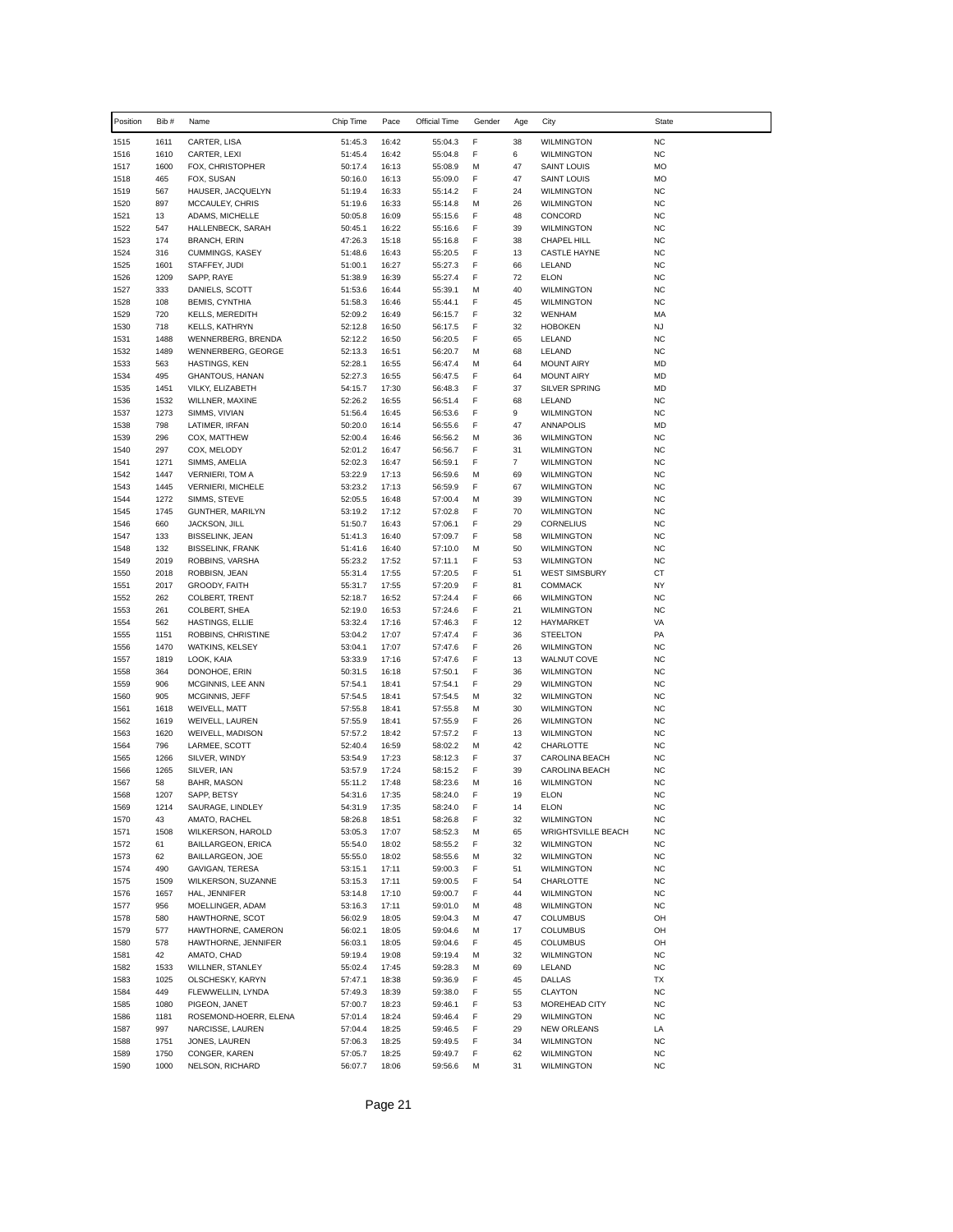| Position     | Bib #        | Name                                | Chip Time              | Pace           | Official Time          | Gender | Age      | City                                   | State                  |
|--------------|--------------|-------------------------------------|------------------------|----------------|------------------------|--------|----------|----------------------------------------|------------------------|
| 1591         | 95           | <b>BEAN, CHRISTINE</b>              | 59:14.6                | 19:06          | 1:00:57.1              | F      | 62       | <b>WILMINGTON</b>                      | <b>NC</b>              |
| 1592         | 680          | JOHNSEN, C.                         | 55:23.6                | 17:52          | 1:00:57.7              | F      | 41       | <b>WILMINGTON</b>                      | <b>NC</b>              |
| 1593         | 1675         | RICHARDSON, MINDY                   | 1:00:58.2              | 19:40          | 1:00:58.2              | F      | 66       | <b>WILMINGTON</b>                      | <b>NC</b>              |
| 1594         | 1144         | RICHARDSON, LAUREL                  | 55:24.7                | 17:52          | 1:00:59.1              | F      | 44       | <b>WILMINGTON</b>                      | <b>NC</b>              |
| 1595         | 1191         | RUTT, LINDA                         | 55:21.5                | 17:51          | 1:00:59.8              | F      | 69       | LELAND                                 | <b>NC</b>              |
| 1596         | 1189<br>1125 | RUTT, JOHN                          | 55:22.4                | 17:52          | 1:01:01.0              | M<br>F | 39       | LELAND<br>SCHNECKSVILLE                | <b>NC</b><br>PA        |
| 1597<br>1598 | 1123         | RAUSCH, JAN<br>RAUSCH, BERRY        | 57:05.2<br>57:11.3     | 18:25<br>18:27 | 1:01:11.2<br>1:01:15.6 | F      | 52<br>73 | CANTON                                 | OH                     |
| 1599         | 1124         | RAUSCH, DAVE                        | 57:12.9                | 18:27          | 1:01:18.1              | М      | 73       | CANTON                                 | OH                     |
| 1600         | 1001         | NELSON, SARAH                       | 57:29.4                | 18:33          | 1:01:18.4              | F      | 31       | <b>WILMINGTON</b>                      | <b>NC</b>              |
| 1601         | 24           | ALEXANDER, LAURA                    | 57:41.6                | 18:36          | 1:01:19.5              | F      | 51       | <b>LAKE WORTH</b>                      | FL.                    |
| 1602         | 25           | ALEXANDER, SCOTTIE                  | 57:42.6                | 18:37          | 1:01:20.3              | М      | 49       | <b>LAKE WORTH</b>                      | FL                     |
| 1603         | 933          | MERKERSON, JIM                      | 56:41.3                | 18:17          | 1:01:21.5              | М      | 67       | <b>WILMINGTON</b>                      | <b>NC</b>              |
| 1604         | 313          | CUMMINGS, ALLISON                   | 1:00:42.4              | 19:35          | 1:01:21.8              | F      | 15       | <b>CASTLE HAYNE</b>                    | <b>NC</b>              |
| 1605         | 932          | MERKERSON, CAROLE                   | 56:41.9                | 18:17          | 1:01:22.0              | F      | 56       | <b>WILMINGTON</b>                      | <b>NC</b>              |
| 1606         | 485          | <b>GARRIS, HUNTER</b>               | 1:00:42.5              | 19:35          | 1:01:22.1              | М      | 15       | <b>WILMINGTON</b>                      | <b>NC</b>              |
| 1607         | 1134         | RHAME, EDWARD                       | 56:19.8                | 18:10          | 1:01:26.2              | М      | 63       | APEX                                   | <b>NC</b>              |
| 1608         | 1136         | RHAME, PATTIE                       | 56:22.3                | 18:11          | 1:01:26.2              | F<br>F | 31       | CHARLOTTE                              | <b>NC</b>              |
| 1609<br>1610 | 1135<br>656  | RHAME, ELIZABETH                    | 56:21.8<br>56:45.7     | 18:11<br>18:18 | 1:01:26.7<br>1:01:28.0 | F      | 62<br>42 | APEX<br><b>HENDERSON</b>               | <b>NC</b><br><b>NV</b> |
| 1611         | 1335         | JACKS, KAREN<br>STEWART, SUSAN      | 56:29.5                | 18:13          | 1:01:35.3              | F      | 69       | <b>WILMINGTON</b>                      | <b>NC</b>              |
| 1612         | 1332         | STEWART, GEORGE                     | 56:28.2                | 18:13          | 1:01:35.4              | М      | 72       | <b>WILMINGTON</b>                      | <b>NC</b>              |
| 1613         | 657          | JACKS, PAUL                         | 56:30.1                | 18:14          | 1:01:35.9              | М      | 49       | <b>HENDERSON</b>                       | <b>NV</b>              |
| 1614         | 115          | <b>BENTON, CODY</b>                 | 56:28.2                | 18:13          | 1:01:56.9              | М      | 18       | <b>WILMINGTON</b>                      | <b>NC</b>              |
| 1615         | 1309         | SOUTHERLAND, LISA                   | 56:30.3                | 18:14          | 1:01:57.0              | F      | 54       | <b>WILMINGTON</b>                      | <b>NC</b>              |
| 1616         | 1312         | SOUTHERLAND, WILLIAM                | 56:28.9                | 18:13          | 1:01:57.2              | М      | 60       | <b>WILMINGTON</b>                      | <b>NC</b>              |
| 1617         | 1311         | SOUTHERLAND, WILL                   | 56:30.1                | 18:14          | 1:01:58.4              | М      | 22       | <b>WILMINGTON</b>                      | <b>NC</b>              |
| 1618         | 1308         | SOUTHERLAND, KATIE                  | 56:32.8                | 18:14          | 1:01:58.6              | F      | 24       | <b>WILMINGTON</b>                      | <b>NC</b>              |
| 1619         | 862          | MARKOWSKI, ANNA                     | 56:21.6                | 18:11          | 1:02:01.4              | F      | 19       | <b>WILMINGTON</b>                      | <b>NC</b>              |
| 1620         | 1817         | SANTOVENIA, ELAINE                  | 57:00.1                | 18:23          | 1:02:11.9              | М      | 51       | <b>WILMINGTON</b>                      | <b>NC</b>              |
| 1621<br>1622 | 1818<br>1752 | SANTOVENIA, GENE                    | 57:00.1                | 18:23          | 1:02:12.0<br>1:02:12.2 | М<br>F | 55       | <b>WILMINGTON</b>                      | <b>NC</b><br><b>NC</b> |
| 1623         | 561          | KELLIUM, LAURA<br>HASTINGS, CHRISTY | 57:00.6<br>58:01.3     | 18:23<br>18:43 | 1:02:12.4              | F      | 26<br>42 | <b>WILMINGTON</b><br><b>HAYMARKET</b>  | VA                     |
| 1624         | 812          | LENNON, BETH                        | 59:02.7                | 19:03          | 1:02:15.7              | F      | 49       | <b>WILMINGTON</b>                      | <b>NC</b>              |
| 1625         | 695          | JOHNSON, TRACI                      | 59:02.2                | 19:03          | 1:02:15.9              | F      | 45       | N. CHARLESTON                          | SC                     |
| 1626         | 209          | <b>BUSCH, MELISSA</b>               | 58:05.4                | 18:44          | 1:02:19.2              | F      | 47       | <b>CHICAGO</b>                         | IL.                    |
| 1627         | 564          | HASTINGS, MYRT                      | 58:04.0                | 18:44          | 1:02:19.6              | F      | 83       | HAYMARKET                              | VA                     |
| 1628         | 690          | JOHNSON, MARK                       | 59:04.2                | 19:03          | 1:02:21.6              | М      | 48       | N CHARLESTON                           | SC                     |
| 1629         | 1023         | OLINGER, MIA                        | 58:38.0                | 18:55          | 1:03:04.0              | F      | 8        | <b>WILMINGTON</b>                      | <b>NC</b>              |
| 1630         | 835          | LOVE, MELANIE                       | 1:03:04.4              | 20:21          | 1:03:04.4              | F      | 35       | <b>WILMINGTON</b>                      | <b>NC</b>              |
| 1631         | 688          | JOHNSON, KERRY BETH                 | 58:09.0                | 18:45          | 1:03:11.0              | F      | 31       | ANNAPOLIS                              | <b>MD</b>              |
| 1632         | 861          | MARKOWSKI, ALEX                     | 57:34.8                | 18:34          | 1:03:17.4              | М      | 53       | <b>WILMINGTON</b>                      | <b>NC</b>              |
| 1633         | 863<br>864   | MARKOWSKI, CAROLYN                  | 57:38.8                | 18:35          | 1:03:19.5              | F<br>М | 49       | <b>WILMINGTON</b>                      | <b>NC</b><br><b>NC</b> |
| 1634<br>1635 | 1058         | MARKOWSKI, GREGORY<br>PATE, JOE     | 57:40.9<br>56:21.9     | 18:36<br>18:11 | 1:03:22.3<br>1:04:14.6 | М      | 16<br>45 | <b>WILMINGTON</b><br><b>WILMINGTON</b> | <b>NC</b>              |
| 1636         | 1051         | COSIO, CHRIS                        | 59:30.2                | 19:12          | 1:04:22.6              | F      | 47       | <b>WILMINGTON</b>                      | <b>NC</b>              |
| 1637         | 1052         | PARKER, BRENDA                      | 59:30.6                | 19:12          | 1:04:24.5              | F      | 69       | <b>WILMINGTON</b>                      | <b>NC</b>              |
| 1638         | 1747         | HARTMAN, ADAM                       | 1:01:06.0              | 19:43          | 1:04:29.2              | М      | 17       | SIDNEY                                 | IL                     |
| 1639         | 1748         | CHURCH, KACIE                       | 1:01:06.9              | 19:43          | 1:04:29.5              | F      | 17       | <b>IOLANO</b>                          | IL.                    |
| 1640         | 265          | COLLING, FRANCIS                    | 1:00:49.3              | 19:37          | 1:04:50.4              | М      | 79       | <b>WILMINGTON</b>                      | <b>NC</b>              |
| 1641         | 975          | MORRISON, KATHLEEN                  | 1:00:48.0              | 19:37          | 1:04:50.4              | F      | 62       | <b>WILMINGTON</b>                      | <b>NC</b>              |
| 1642         | 255          | CLEVELAND, REBECCA                  | 1:02:42.9              | 20:14          | 1:05:59.8              | F      | 28       | HILLSBOROUGH                           | CA                     |
| 1643         | 253          | CLEVELAND, DEBORAH                  | 1:02:52.8              | 20:17          | 1:06:09.7              | F      | 62       | HILLSBOROUGH                           | СA                     |
| 1644         | 973          | MORRISON, JOHN                      | 1:02:40.2              | 20:13          | 1:06:45.3              | М      | 62       | FORT WALTON BEACH                      | FL                     |
| 1645         | 974          | MORRISON, JOHN                      | 1:02:41.7              | 20:13          | 1:06:45.6              | м<br>F | 33       | FORT WALTON BEACH                      | FL.<br>FL              |
| 1646<br>1647 | 976<br>254   | MORRISON, MOLLY<br>CLEVELAND, PAUL  | 1:02:47.0<br>1:05:34.6 | 20:15<br>21:09 | 1:06:50.9<br>1:08:13.5 | М      | 35<br>59 | FORT WALTON BEACH<br>HILLSBOROUGH      | CA                     |
| 1648         | 248          | CINCOTTA, JANE                      | 1:03:36.0              | 20:31          | 1:08:46.2              | F      | 46       | YARDVILLE                              | NJ                     |
| 1649         | 1161         | ROCKWOOD, BECKY                     | 1:07:39.7              | 21:49          | 1:09:19.4              | F      | 66       | TALLAHASSEE                            | FL                     |
| 1650         | 1164         | ROCKWOOD, TOM                       | 1:07:40.8              | 21:50          | 1:09:20.5              | М      | 67       | TALLAHASSEE                            | FL                     |
| 1651         | 689          | JOHNSON, L.C. ""JOHNNY""            | 1:05:51.3              | 21:15          | 1:12:04.3              | М      | 70       | <b>WILMINGTON</b>                      | <b>NC</b>              |
| 1652         | 361          | DJERF, DAVID                        | 1:05:49.6              | 21:14          | 1:12:05.4              | м      | 69       | <b>WILMINGTON</b>                      | <b>NC</b>              |
| 1653         | 489          | GATTONE, DEAN                       | 1:05:50.0              | 21:14          | 1:12:05.8              | М      | 72       | <b>WILMINGTON</b>                      | <b>NC</b>              |
| 1654         | 409          | EGAN, CHARLES                       | 1:10:17.1              | 22:40          | 1:16:51.5              | М      | 36       | <b>WILMINGTON</b>                      | <b>NC</b>              |
| 1655         | 410          | EGAN, KENDALL                       | 1:10:23.4              | 22:42          | 1:16:55.9              | F      | 40       | <b>WILMINGTON</b>                      | <b>NC</b>              |